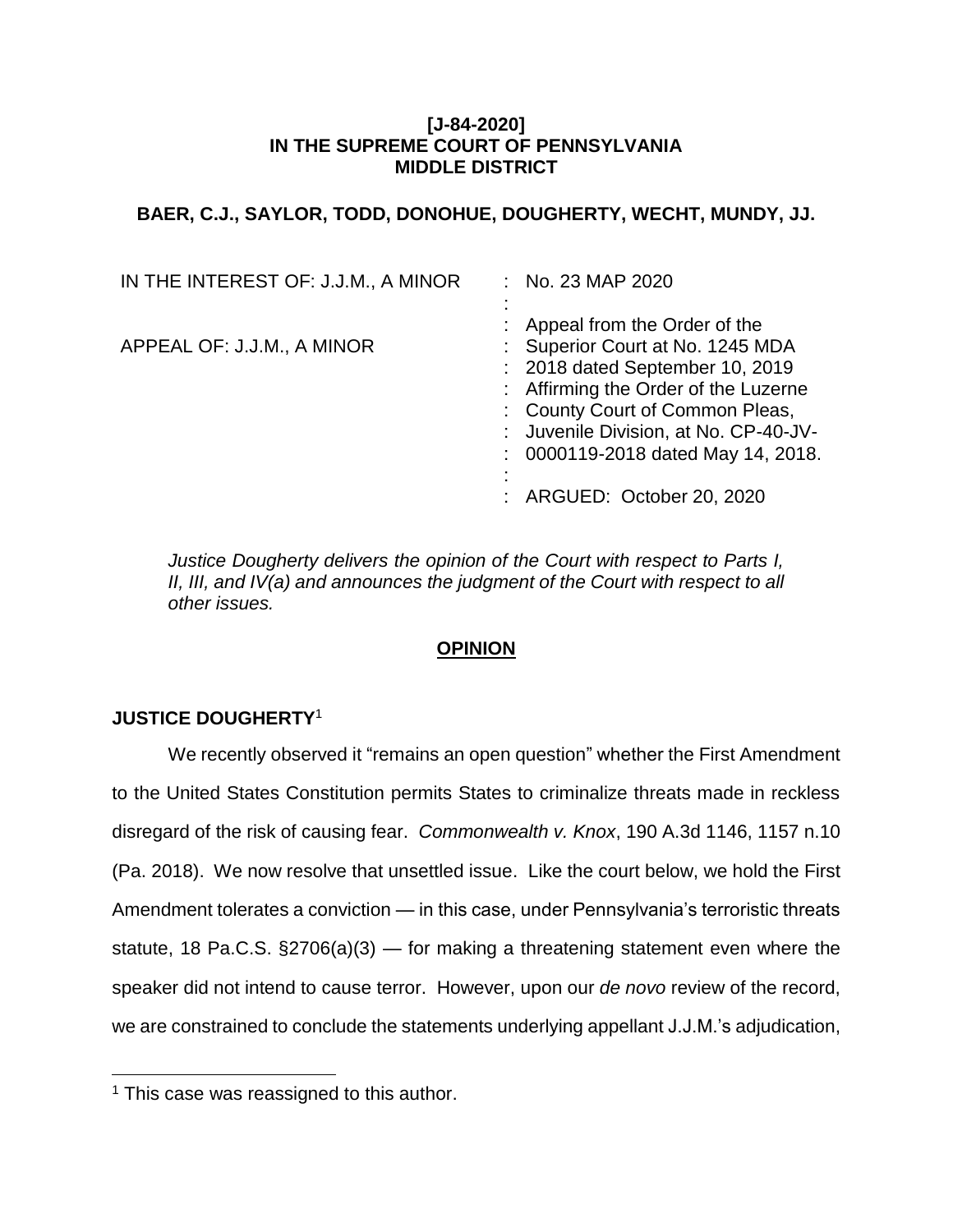though perhaps concerning to some because they were uttered in a school hallway only days after a deadly high school shooting, did not cross the constitutional threshold from protected speech to an unprotected true threat. We therefore vacate appellant's adjudication of delinquency.

# **I. Background**

Some time between mid-January and the early part of February 2018, K.S., a 14 year-old student at West Side Career and Technology Center ("WSCTS"), a vocational high school, heard appellant, a 15-year-old student at the school, say he "doesn't think people deserve to live and everyone should just die." N.T. Hearing, 4/26/2018 at 22. K.S., who described appellant as a loner who likes to wear black attire, did not report the statement to school officials at that time. It was not until weeks later when some "friends approached [her]" with information pertaining to a second statement by appellant that K.S. began to worry about the comments. *Id*. at 25.

Appellant's second statement was made on February 20, 2018, six days after 17 high school students at Marjory Stoneman Douglas High School in Parkland, Florida were fatally shot. M.W., a 15-year-old classmate of appellant's, overheard appellant say "[h]e wanted to beat the record of 19." *Id.* at 14.<sup>2</sup> M.W. heard this statement from only two or three feet away while in the hallway between classes. Although appellant's remark was not directed at her, M.W. was unsure whether he was "talking to someone [else], or [if] he just said it" aloud. *Id*. Still, M.W. found the comment concerning enough to report it to school administrators before the day's end. $3\,$  Meanwhile, K.S., after learning of appellant's

<sup>&</sup>lt;sup>2</sup> As noted, 17 students were tragically killed in the Parkland incident, not 19. However, M.W. candidly acknowledged during her testimony that she could not recall the precise number referenced by appellant. *See* N.T. Hearing, 4/26/2018 at 14 ("Was it 19? . . . I think that's the number.").

<sup>3</sup> More precisely, M.W. testified she alerted school officials because she felt "it was concerning due to past statements. I felt it needed to be taken seriously." N.T. Hearing,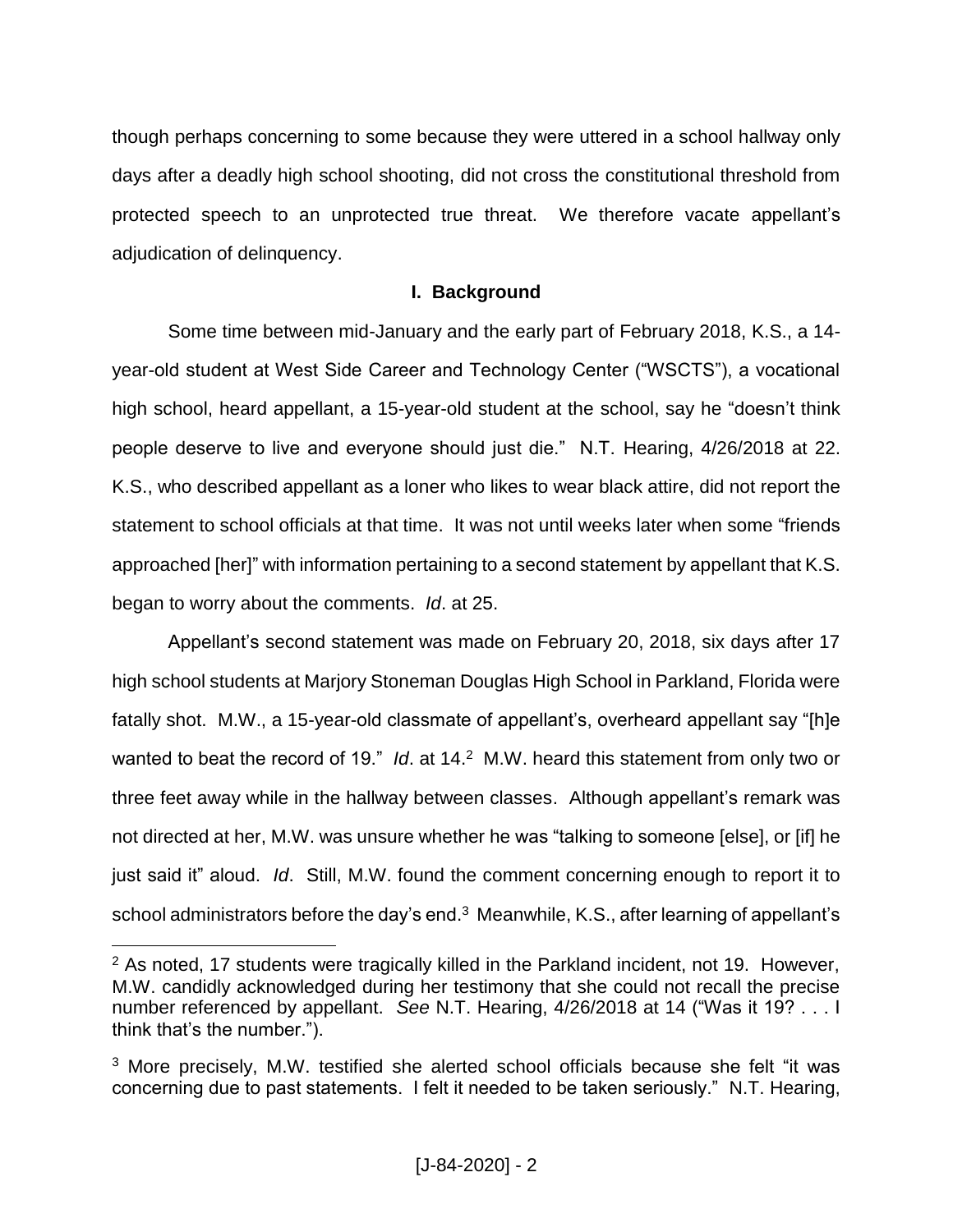"beat the record" statement secondhand, followed suit and reported what she had heard. *See id*. at 25 ("[A]fter I heard other statements [appellant]'s made, I then spoke up about it because it was a serious problem. . . . I was nervous. I was scared."). Following these reports, appellant was expelled from WSCTS.

The Commonwealth later charged appellant with terroristic threats pursuant to Section 2706(a)(1) and (3) of the Crimes Code,<sup>4</sup> and disorderly conduct. Following a hearing before a juvenile master, at which K.S. and M.W. testified as recounted above, appellant was adjudicated delinquent of one charge of terroristic threats under Section 2706(a)(3); the remaining charges were not substantiated. In support of its ruling, the juvenile master stated:

[Appellant] did commit the offense of [terroristic threats under Section 2706(a)(3),] having communicated indirectly, and having caused terror and serious public inconvenience with reckless disregard of the risk of causing such terror or inconvenience by way of committing the following acts: He

<sup>4</sup> Section 2706(a) provides:

 $\overline{a}$ 

**(a) Offense defined.**--A person commits the crime of terroristic threats if the person communicates, either directly or indirectly, a threat to:

(1) commit any crime of violence with intent to terrorize another;

(2) cause evacuation of a building, place of assembly or facility of public transportation; or

(3) otherwise cause serious public inconvenience, or cause terror or serious public inconvenience with reckless disregard of the risk of causing such terror or inconvenience.

18 Pa.C.S. §2706(a).

<sup>4/26/2018</sup> at 15. She further asserted, without elaboration, that she had in the past heard appellant say "[t]hings in reference to death and such[,]" and that he had "shown signs of possibly being violent." *Id*. at 13, 15. But, as will be discussed in greater detail *infra*, the master who presided over the hearing sustained appellant's objection to any references regarding "past statements" he supposedly made. *See id*. at 16 (striking "any reference to 'past statements'" from M.W.'s testimony). And the prosecutor expressly declined to challenge that ruling. *See id*. (explaining the Commonwealth was "not concerned with past statements" since "the statement [M.W.] heard in the hall is sufficient").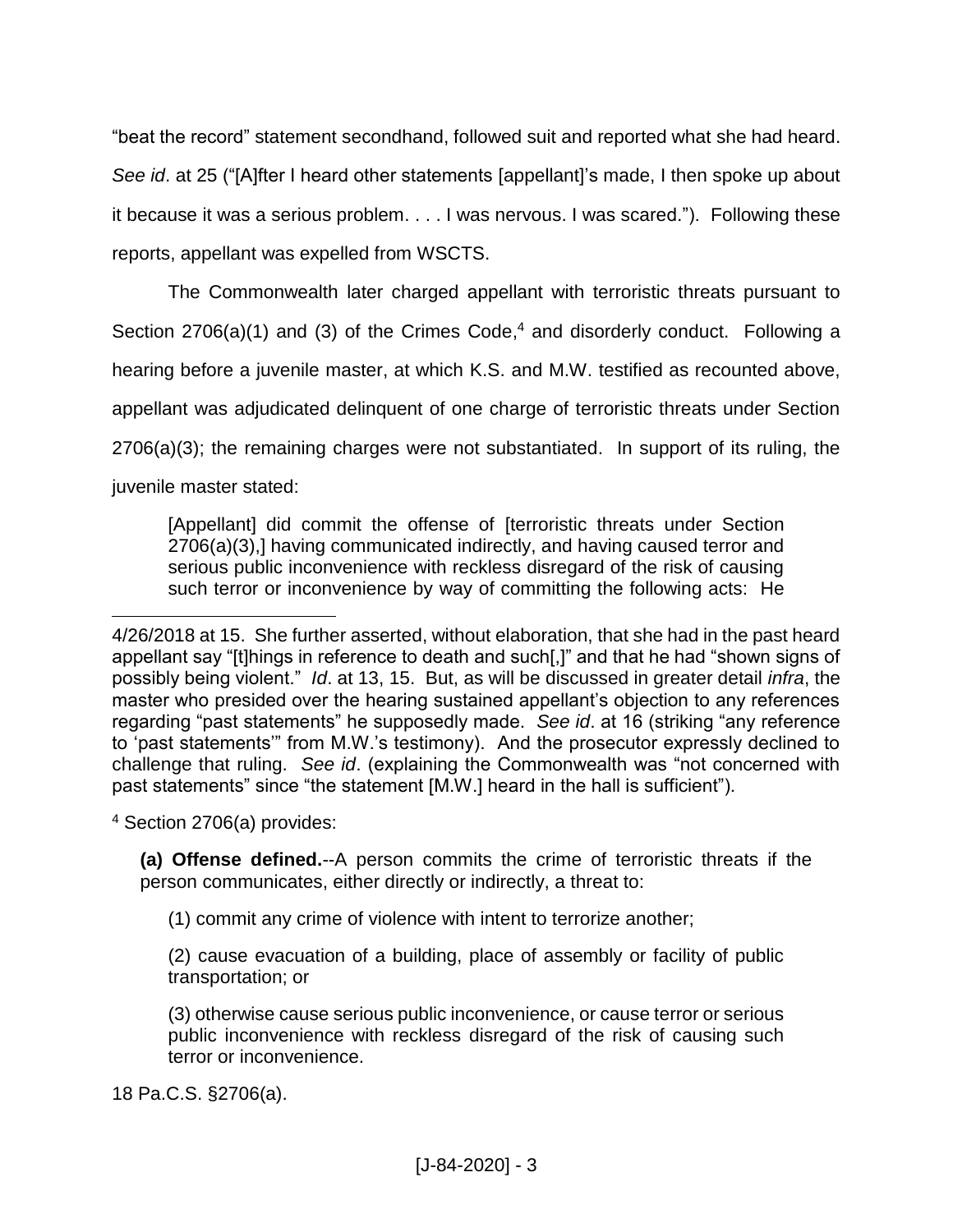spoke in the hallway at school, in a manner that was heard by others within days of a mass school shooting — stating that he wanted to beat the record of 19, and by further stating that he doesn't think people deserve to live, and everyone should just die.

Such statements caused terror in the witnesses, and furthermore caused serious public inconvenience because the witnesses missed their classes or school work in order to seek help and guidance, and report the matter. The matter also required the convention of a school hearing to determine what actions needed to be taken to both protect the school students, and prevent such future incidences.

Juvenile Master's Findings of Fact, 4/26/2018 at 1. As part of its disposition, the juvenile master placed appellant on probation, ordered him to comply with any mental health recommendations, and prohibited him from having contact with weapons.

Appellant filed an appeal, and the matter proceeded to a *de novo* hearing before the Luzerne County Court of Common Pleas. By the parties' agreement, the trial court received the audio testimony and transcript from the prior proceeding in lieu of recalling the witnesses. Based on that evidence, on May 14, 2018, the trial court upheld appellant's adjudication of delinquency under Section 2706(a)(3). Appellant then filed a postdispositional motion arguing, *inter alia*, that the subsection under which he was adjudicated violates the First Amendment. The trial court denied the motion on July 16, 2018. Regarding appellant's free speech claim, the trial court briefly remarked appellant's statements "were threats that invaded [K.S.'s and M.W.'s] sense of personal security and caused psychological concern[,]" Trial Court Opinion, 7/16/2018 at 9, but it did not directly confront the First Amendment issue.

Appellant next appealed to the Superior Court, arguing, first, that the evidence was insufficient to sustain his adjudication because his statements did not constitute threats, and because he did not possess the necessary *mens rea* for conviction under Section 2706(a)(3). He also continued to claim Section 2706(a)(3) is unconstitutional in that it violates the right to free speech under the First Amendment. As well, appellant alleged Section 2706(a)(3) is unconstitutionally vague on its face and as applied, such that it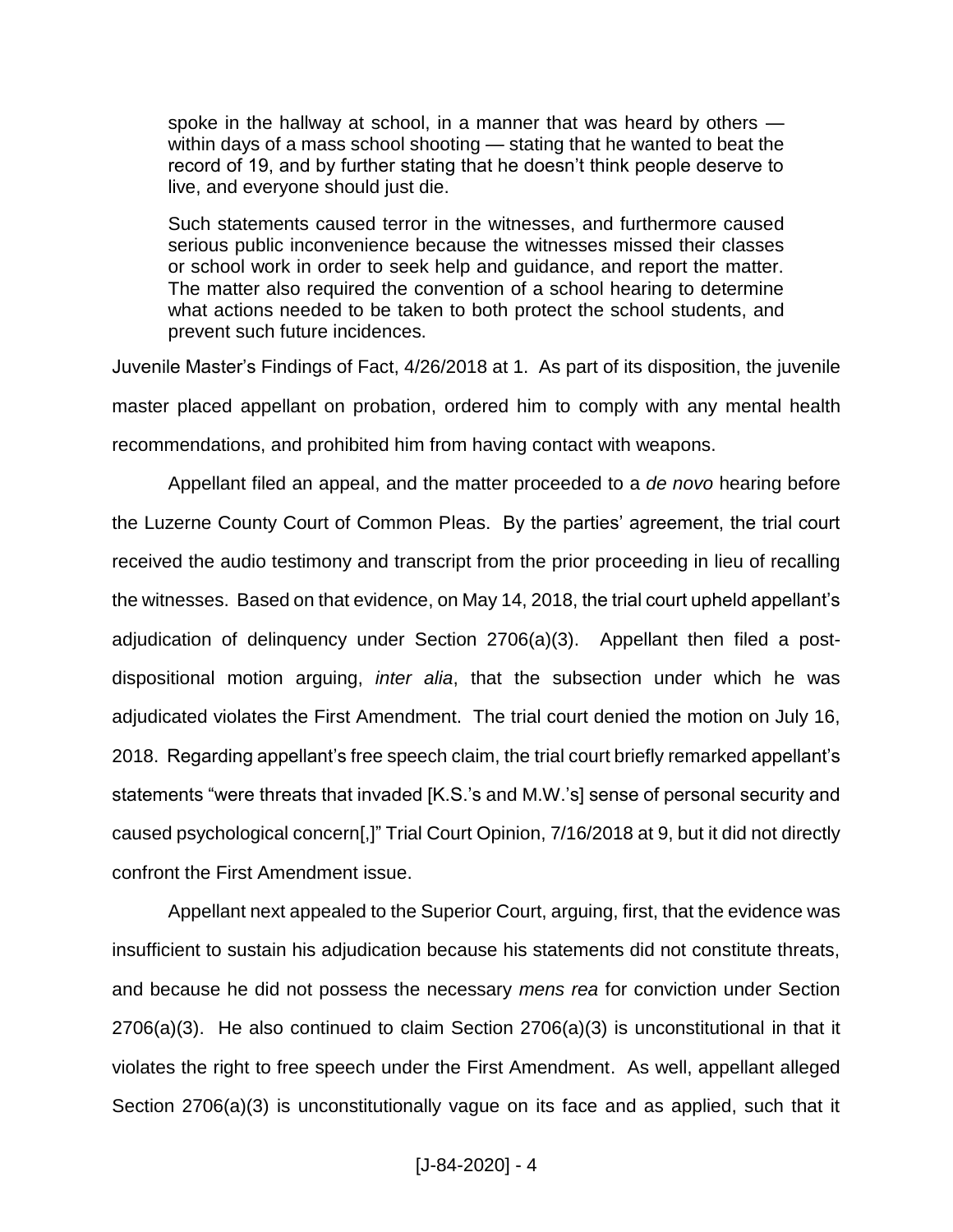violates his due process rights under the Fifth and Fourteenth Amendments to the United States Constitution.

A unanimous three-judge panel of the Superior Court affirmed appellant's adjudication of delinquency in a published opinion. *In the Interest of: J.J.M.*, 219 A.3d 174 (Pa. Super. 2019). The court first rejected appellant's challenge to the sufficiency of the evidence. Appellant's argument in support of this claim was twofold: (1) he asserted his statements did not amount to a true threat; and (2) he maintained the evidence did not support a finding of a *mens rea* beyond mere negligence, because there was no evidence establishing he knew that anyone who overheard his statement would associate it with previous school shootings. The court was not convinced. Pointing to the recent proliferation of school shootings in America and, in particular, the high school shooting in Parkland less than a week earlier, the court reasoned that "from this context and the circumstances surrounding [a]ppellant's statement, the words expressed an intent to cause harm and an indication of impending menace." *Id*. at 181. 5 For similar reasons, the court did "not hesitate to conclude [ a]ppellant consciously disregarded a substantial and unjustifiable risk that his threat would terrorize his fellow students." *Id*., *citing* 18 Pa.C.S. §302(a)(3) (defining recklessness).

Turning to appellant's claim Section 2706(a)(3) violates his First Amendment right to free speech, the Superior Court began by acknowledging that children do not "'shed their constitutional rights to freedom of speech or expression at the schoolhouse gate.'" *Id*. at 182, *quoting Tinker v. Des Moines Indep. Cmty. Sch. Dist.*, 393 U.S. 503, 506 (1969). Yet, it further observed the United States Supreme Court has "repeatedly

<sup>&</sup>lt;sup>5</sup> In response to appellant's assertion he could not have anticipated that other students would relay his second statement to K.S., to whom he previously expressed his view that people "should just die," the Superior Court clarified that "[a]ppellant's 'beat the record' statement . . . was itself alone sufficient to constitute a terroristic threat." *J.J.M.*, 219 A.3d at 181 n.6.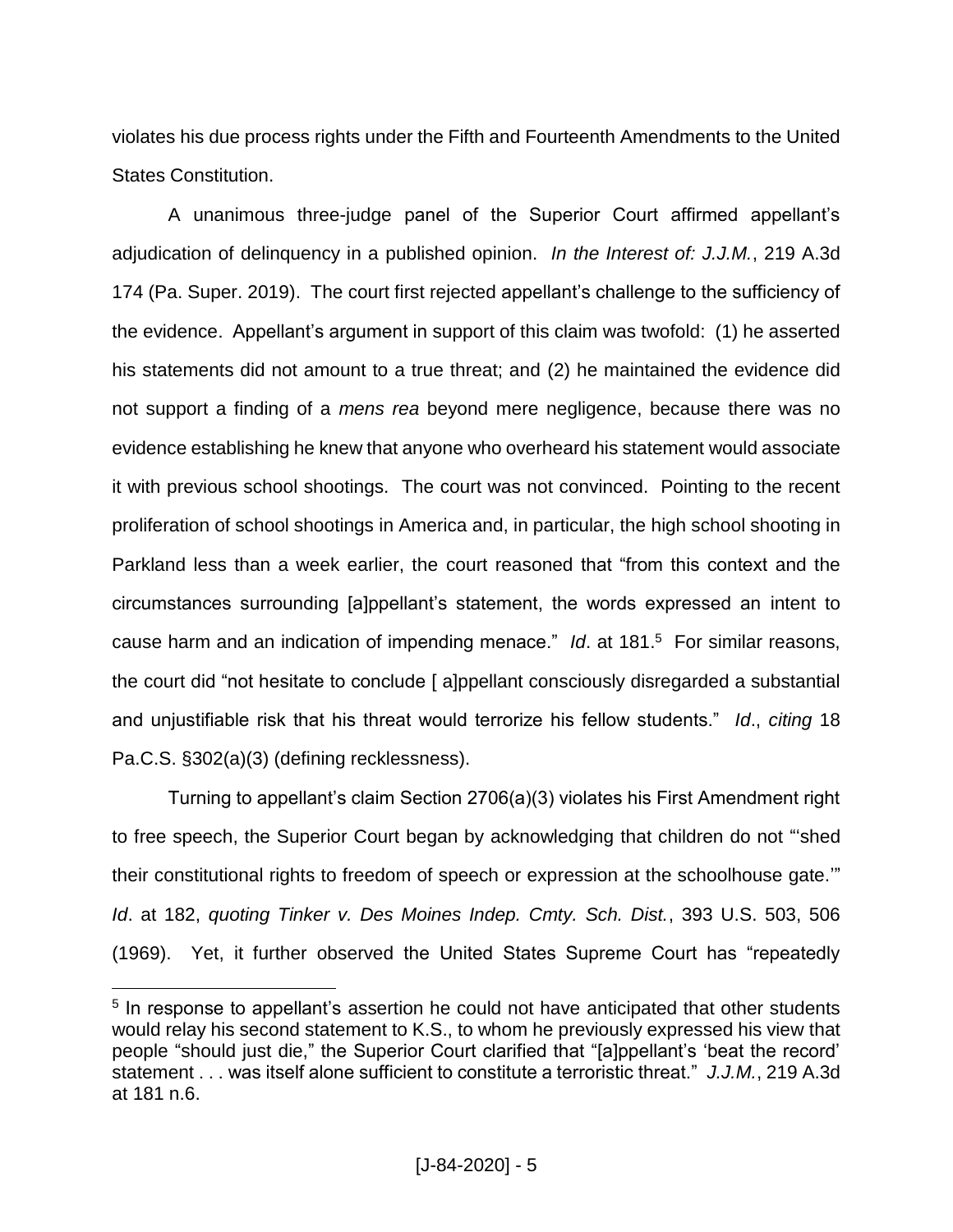emphasized the need for affirming the comprehensive authority of the States and of school officials, consistent with fundamental constitutional safeguards, to prescribe and control conduct in the schools[,]" and that "[p]art of a school's awesome charge is to balance the exercise of rights that enrich learning with order and a safe and productive school environment." *Id*. (citations and quotations omitted).

The Superior Court also recognized that neither this Court, nor the High Court, has specifically decided "whether threats communicated not with the subjective intent to terrorize, but instead with reckless disregard for the risk of causing terror in the listener, [are protected] under the First Amendment." *Id*. at 183. Nevertheless, citing our decision in *Knox*, *supra*, the Superior Court opined we would likely require some inquiry into the speaker's mental state and "would not apply a wholly objective test focused only upon the effects a threat had upon the recipients as some of the federal circuits employ." *Id*. at 184. Ultimately, the court resolved that, "in the context of the special circumstances attendant with threats made in a school setting, a threat made with the mental state of recklessness, *i.e.*, with conscious disregard of the risk of causing terror, constitutes a true threat falling outside the scope of the protections of the First Amendment." *Id*. Applying this understanding of the law to the facts, the Superior Court concluded:

[T]he Commonwealth[ ] . . . established that [a]ppellant communicated a true threat that was not protected by the First Amendment. The circumstances surrounding [a]ppellant's statement that he "wanted to beat the record of 19" evidenced that it was a threat, and that [a]ppellant communicated it with a conscious disregard for the likelihood that his words would engender fear in those who heard them. Appellant's subjective mental state was such that he acted with knowledge of its wrongness, for the events of the day in question . . . do not suggest that [a]ppellant spoke to express an opinion, or that he was just jesting, or even that he was merely negligent in inducing fear in his schoolmates.

Rather, [a]ppellant, who had cultivated an image among his classmates as one who relished the thought of death to human beings, must have known the effect that his words would have upon his fellow students in the wake of the Parkland shooting. Yet he chose to utter them anyway, in school, in the hallway between classes, for anyone and everyone around him to hear. We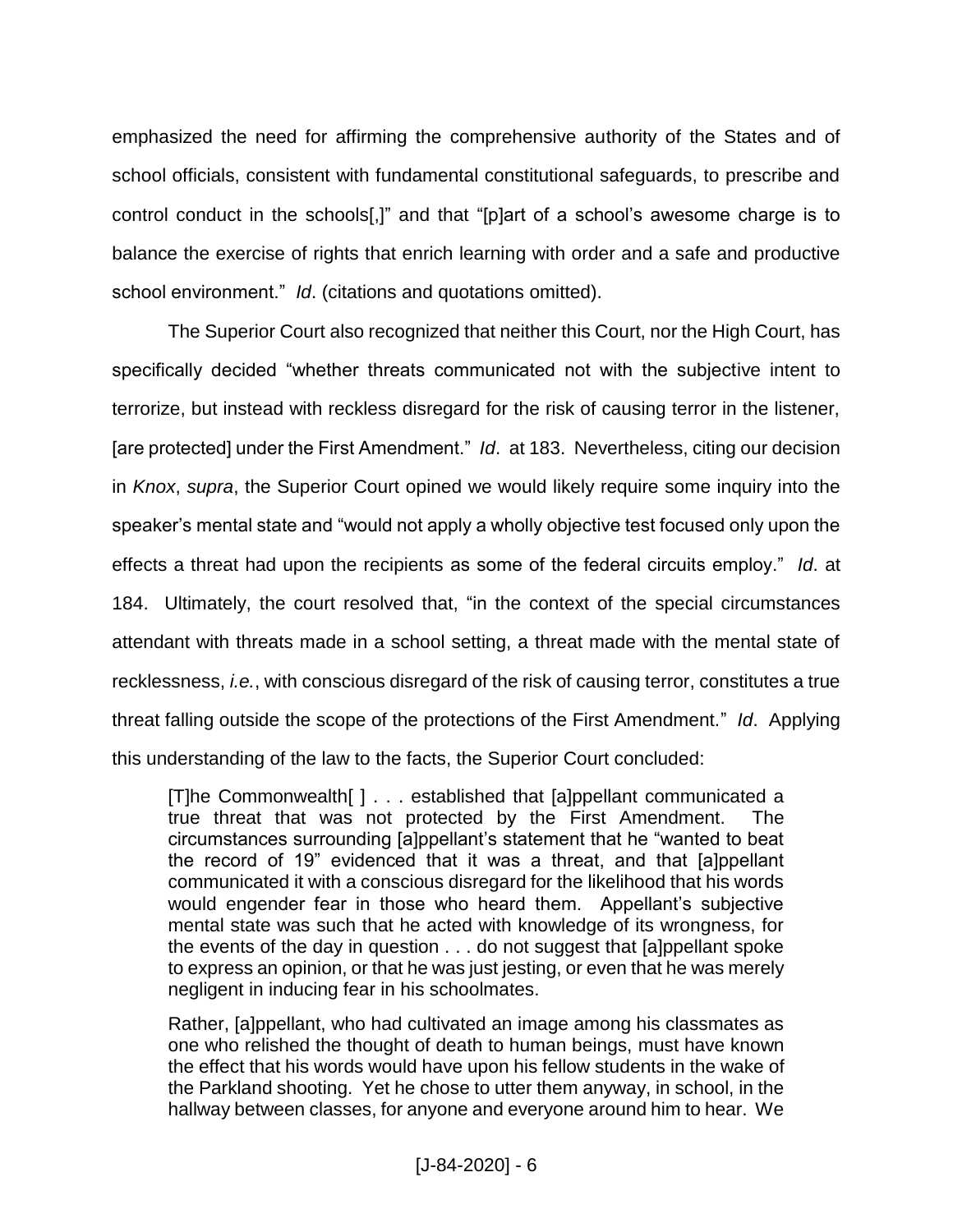do not believe the First Amendment is or ever was intended to give [a]ppellant a protected right to do so.

*Id*. at 184-85 (footnote omitted).

 $\overline{a}$ 

Finally, the Superior Court rejected appellant's claim that Section 2706(a)(3) is void for vagueness, relying upon extant and longstanding case law holding otherwise. *See id*. at 185, *citing, e.g.*, *Commonwealth v. Chance*, 458 A.2d 1371, 1375 (Pa. Super. 1983) (Section 2706 describes "the category of unlawful activity with sufficient precision as to place a person charged with such an offense on notice as to what conduct was proscribed by the statute"). And the court likewise rejected appellant's related claim that the statute is unconstitutionally vague as applied to him because "he had no reason to expect, based upon the language of the statute, that he could be in violation of it through the combination of two different statements that he said weeks apart from each other." *Id*. at 185-86. In this respect, the Superior Court reiterated its position that appellant's singular statement that he wanted to "beat the record" — and not any of his prior statements generally alluding to death — "was the threat that sustains his adjudication." *Id*. at 186; *see also id*. ("Appellant's prior communications about his affinity for 'death and such' to his fellow students were not necessary to make the expression of his aspirations to 'beat the record' a threat.").

Appellant subsequently filed a timely petition for allowance of appeal. We granted review to consider, as a matter of first impression, whether, in permitting a conviction for terroristic threats upon a showing of mere recklessness on behalf of the speaker, Section 2706(a)(3) is unconstitutionally overbroad because it criminalizes speech that may be protected under the First Amendment. *In the Interest of: J.J.M.*, 228 A.3d 487 (Pa. 2020) (*per curiam*).<sup>6</sup>

<sup>&</sup>lt;sup>6</sup> Appellant additionally sought discretionary review of the sufficiency of his adjudication of delinquency under Section 2706(a)(3). We did not grant review of that issue. As we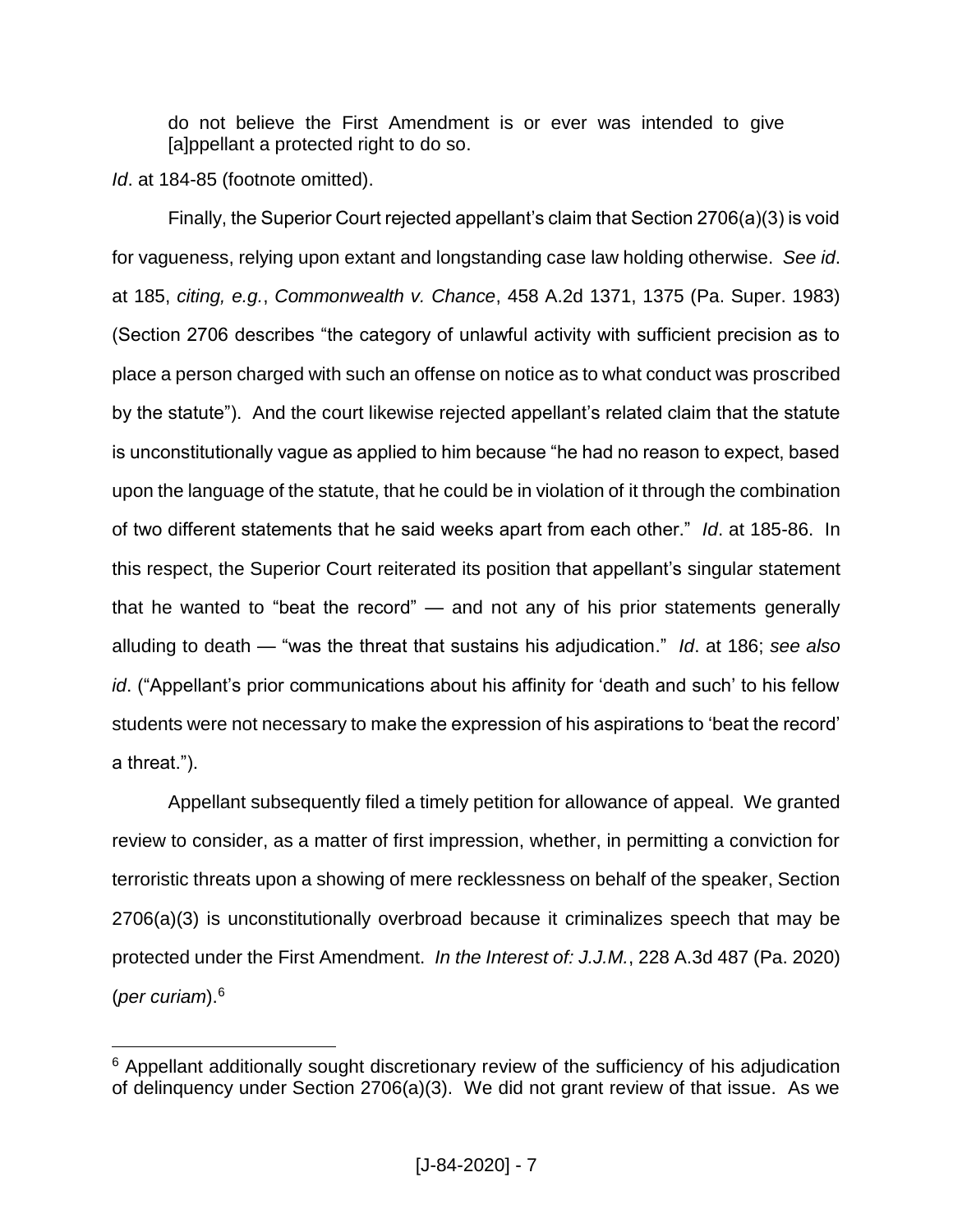### **II. Relevant Precedent**

We begin with a review of First Amendment jurisprudence generally and the true threat doctrine specifically. The First Amendment, made applicable to the States through the Fourteenth Amendment, provides that "Congress shall make no law . . . abridging the freedom of speech[.]" U.S. CONST. amend. I. "The hallmark of the protection of free speech is to allow free trade in ideas — even ideas that the overwhelming majority of people might find distasteful or discomforting." *Virginia v. Black*, 538 U.S. 343, 358 (2003) (plurality) (internal quotations and citation omitted); *see also Knox*, 190 A.3d at 1154 ("First Amendment freedoms apply . . . equally to cultured, intellectual expressions and to crude, offensive, or tawdry ones."). Naturally, then, "[a]s protector of this exchange of ideas, the First Amendment, as a general proposition, prevents government from proscribing speech . . . because of disapproval of the ideas expressed." *J.S. ex rel H.S. v. Bethlehem Area Sch. Dist.*, 807 A.2d 847, 854 (Pa. 2002) (internal quotations and citation omitted), *abrogated by Knox*, *supra*; *see also Texas v. Johnson*, 491 U.S. 397, 414 (1989) ("If there is a bedrock principle underlying the First Amendment, it is that the government may not prohibit the expression of an idea simply because society finds the idea itself offensive or disagreeable.").

But even though the freedom of speech is "rightfully cherished" by the people and "jealously guarded" by the courts, it is not absolute. *J.S.*, 807 A.2d at 854. "From 1791 to the present," our society "has permitted restrictions upon the content of speech in a few limited areas, which are 'of such slight social value as a step to truth that any benefit that may be derived from them is clearly outweighed by the social interest in order and morality.'" *R.A.V. v. City of St. Paul*, 505 U.S. 377, 382-83 (1992), *quoting Chaplinsky v.* 

will elaborate more fully below, however, the question before us nevertheless entails a factual component requiring our independent review of the record.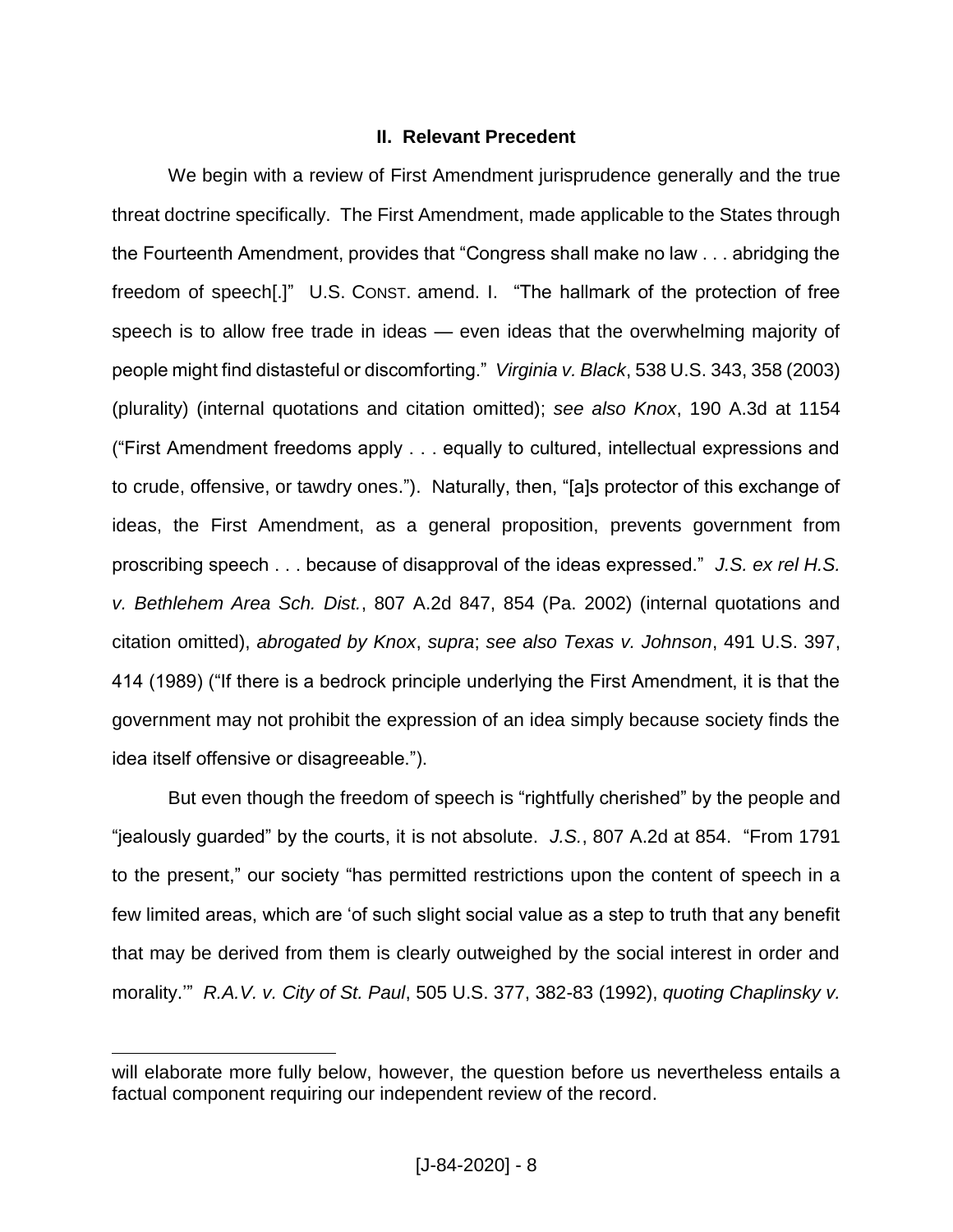*New Hampshire*, 315 U.S. 568, 572 (1942). Examples of types of speech which may be regulated if they are likely to inflict unacceptable harm include fighting words, *see Chaplinsky*; incitement to imminent lawlessness, *see Brandenburg v. Ohio*, 395 U.S. 444 (1969) (*per curiam*); obscenity, *see Miller v. California*, 413 U.S. 15 (1973); defamation, *see New York Times Co. v. Sullivan*, 376 U.S. 254 (1964); and child pornography, fraud, and other speech "integral to criminal conduct[.]" *United States v. Alvarez*, 567 U.S. 709, 717 (2012). The prevention and punishment of these "certain well-defined and narrowly limited classes of speech . . . have never been thought to raise any Constitutional problem." *Chaplinsky*, 315 U.S. at 571-72; *see also Bose Corp. v. Consumers Union*, 466 U.S. 485, 504 (1984) (the "majestic protection" of the First Amendment does not extend to categories of speech that play no essential part of any exposition of ideas).

Speech which communicates a serious expression of intent to commit an act of unlawful violence against a particular individual or group of individuals — more commonly referred to as a "true threat" — is another "certain class of speech that the United States Supreme Court has determined is beyond the protective ambit of the First Amendment." *J.S.*, 807 A.2d at 856; *see also R.A.V.*, 505 U.S. at 388 ("threats of violence are outside the First Amendment"). True threats are not covered by the umbrella of First Amendment protections due to the need to shield individuals "from the fear of violence, from the disruption that fear engenders, and from the possibility that the threatened violence will occur[.]" *R.A.V.*, 505 U.S. at 388. For these indisputably valid reasons, true threats are not immunized by the First Amendment, and the Constitution reserves for the States the right to determine whether "speech which threatens unlawful violence [should] subject the speaker to criminal sanction." *Knox*, 190 A.3d at 1155.

The true threat category of speech lies at the heart of this case. The United States Supreme Court first examined such speech in *Watts v. United States*, 394 U.S. 705 (1969)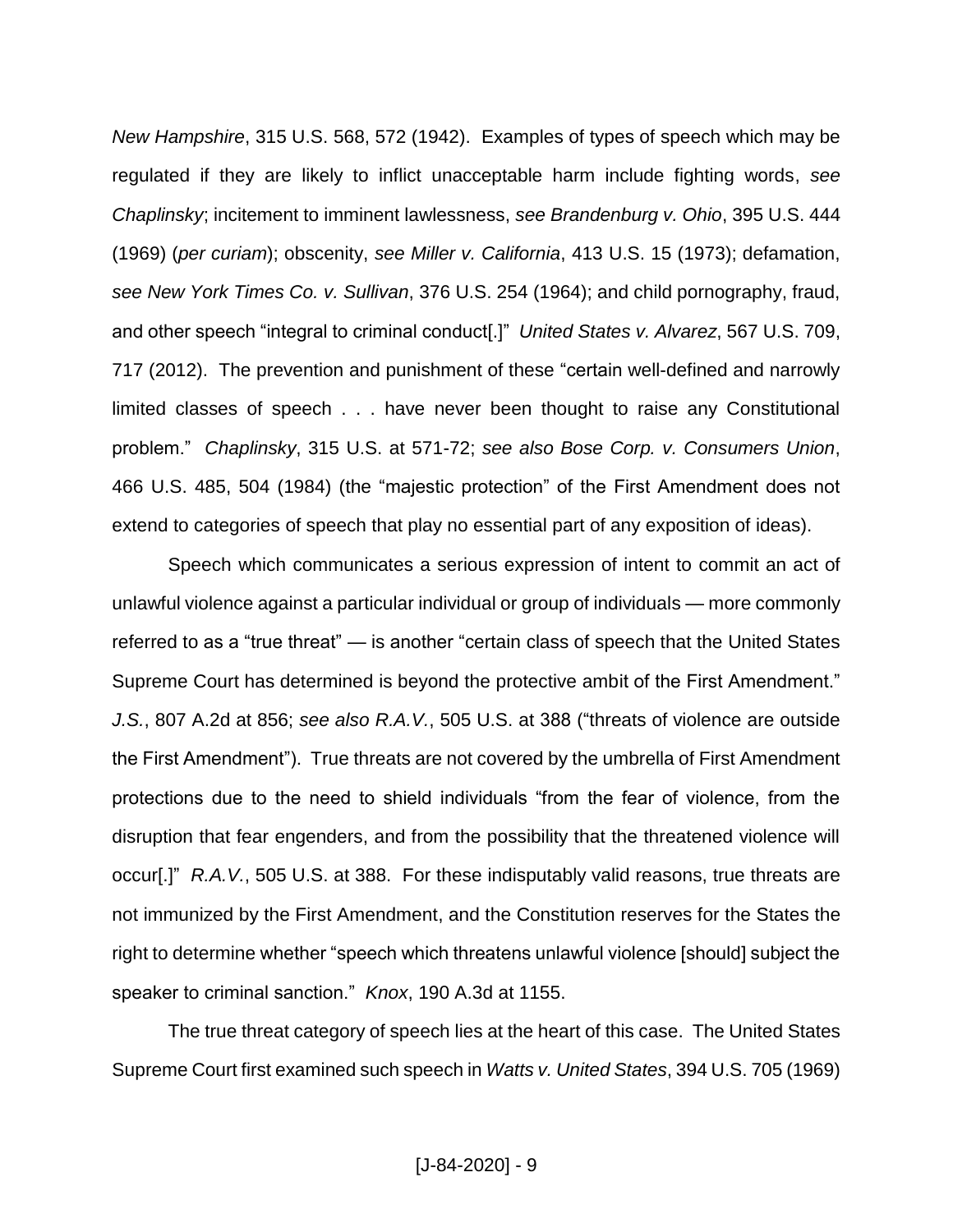(*per curiam*). Watts was attending a discussion group in Washington, D.C., during the Vietnam War, when the military draft was in effect. After someone suggested that young people become more educated before expressing their views, Watts responded:

They always holler at us to get an education. And now I have already received my draft classification as 1-A and I have got to report for my physical this Monday coming. I am not going. If they ever make me carry a rifle the first man I want to get in my sights is L.B.J. [(*i.e.*, United States President Lyndon Baines Johnson).]

*Id*. at 706 (internal quotations omitted).

Watts was convicted of threatening the President in violation of 18 U.S.C. §871(a). On appeal, the High Court overturned Watts's conviction. Although the Court held the federal statute was facially valid in light of the overwhelming interest in physically protecting the President and allowing him to perform his duties without threat of violence, it further concluded Watts's conviction could be upheld only if his words conveyed an actual threat, as opposed to political hyperbole. Upon consideration of the full context of Watts's statement — including that it was made during a political debate; was conditioned on an event that Watts vowed would never occur (his induction into the military); and was greeted by laughter from the audience — the Court determined the statement was merely an expression of political dissent, rather than a true threat.

Following *Watts*, a number of courts, including this one, focused on contextual circumstances when evaluating whether a speaker's words constituted a true threat, utilizing an objective listener standard. For example, in *J.S.*, *supra*, an eighth-grade student, J.S., created a website from his home computer titled "Teacher Sux." The website contained derogatory, profane, offensive, and threatening comments about his algebra teacher. One page of the website set forth reasons why J.S. believed the teacher should face termination, while another page depicted her face as Adolf Hitler. Yet another page was captioned "Why Should She Die?" and included a request that viewers donate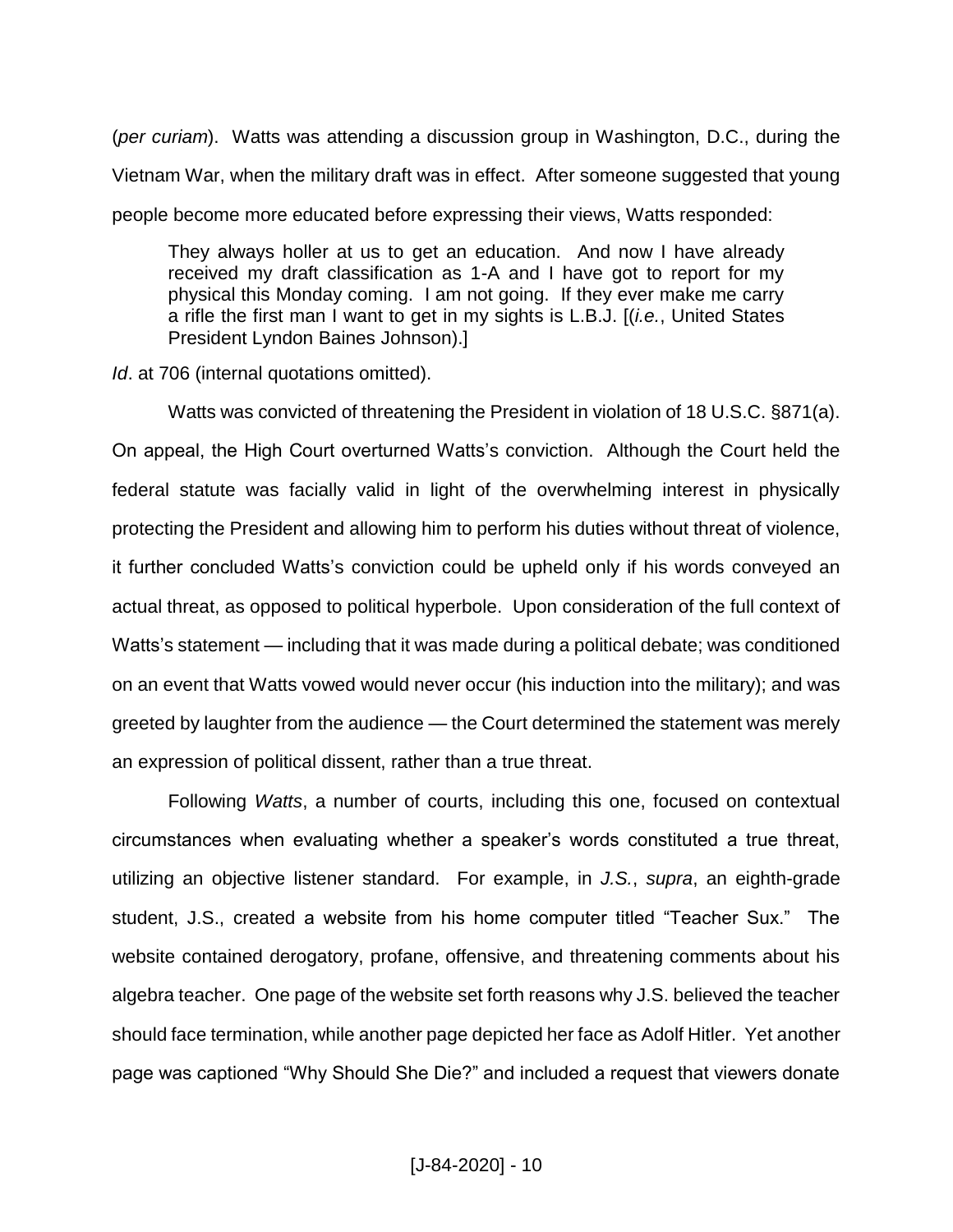\$20 "to help pay for the hitman." 807 A.2d at 851. The website was full of expletives and derogatory content regarding the teacher, including a drawing showing her in a decapitated state, with blood dripping from her neck. The teacher became aware of the website and believed the threats to be serious, such that she contacted local police and the F.B.I. Law enforcement declined to file charges, but the school district expelled J.S. He then appealed his expulsion to the court of common pleas, claiming it violated his First Amendment right to free speech because, *inter alia*, his speech did not constitute a true threat. The trial court affirmed, as did the Commonwealth Court, and we granted discretionary review.

Relying on various federal decisions we deemed consistent with *Watts*, we explained that, in determining whether speech falls within the definition of a true threat — "that is, if the communication is a serious expression of intent to inflict harm" — courts must "consider the statements, the context in which they were made, the reaction of listeners and others as well as the nature of the comments[.]" *Id*. at 858. We observed the statements and website were not communicated directly to the teacher, and, in fact, included a notice that school faculty should not view the website; there was no evidence that J.S. had made similar statements to the teacher on other occasions; and there was no evidence that the teacher, though distraught after viewing the website, "had any reason to believe that J.S. had the propensity to engage in violence, more than any other student of his age." *Id*. at 859. So we determined that, under the totality of those circumstances, J.S.'s speech was not a true threat; it was merely "a sophomoric, crude, highly offensive and perhaps misguided attempt at humor or parody" which "did not reflect a serious expression of intent to inflict harm." *Id*. 7

<sup>7</sup> Two other observations regarding *J.S.* warrant brief mention. First, we focused considerable attention in that case to the "difficult jurisprudential task" of addressing "constitutional issues [that] intersect with the unique school setting." *J.S.*, 807 A.2d at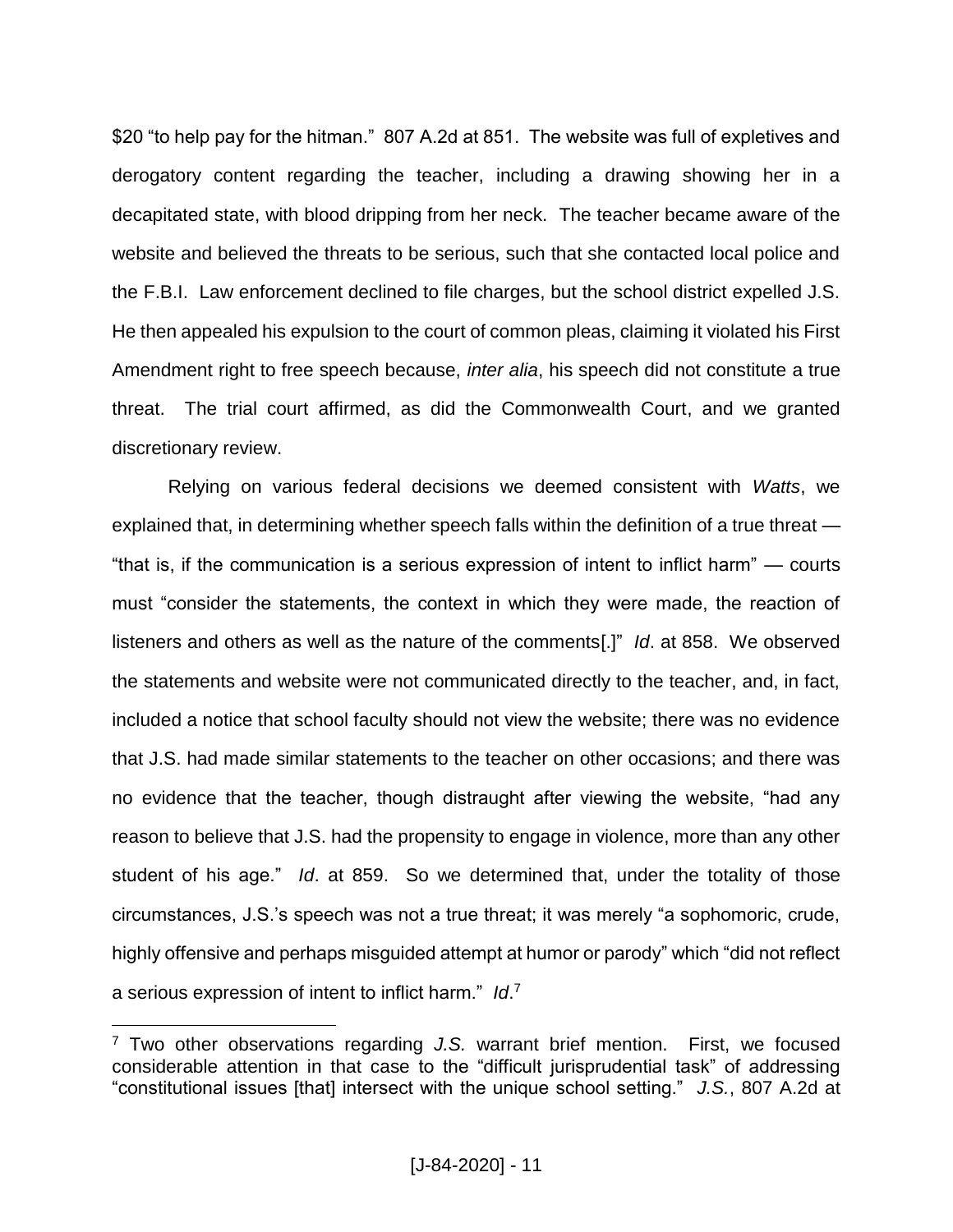In 2003, the United States Supreme Court again addressed the concept of a true threat in *Black*, *supra*. There, the Court examined a Virginia statute that made it unlawful to burn a cross in public or on another's property with the intent to intimidate any person or group. Significantly, the statute expressly identified the act of burning a cross as *prima facie* evidence of an intent to intimidate. The Virginia Supreme Court ruled the statute unconstitutional for two reasons: (1) it discriminated on the basis of content, in that it "selectively chooses only cross burning because of its distinctive message"; and (2) the statutory presumption of intent rendered the statute overbroad because the "enhanced probability of prosecution under the statute chills the expression of protected speech[.]" *Black v. Commonwealth*, 553 S.E.2d 738, 744, 746 (Va. 2001). Upon review, a majority of the High Court determined that, while the statute did not violate the First Amendment insofar as it criminalized cross burning done with an intent to intimidate, the statutory

<sup>855.</sup> And we did so for good reason: the United States Supreme Court has "made clear that courts must apply the First Amendment 'in light of the special characteristics of the school environment.<sup>""</sup> Mahanoy Area Sch. Dist. v. B.L., \_\_\_ U.S. \_\_, 141 S.Ct. 2038, 2044 (2021), *quoting Hazelwood Sch. Dist. v. Kuhlmeier*, 484 U.S. 260, 266 (1988); *accord Tinker*, 393 U.S. at 513 (schools have special interest in regulating speech that "materially disrupts classwork or involves substantial disorder or invasion of the rights of others"). Here, though, our concern is not with school discipline but whether the elements of a criminal statute have been proved — it just so happens the speech that is criminalized under that statute was uttered by a student in a school. Thus, because this case involves a criminal statute, and the High Court has not suggested there is a different definition of true threats for juveniles versus adults, our decision herein should not be understood as relying to any degree on "the leeway the First Amendment grants to schools in light of their special characteristics[.]" *Mahanoy Area Sch. Dist.*, 141 S.Ct. at 2046. *Cf. Bethel Sch. Dist. No. 403 v. Fraser*, 478 U.S. 675, 682 (1986) (students' First Amendment rights in public school "are not automatically coextensive with the rights of adults in other settings").

Second, and relatedly, since J.S. was not subjected to prosecution pursuant to a criminal statute, we had no occasion in that case to address the "controversy regarding the type of intent that is required before one can be convicted." *J.S.*, 807 A.2d at 858 n.8. Of course, that is the issue we resolve presently.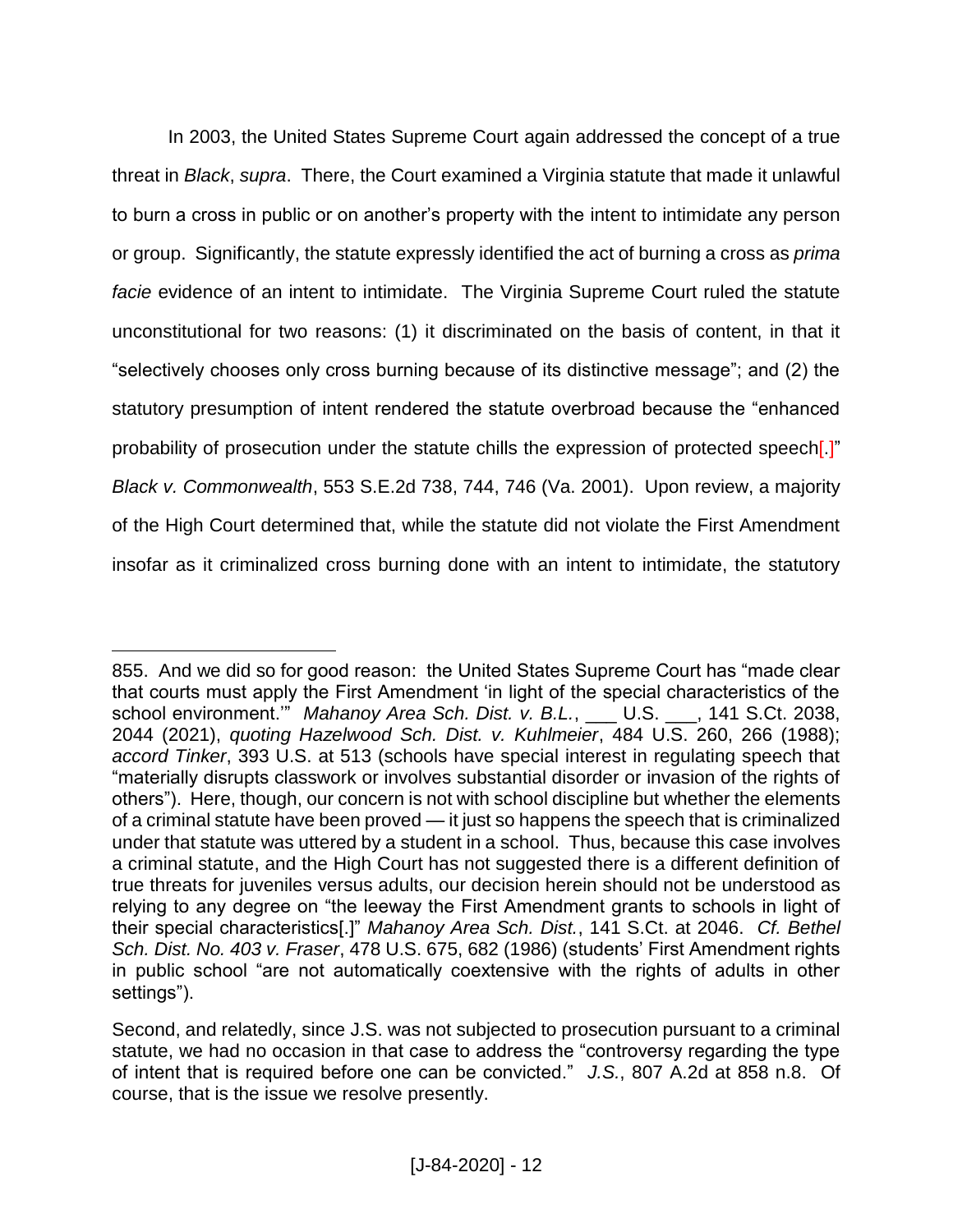presumption that the burning of a cross was *prima facie* evidence of an intent to intimidate

a person or group of persons was unconstitutional under the First Amendment.

In reaching the former holding, Justice O'Connor, in a portion of her lead opinion garnering a majority of the Court, observed:

"True threats" encompass those statements where the speaker means to communicate a serious expression of an intent to commit an act of unlawful violence to a particular individual or group of individuals. *See Watts v. United States*, [394 U.S. at 708] ("political hyberbole" is not a true threat); *R.A.V. v. City of St. Paul*, [505 U.S. at 388]. The speaker need not actually intend to carry out the threat. Rather, a prohibition on true threats "protect[s] individuals from the fear of violence" and "from the disruption that fear engenders," in addition to protecting people "from the possibility that the threatened violence will occur." [*Id.*] Intimidation in the constitutionally proscribable sense of the word is a type of true threat, where a speaker directs a threat to a person or group of persons with the intent of placing the victim in fear of bodily harm or death. Respondents do not contest that some cross burnings fit within this meaning of intimidating speech, and rightly so. As noted . . ., the history of cross burning in this country shows that cross burning is often intimidating, intended to create a pervasive fear in victims that they are a target of violence.

*Black*, 538 U.S. at 359-60. After prefacing its discussion with this passage — which, as will become apparent below, is subject to differing interpretations and is the source of much of the present dispute — the Court proceeded to reject the lower court's conclusion that the Virginia statute was unconstitutional because it discriminated on the basis of context and viewpoint. *See id*. at 363 ("A ban on cross burning carried out with the intent to intimidate is fully consistent with our holding in *R.A.V.* and is proscribable under the First Amendment.").

As for the separate issue of whether the statutory presumption that the burning of a cross was *prima facie* evidence of an intent to intimidate rendered the Virginia statute unconstitutionally overbroad, Justice O'Connor and three other Justices found that it did. The plurality explained that such a presumption "blurs the line" between constitutionally proscribable cross burnings intended to intimidate, and constitutionally protected cross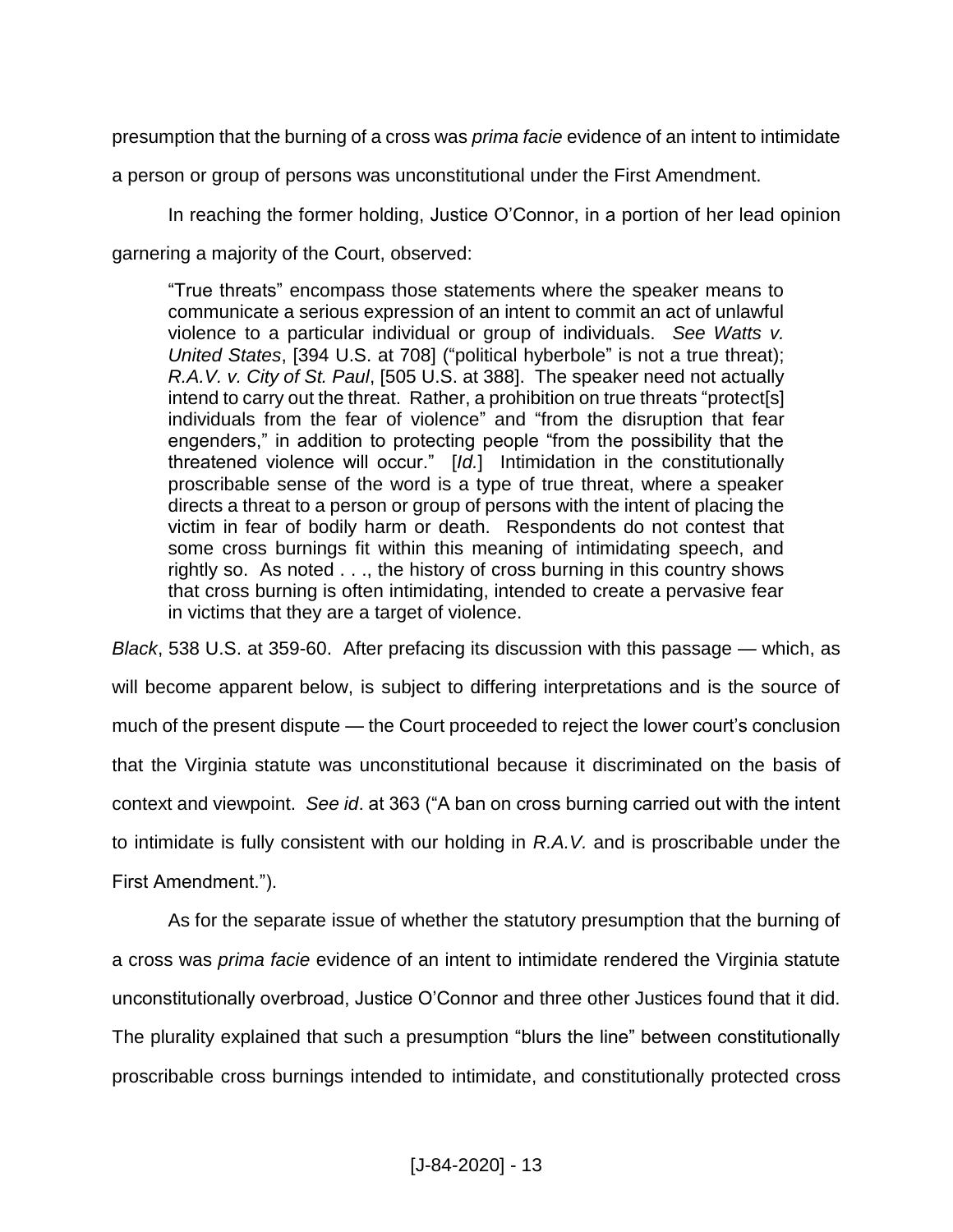burnings not intended to intimidate, such as those meant only as statements of ideology or group solidarity, those aimed only to anger but not intimidate, or those undertaken in a dramatic performance. *Id*. at 365; *see id*. ("[T]he provision chills constitutionally protected political speech because of the possibility that the Commonwealth will prosecute — and potentially convict — somebody engaging only in lawful political speech at the core of what the First Amendment is designed to protect."). Therefore, the plurality concluded "the *prima facie* evidence provision, as interpreted through the jury instruction . . . is unconstitutional on its face." *Id*. at 367.<sup>8</sup>

Nearly a dozen years after *Black*, in *Elonis v. United States*, 575 U.S. 723 (2015), the United States Supreme Court reinforced its view that a speaker's mental state is an essential consideration in determining whether a statement constitutes a true threat. Elonis had posted rap lyrics and other material on Facebook. The lyrics contained violent language and imagery regarding his wife, coworkers, and others, albeit interspersed with disclaimers indicating the lyrics were fictitious and had no intentional resemblance to real

 $8$  The plurality comprising this section of Justice O'Connor's opinion — which included Chief Justice Rehnquist, Justice Stevens (who authored a separate concurring opinion), and Justice Breyer — noted the Virginia Supreme Court had not authoritatively interpreted the meaning of the *prima facie* evidence provision, and that it was "theoretically possib[le] that the court, on remand, could interpret the provision" in a manner that would avoid the constitutional deficiencies. *Black*, 538 U.S. at 367. Justice Souter, in a concurring and dissenting opinion joined by Justices Kennedy and Ginsburg, agreed with the plurality that the *prima facie* evidence provision rendered the statute facially unconstitutional because it effectively eliminated the intent requirement, but disagreed with the plurality's suggestion that the Virginia Supreme Court could, on remand, interpret the provision in a different manner so as to save the statute from facial invalidity. Justice Scalia, joined in part by Justice Thomas, agreed that banning cross burning done with the intent to intimidate does not violate the First Amendment, though he would have allowed case-bycase challenges to convictions where the State was not required to prove intent, rather than invaliding the statute's *prima facie* provision outright. Finally, Justice Thomas took the position in dissent that because the statute applied only to conduct, not expression, it did not implicate any First Amendment concerns; and, even applying First Amendment principles, Justice Thomas saw no problem with the fact that the statute would allow a jury to draw an inference of intent to intimidate from the cross burning itself.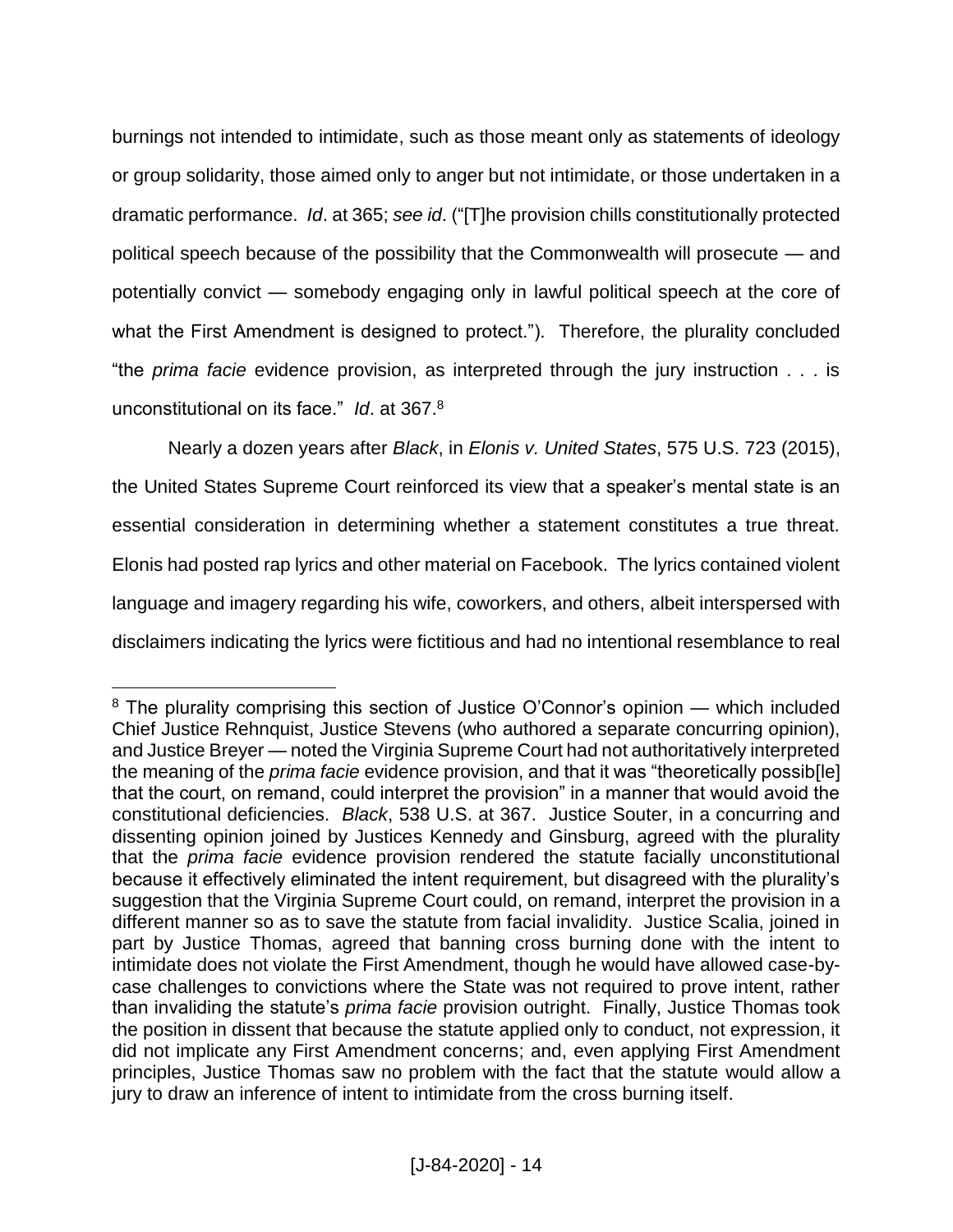people. Eventually, Elonis was convicted of four counts of transmitting threats to injure in violation of 18 U.S.C. §875(c). Before the High Court, he argued the district court erred in denying his request that the jury be instructed the government had to prove he intended to communicate a true threat.

The Supreme Court observed the federal statute under which Elonis was convicted was "meant to proscribe a broad class of threats . . . but did not identify what mental state, if any, a defendant must have to be convicted." *Elonis*, 575 U.S. at 734. The Court concluded Elonis's conviction could not stand because it was "premised solely on how his posts would be understood by a reasonable person[,]" and such a standard is "inconsistent with 'the conventional requirement for criminal conduct — **awareness** of some wrongdoing.'" *Id*. at 737-38 (citation omitted and emphasis in original). The Court further explained: "Having liability turn on whether 'a reasonable person' regards the communication as a threat — regardless of what the defendant thinks — 'reduces culpability on the all-important element of the crime to negligence,' and we 'have long been reluctant to infer that a negligence standard was intended in criminal statutes[.]'" *Id*. at 738 (citations omitted). Notably, since the parties did not brief or argue the issue of whether a finding of recklessness would suffice to sustain a conviction under Section 875(c), the Court did not resolve that specific question.

Since *Black*, courts have disagreed regarding whether — in order for a statement to constitute an unprotected true threat — the speaker must merely **intend to communicate** the statement or whether the speaker must **also intend that the statement be interpreted by the recipient** as a serious expression of an intent to commit an act of unlawful violence. More simply stated, does the speaker's subjective intent to intimidate matter when determining whether particular speech constitutes an unprotected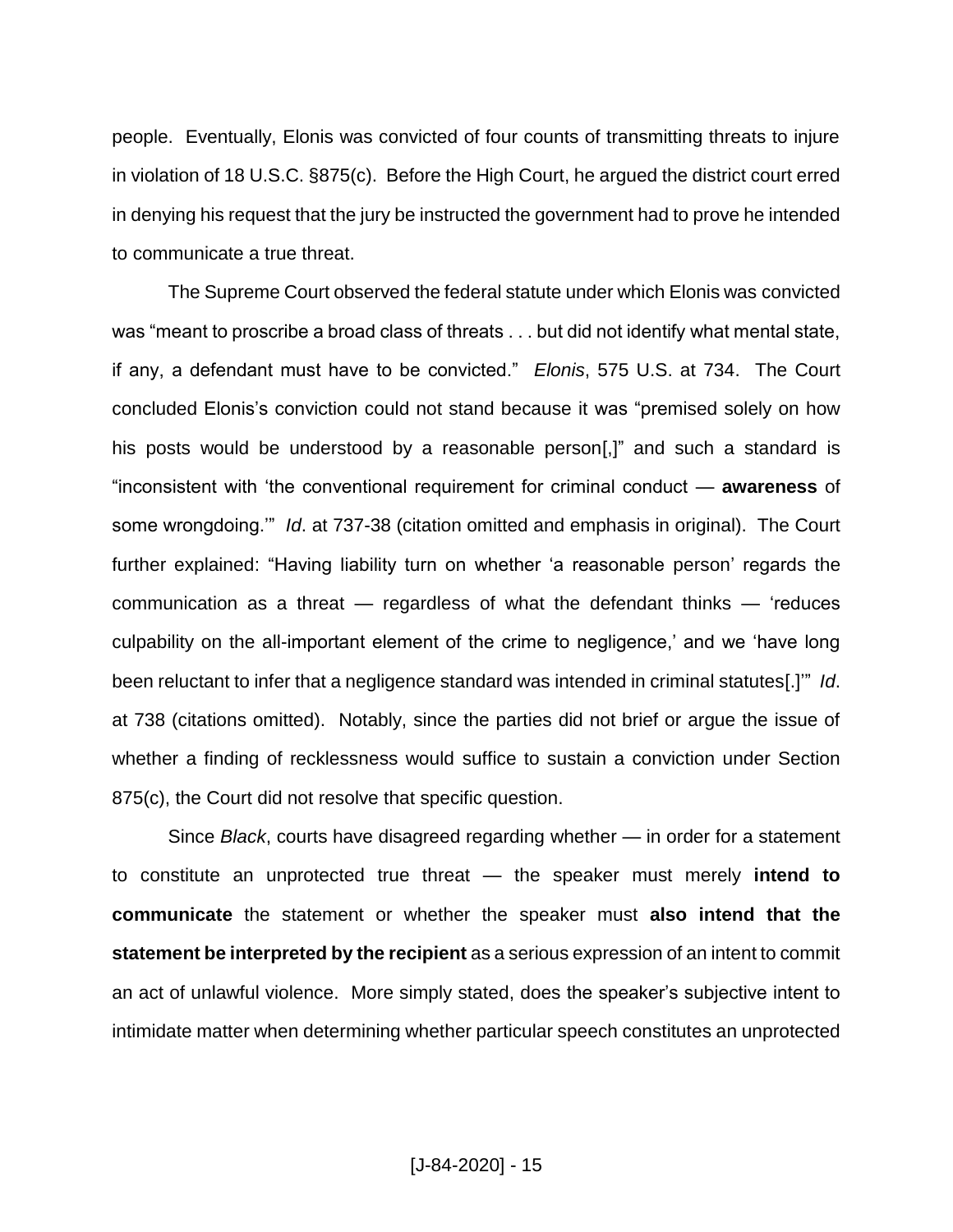true threat? Like we did in *J.S.* many years earlier, we pointedly recognized the absence of consensus on this issue in *Knox*.

Knox created a rap music video in which he threatened certain city police officers by name. After a third party posted the video to the internet, the Commonwealth charged and convicted Knox of terroristic threats under Section 2706(a)(1). On appeal, prior to analyzing whether the video constituted a true threat, we observed:

Some [courts] have continued to use an objective, reasonable-person standard. These courts interpret *Black*'s intent requirement as applying to the act of transmitting the communication. *See United States v. Clemens*, 738 F.3d 1, 11 (1st Cir. 2013) (citing cases). In their view, an objective standard remains appropriate for judging whether the speech, taken in its full context, embodies a serious expression of an intent to commit unlawful violence. They reason from the premise that the First Amendment traditionally lifts its protections based on the injury inflicted rather than the speaker's guilty mind. *See*, *e.g.*, *United States v. Jeffries*, 692 F.3d 473, 480 (6th Cir. 2012), *abrogation on other grounds recognized by United States v. Houston*, 683 Fed.Appx. 434, 438 (6th Cir. 2017); *United States v. White*, 670 F.3d 498, 508-09 (4th Cir. 2012), *abrogated on other grounds by United States v. White*, 810 F.3d 212, 220 (4th Cir. 2016).

Other courts have read *Black* as implying that the First Amendment only allows the government to penalize threatening speech uttered with the highest level of scienter, namely, a specific intent to intimidate or terrorize. *See United States v. Cassel*, 408 F.3d 622, 632-33 (9th Cir. 2005); *but cf. Fogel v. Collins*, 531 F.3d 824, 831 (9th Cir. 2008) (observing that the Ninth Circuit has not consistently followed a subjective-intent standard). Still others have charted something of a middle course, suggesting that "an entirely objective definition [of a true threat] is no longer tenable" after *Black*, while reserving judgment on whether the standard should be subjective only, or a subjective-objective combination pursuant to which a statement "must objectively **be** a threat and subjectively be **intended** as such." *United States v. Parr*, 545 F.3d 491, 500 (7th Cir. 2008) (emphasis in original).

*Knox*, 190 A.3d at 1156.

We acknowledged in *Knox* that, pursuant to the High Court's decision in *Black*, "an objective, reasonable-listener standard such as that used in *J.S.* is no longer viable for purposes of a criminal prosecution pursuant to a general anti-threat enactment." *Id*. at 1156-57. We recognized that "the First Amendment necessitates an inquiry into the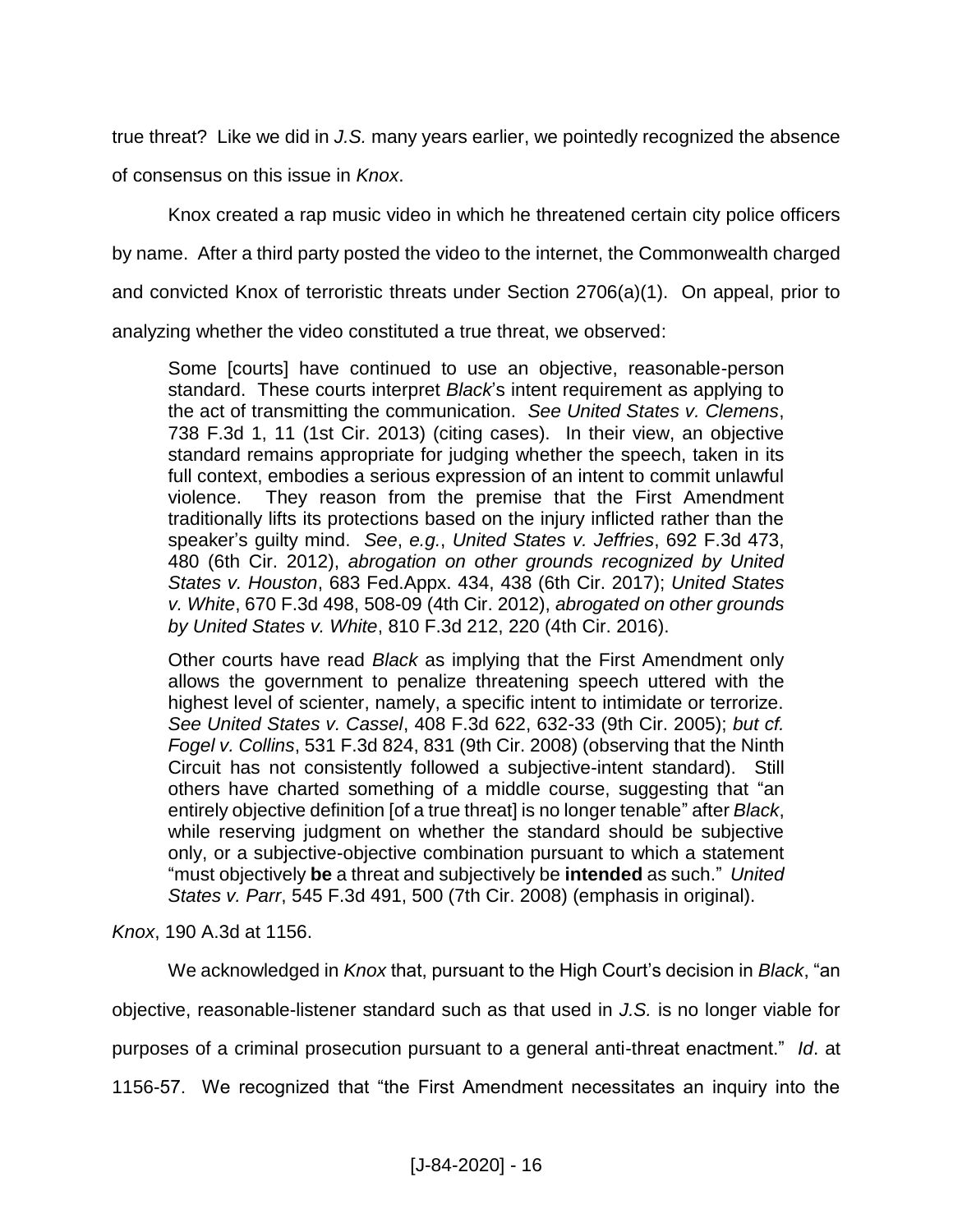speaker's mental state[,]" noting that the Justices in *Black* who found the Virginia statute's presumption to be constitutionally problematic appeared to focus on "values and concerns associated with the First Amendment: the social undesirability of suppressing ideas, punishing points of view, or criminalizing statements of solidarity or ideology." *Id*. at 1157. We further opined that, "[c]onstruing the [*Black*] Court's discussion of the speaker's intent as pertaining solely to the act of transmitting the speech appears difficult to harmonize with" its remark that "'[i]ntimidation in the constitutionally proscribable sense of the word is a type of true threat, where a speaker directs a threat to a person or group of persons **with the intent of placing the victim in fear** of bodily harm or death." *Id.* (emphasis in original), *quoting Black*, 538 U.S. at 360.

While acknowledging that the High Court had expressly left open the question of "whether a statute which criminalizes threatening statements spoken with a lower scienter threshold, such as knowledge or reckless disregard of their threatening nature, can survive First Amendment scrutiny[,]" *id*. at 1157 n.10, we deduced two specific principles from *Black*: "First, the Constitution allows [S]tates to criminalize threatening speech which is specifically intended to terrorize or intimidate. Second, in evaluating whether the speaker acted with an intent to terrorize or intimidate, evidentiary weight should be given to contextual circumstances such as those referenced in *Watts*." *Id*. at 1158 (footnote omitted). These contextual factors include whether the threat was conditional, whether it was communicated directly to the victim, whether the victim had reason to believe the speaker had a propensity to engage in violence, and how listeners reacted to the speech. *See id*.

Applying these principles to the rap video in *Knox*, we observed Knox's threats were mostly unconditional; the officer who first viewed the video immediately notified police personnel, suggesting he did not view the video as satire or social commentary;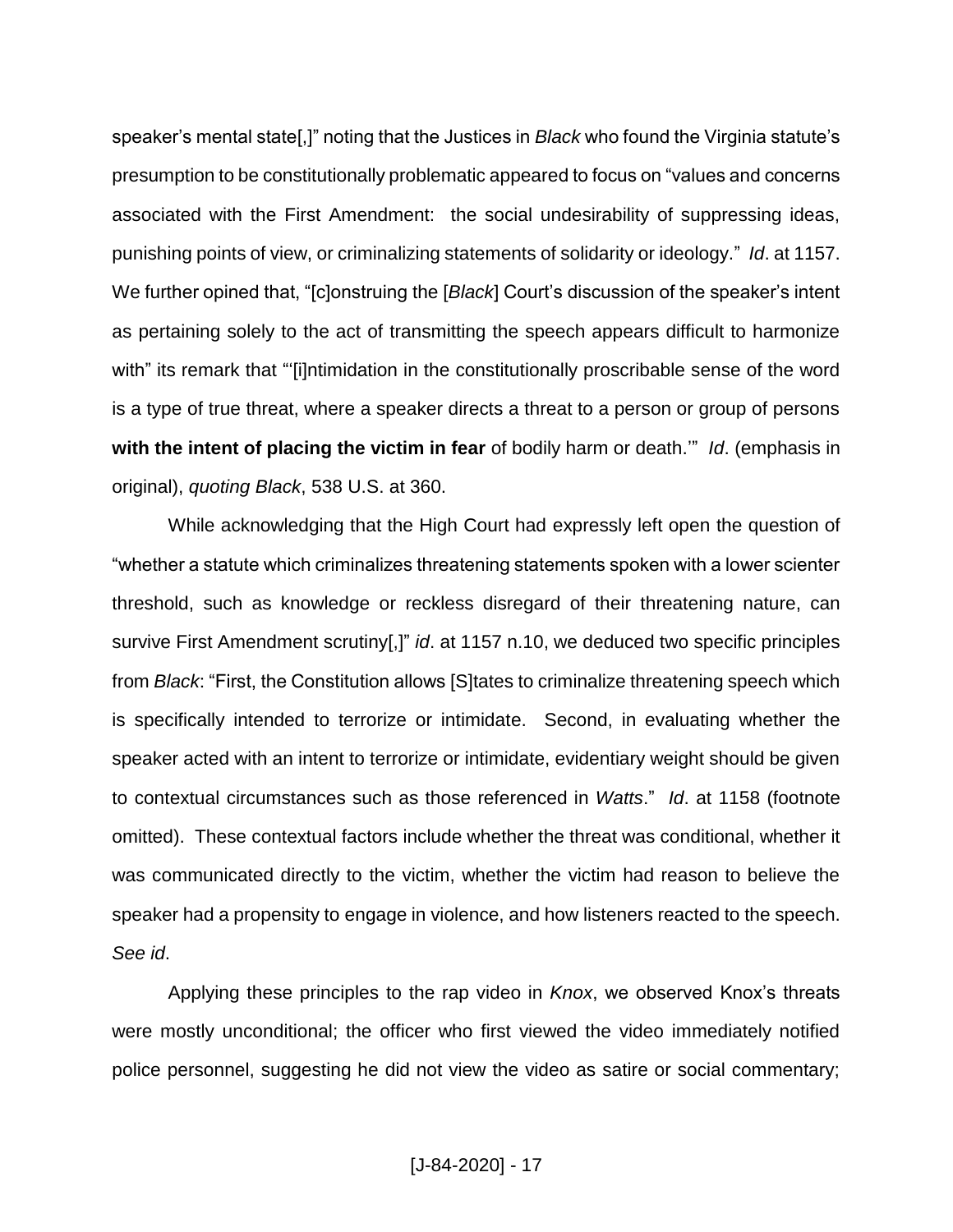and the officers named in the video were concerned for their safety and took measures to avoid becoming victims of violence. We determined the fact the video was not communicated directly to the police, but had been uploaded to the internet by a third party, did not negate an intent by Knox that it would be viewed by the officers. Ultimately, we concluded Knox's video demonstrated a subjective intent on his part to terrorize or intimidate the police officers, such that it constituted a true threat. Thus, we upheld Knox's terroristic threats conviction under Section 2706(a)(1).<sup>9</sup>

# **III. Arguments**

Cognizant of these relevant precedents, we now consider the parties' arguments. The thrust of appellant's position is that a standard of "reckless disregard, rather than subjective intent, is not and cannot be narrowly tailored to protect an individual's right to free speech in balance with the government's interest to protect others from the fear of violence." Appellant's Brief at 31. Appellant maintains that allowing a conviction (or, as here, an adjudication of delinquency) for terroristic threats under Section 2706(a)(3) based merely upon a showing of recklessness will require individuals to speculate as to how others will perceive their speech, potentially casting too wide a net and criminalizing

<sup>9</sup> Justice Wecht authored a concurring and dissenting opinion in *Knox*, joined by Justice Donohue, in which he agreed with the majority that *Black* rendered the previously applied objective reasonable-listener standard for determining whether speech was a true threat no longer viable. *See Knox*, 190 A.3d at 1161 (Wecht, J., concurring and dissenting). Justice Wecht further agreed with the majority's conclusion that "an assessment of the speaker's subjective intent" is necessary in determining whether speech constituted a true threat, and he joined the majority in affirming Knox's conviction. However, Justice Wecht disagreed with the majority's decision not "to consider the more important question of whether the First Amendment **requires** proof of specific intent, or whether the [First] Amendment would tolerate punishment of speech based upon proof of only a lesser *mens rea* such as recklessness or knowledge" — and he then proceeded to supply his answer to that question. *Id*. at 1162 (emphasis in original). In contrast, the *Knox* majority found it unnecessary in that case to consider whether a conviction based on a lower *mens rea*  would violate the First Amendment, given its conclusion the evidence was sufficient to support a finding Knox acted with **subjective intent** to terrorize and intimidate.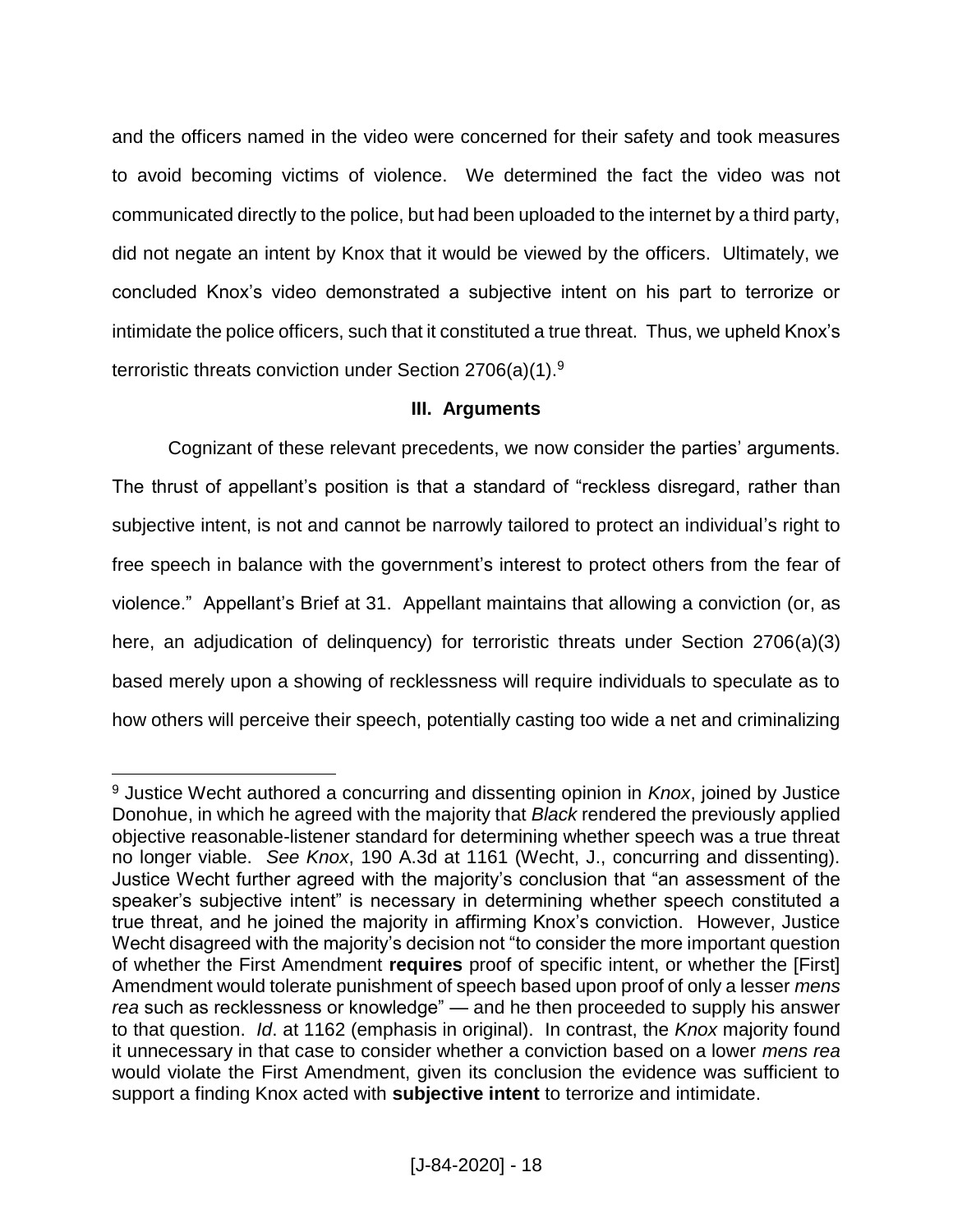permissible speech. *See, e.g.*, *In the Interest of R.D.*, 464 P.3d 717, 733-34 (Colo. 2020) ("[W]hether a particular reader or listener will react with fear to particular words is far too unpredictable a metric for First Amendment protection. Such a rule would not give sufficient 'breathing space' to the freedom of speech."). Appellant asserts this lower standard of scienter is particularly problematic when applied to adolescents and teenagers, whose acuity of others' perception may not be fully developed because they lack maturity and experience. Along these lines, appellant suggests our decision in *J.S.* — where we concluded J.S.'s statements, taken as a whole, were "sophomoric, crude, highly offensive and perhaps [a] misguided attempt at humor or parody" but "did not reflect a serious expression of intent to inflict harm[,]" *J.S.*, 807 A.2d at 859 — supports his position that a finding of subjective intent by the speaker to cause fear is necessary in order for speech to constitute a true threat.<sup>10</sup>

Appellant also attacks the Superior Court's decision below, asserting it "appears to have been driven by an objective reasonable [listener] standard and a singular context, [*i.e.*,] the prevalence of school shootings within the United States." Appellant's Brief at 17. In appellant's view, the lower court's focus should have been on his subjective state of mind, and he suggests its ruling conflicts with the United States Supreme Court's decision in *Watts*, which, like this case, involved speech made during a period of national concern regarding widespread violence. Appellant posits that — in light of the fact that Watts's statement was made shortly after the assassinations of President John F.

<sup>10</sup> The American Civil Liberties Union of Pennsylvania ("ACLU") filed an *amicus curiae* brief in support of appellant, elaborating on many of these same points. *See, e.g.*, ACLU's Brief at 2 (arguing against permitting "a lower standard for intent in the context of [Section 2706] for statements made in school settings because of the well-documented differences between teenagers and adults"). Notably, the ACLU, like appellant, argues that reckless speech "is more akin to negligent speech than to any threat made with the intent or knowledge that the statement would be deemed a threat." *Id*. at 8; *accord* Appellant's Brief at 30 (characterizing recklessness as "almost akin to negligence").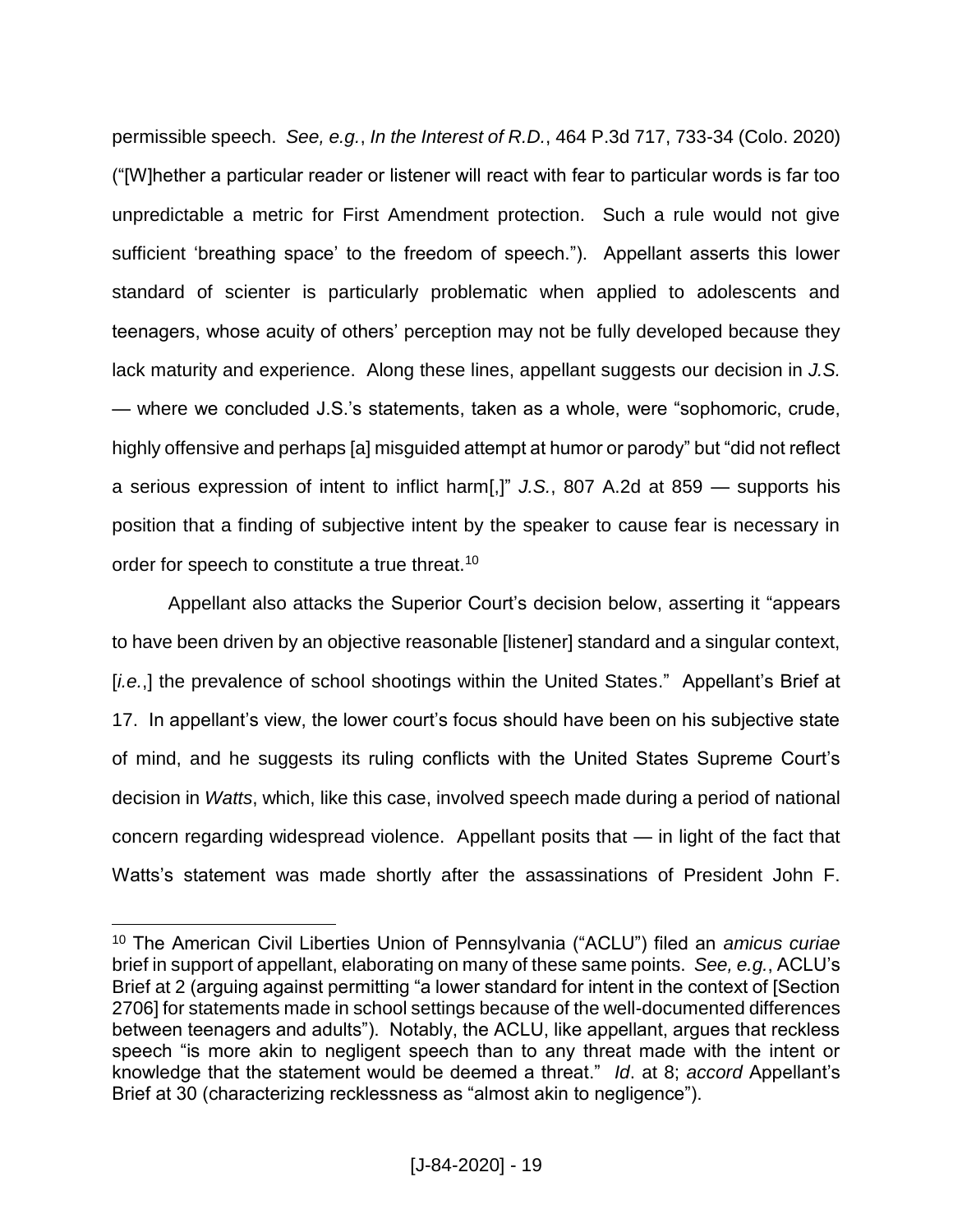Kennedy, Martin Luther King, Jr., and Senator Robert F. Kennedy, as well as the riots at the Democratic Convention in Chicago in 1968 — if the High Court in *Watts* had been "solely contextually and objectively driven by the reasonable person standard for either speaker or recipient in its analysis," it likely would have determined that Watts's statement was a true threat that was not entitled to First Amendment protection. *Id*.

Beyond drawing this parallel, appellant emphasizes the *Knox* Court concluded that, although a true threat falls outside the protection of the First Amendment, the determination of whether particular speech constitutes a true threat requires an evaluation of whether the speaker acted with intent to terrorize or intimidate, while also considering the contextual circumstances. Moreover, appellant urges us to embrace the two-prong approach articulated by Justice Wecht in his concurring and dissenting opinion in *Knox*. That suggested approach would require reviewing courts to: (1) "conduct an objective analysis to determine whether reasonable recipients would consider the statement to be a serious expression of intent to inflict harm, and not merely jest, hyperbole, or a steam valve"; and (2) "conduct a subjective analysis to ascertain whether the speaker specifically intended to intimidate the victim or victims, or intended his expression to be received as a threat to the victim or victims." *Knox*, 190 A.3d at 1165 (Wecht, J., concurring and dissenting) (internal citation and quotations omitted). Failure to satisfy either prong, under this theory, would remove the speech from First Amendment protection.

As a final point, appellant contrasts the contextual circumstances surrounding his statements from those in *J.S.* and *Knox*. He submits his first statement — that he "doesn't think people deserve to live and everyone should just die[,]" N.T. Hearing, 4/26/2018 at 22 — expressed only an opinion, not a threat. And he contends his second statement that he "wanted to beat the record of 19[,]" *id*. at 14 — was vague and ambiguous. In this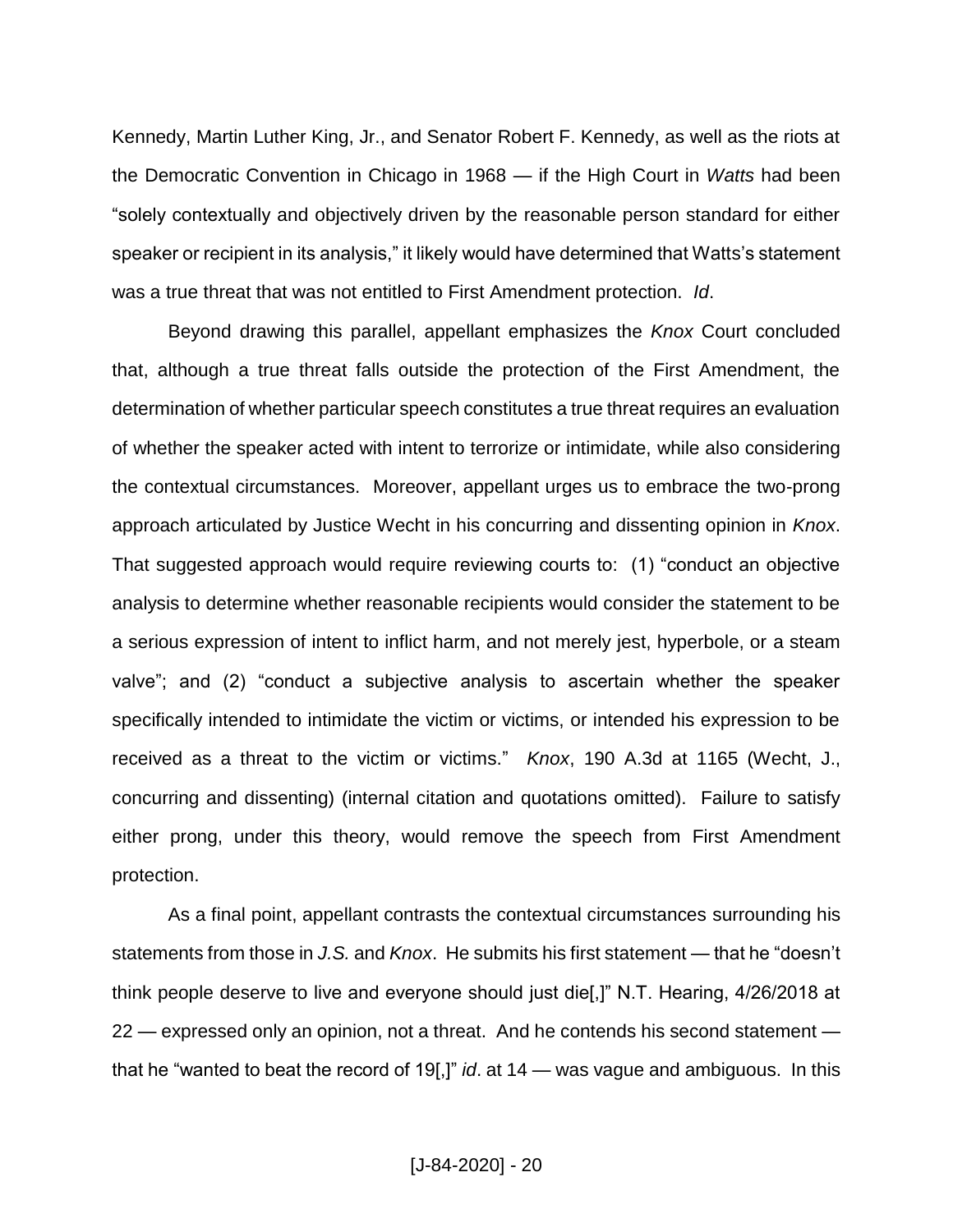vein, appellant highlights that neither statement was communicated to a specific person or group of people; there was no evidence that, at the time he made his second statement, he was personally aware of the recent Parkland shooting; there was no evidence he had a propensity to engage in violence; and, finally, the other students' reactions were based on their own knowledge of the Parkland shooting and their subjective perspectives. Thus, appellant concludes his statement did not constitute a true threat, even when viewed under the standards set forth in *J.S.* and *Knox*.

In response, the Commonwealth concedes that, in accordance with *Knox*, to be properly convicted of making a true threat, "a defendant's mental state must go beyond mere negligence." Commonwealth's Brief at 19. The Commonwealth further recognizes the contextual factors that must be considered when determining if speech constitutes a true threat: whether it was conditional; whether it was communicated directly to the victim; whether the victim had reason to believe the speaker had a propensity to engage in violence; and how the listeners reacted to the speech. However, the Commonwealth argues, the true threat exception is intended to protect against not only actual violence, but the fear of violence and the disruption that such fear creates. As the Commonwealth sees it, when appellant's speech is evaluated in context, it "was more than enough to constitute a 'true threat.'" *Id*.; *see id*. at 20-21 (explaining that appellant's statement that he "wanted to beat the record of 19" was unconditional and made in a school hallway, loudly enough for others to hear; appellant "had presented himself as someone interested in death"; and his statement frightened K.S. and M.W., particularly since it was made "in the wake of a 'record' school shooting in the news").

The Commonwealth also takes issue with the attempt by appellant and his *amicus*  to "conflat[e] recklessness and negligence[.]" *Id*. at 24. From the Commonwealth's perspective, the separate opinions authored by Justices Alito and Thomas in *Elonis* are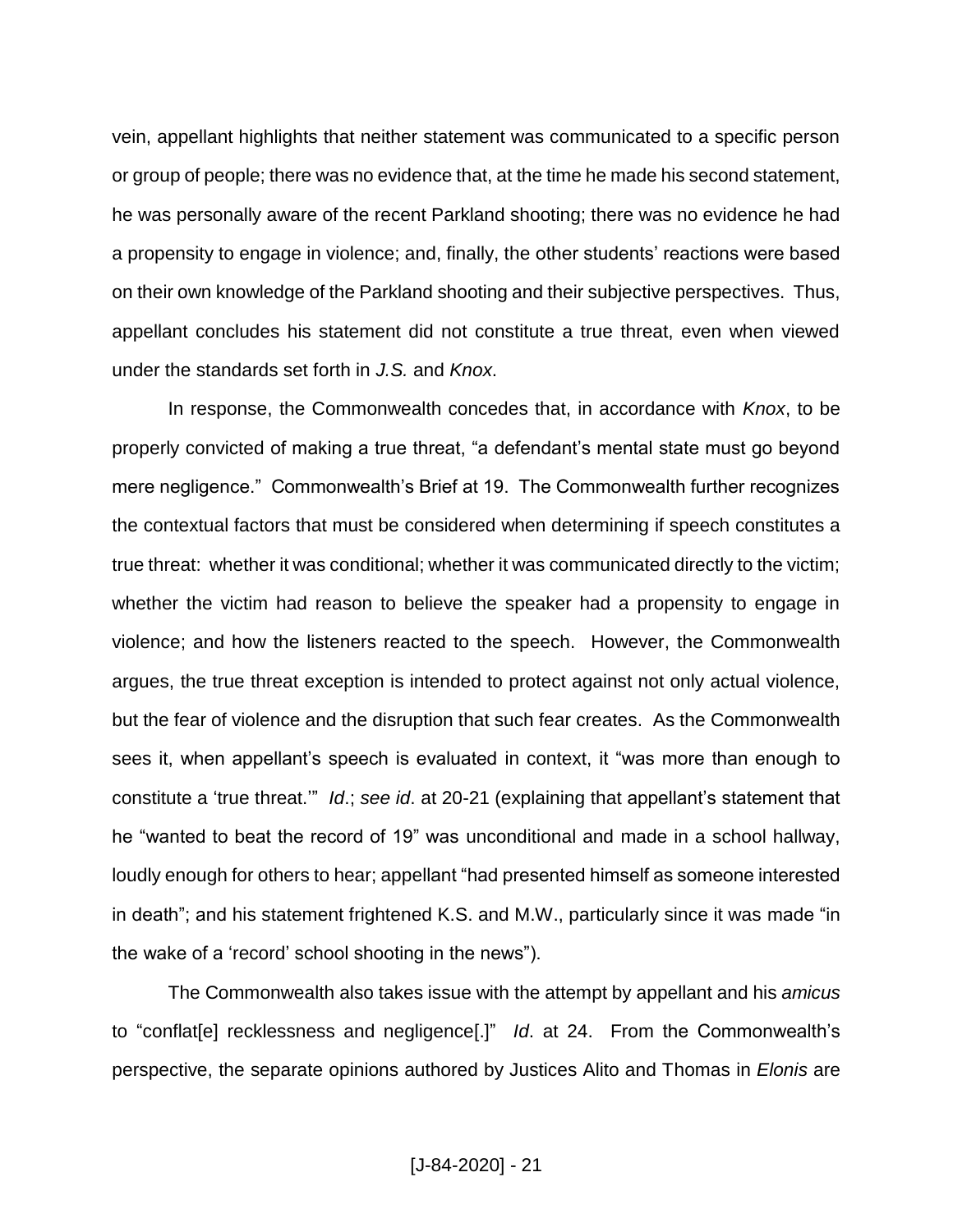"instructive" on this point. *Id*. at 25. Taking Justice Alito's concurring and dissenting opinion first, the Commonwealth opines that he "correctly argued that recklessness was an appropriate *mens rea* for a true threat." *Id*., *citing Elonis*, 575 U.S. 745-46 (Alito, J., concurring and dissenting) ("There can be no real dispute that recklessness regarding a risk of serious harm is wrongful conduct. . . . Someone who acts recklessly with respect to conveying a threat necessarily grasps that he is not engaged in innocent conduct."). The Commonwealth finds further support in Justice Thomas's dissenting opinion, suggesting it demonstrates, "historically, the First Amendment has not required a *mens rea* of specific intent that a particular victim be harmed." *Id*. at 26, *citing Elonis*, 575 U.S. at 755 (Thomas, J., dissenting) ("At a minimum, there is no historical practice requiring more than general intent when a statute regulates speech.").

Finally, referencing the *Knox* Court's recognition of the conflicting interpretations of *Black*, the Commonwealth contends appellant's proposed standard — which would require the government "to prove that a defendant intentionally and specifically directed a terroristic threat to a particular victim" — has been adopted only by a minority of courts. *Id*. at 28. In fact, the Commonwealth underscores, some courts "still maintain limited *mens rea* requirements[,]" requiring no subjective intent or, alternatively, "a more general reasonable person test, with no specific reliance upon either the speaker or the listener." *Id*. at 27-28 (internal citation and quotations omitted); *see id*. (collecting cases). 11

# **IV. Analysis**

As earlier noted, we granted discretionary review in this case to resolve a pointed issue: "Whether the Superior Court misapprehended controlling facts, in a case of first impression in this Commonwealth, when concluding that the terroristic threats statute,

<sup>11</sup> The Pennsylvania District Attorneys Association ("PDAA"), in its *amicus* brief, echoes in principal respect the arguments raised by the Commonwealth.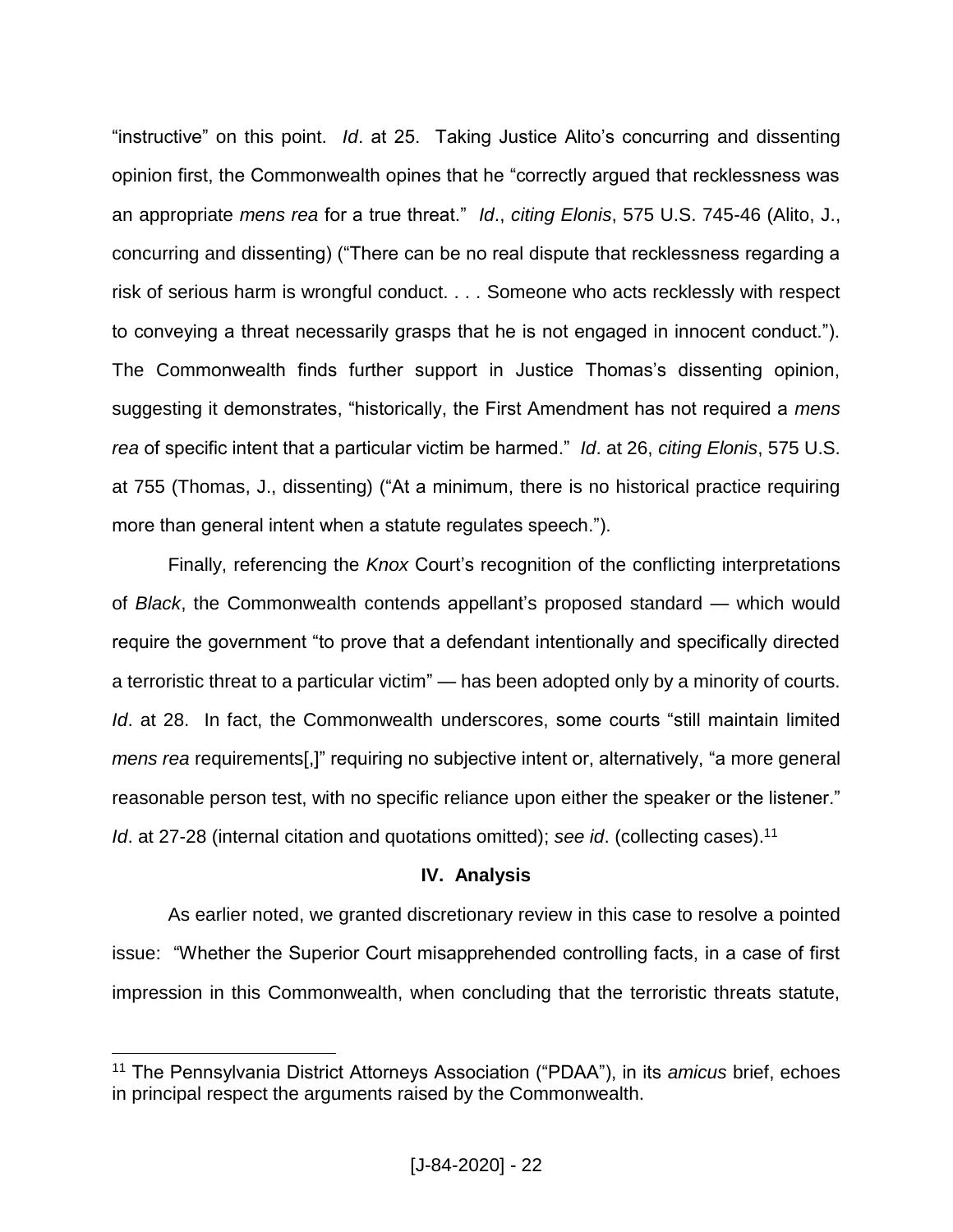requiring only a conviction based upon recklessness, did not violate [appellant]'s First Amendment right under the United States Constitution to free speech?" *J.J.M.*, 228 A.3d 487.<sup>12</sup> This presents a mixed question of fact and law, so "we defer to the trial court's fact findings which are supported by competent evidence and resolve any legal questions, such as the scope of the true-threat doctrine, *de novo*." *Knox*, 190 A.3d at 1152. We also emphasize, as a preliminary matter, the strong presumption in the law that legislative enactments do not violate the Constitution. *See, e.g.*, *Commonwealth v. Mayfield*, 832 A.2d 418, 421 (Pa. 2003) (we presume "'the General Assembly does not intend to violate the Constitution of the United States or of this Commonwealth'"), *quoting* 1 Pa.C.S. §1922(3). For that reason, there is a heavy burden of persuasion upon one who challenges the constitutionality of a statute, and we will not declare the provision unconstitutional "unless it clearly, palpably, and plainly violates the Constitution; all doubts are to be resolved in favor of a finding of constitutionality." *Id*. (internal citation omitted).

# **A.**

Mindful of this high bar, and upon careful review of all relevant authority and the parties' cogent arguments, we agree with the Superior Court, the Commonwealth, and the PDAA that the First Amendment does not prohibit the States from criminalizing threats made in reckless disregard of the risk of causing fear. It necessarily follows, then, that there is no Constitutional problem with the fact that Section 2706(a)(3) of the Crimes Code permits a conviction for terroristic threats, *i.e.*, a true threat, even in the absence of any specific intent to intimidate by the speaker. Rather, we conclude it is enough, to survive

 $12$  As the precise question upon which we granted review is plainly framed in terms of the First Amendment, we consequently do not consider any separate potential issue arising under the Pennsylvania Constitution. *See* PA. CONST. art. I, §7 ("The free communication of thoughts and opinions is one of the invaluable rights of man, and every citizen may freely speak . . . on any subject, being responsible for the abuse of that liberty.").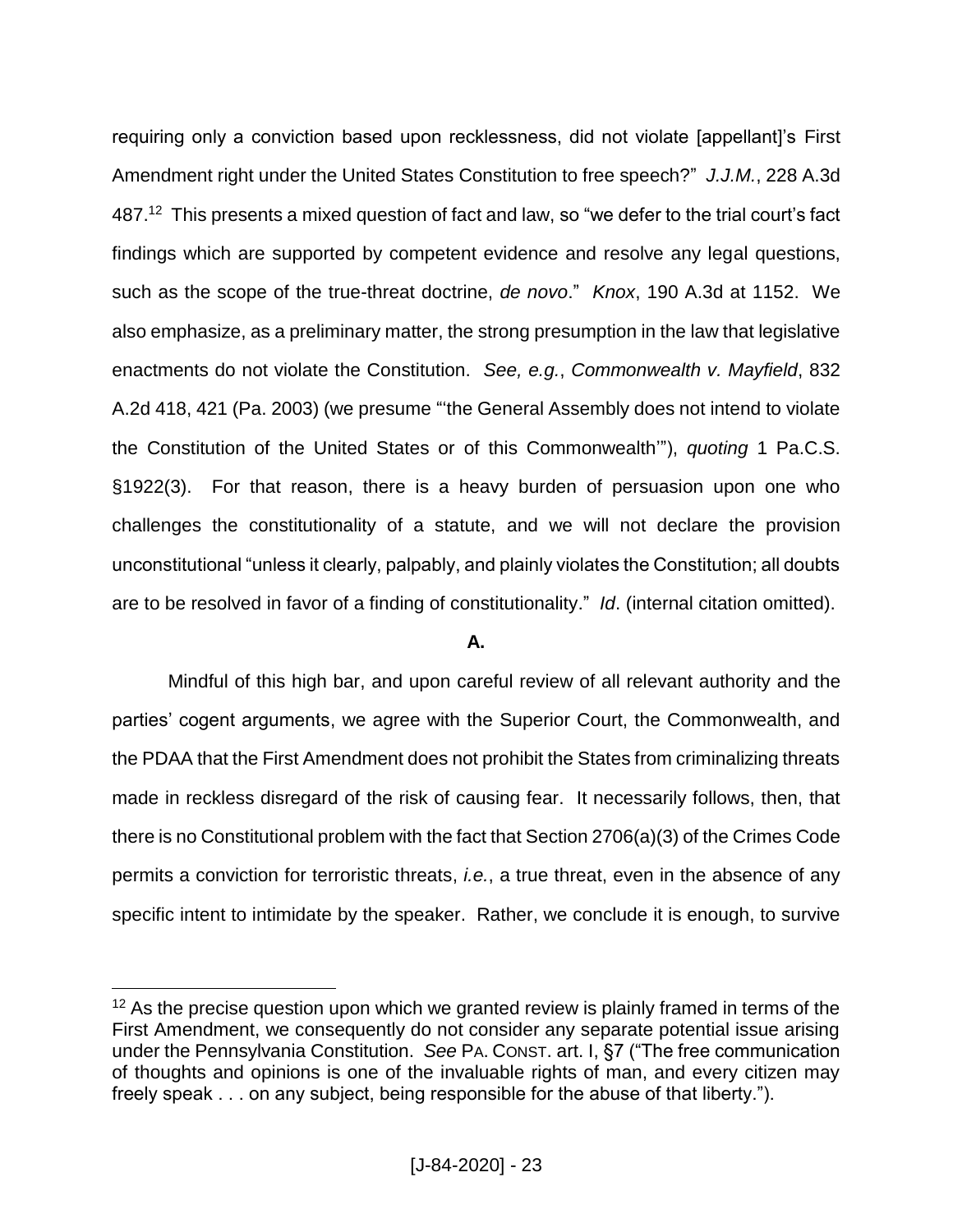First Amendment scrutiny, that the statute requires proof of a conscious disregard of a substantial and unjustifiable risk of terrorizing or intimidating others.

We begin by dispatching the notion, embraced by the concurrence and many (if not all) of those courts that have ruled in a manner consistent with appellant's position, that the United States Supreme Court decided this issue in *Black*. *See State v. Boettger*, 450 P.3d 805, 815 (Kan. 2019) ("We conclude a majority of the *Black* Court determined an intent to intimidate was constitutionally, not just statutorily, required."); *United States v. Heineman*, 767 F.3d 970, 978 (10th Cir. 2014) ("We read *Black* as establishing that a defendant can be constitutionally convicted of making a true threat only if the defendant **intended** the recipient of the threat to feel threatened.") (emphasis in original); *United States v. Cassell*, 408 F.3d 622, 631 (9th Cir. 2005) (the "clear import" of *Black* "is that only **intentional** threats are criminally punishable consistently with the First Amendment") (emphasis in original). Respectfully, we disagree with this assessment.

Those courts concluding the First Amendment protects threats to commit violence unless the speaker specifically intended to place the victim in fear all seem to have relied, in substantial part, upon three statements from a passage of *Black* that garnered majority support. The first is that "'[t]rue threats' encompass those statements where the speaker means to communicate a serious expression of an intent to commit an act of unlawful violence to a particular individual or group of individuals." *Black*, 538 U.S. at 359. Second is the statement that "[t]he speaker need not actually intend to carry out the threat." *Id*. at 359-60. And the third is that intimidation "is a type of true threat, where a speaker directs a threat to a person or group of persons with the intent of placing the victim in fear of bodily harm of death." *Id*. at 360. These statements, as interpreted by the concurrence and this minority of other courts, compel "not only the requirement that the communication itself be intentional, but also the requirement that the speaker intend for his language to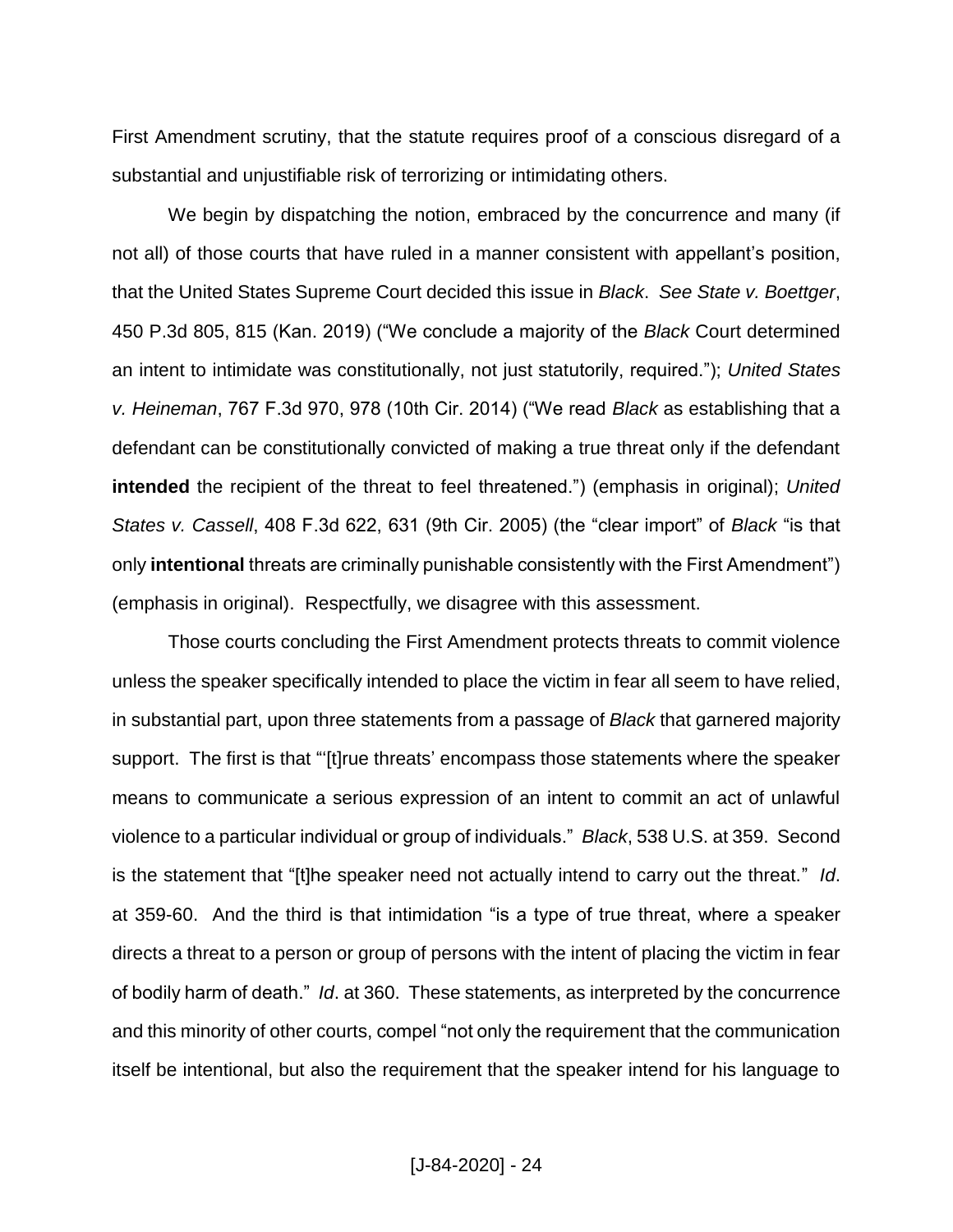**threaten** the victim." *Cassel*, 408 F.3d at 631 (emphasis in original). As we read them, however, none of these statements, whether taken individually or collectively, can bear the constitutional weight the concurrence and these other courts have ascribed to them.

Regarding the first statement above, we find it significant that the *Black* Court said only that true threats "encompass" — *i.e.*, include — threats intended to be interpreted as such, without necessarily excluding other kinds of expression. It would be a curious matter indeed for the Court to use this open-ended phrase if it actually meant to provide the sole definition of a true threat. The Court might have limited and circumscribed its definition by stating "True threats encompass **only** . . ." or "True threats **consist of** . . .," or something to similar effect. Moreover, we previously noted elsewhere that the *Black* Court had good reason to purposely use broad language to describe what constitutes an unprotected true threat. *See Knox*, 190 A.3d at 1157 n.10 (remarking the *Black* majority's use of open-ended language was "understandable as there was no need in that particular case to decide whether First Amendment protections fall away **only** when there is a specific intent to intimidate") (emphasis in original). Hence, this first statement is of limited significance to our inquiry.

Moving to the next statement, that "[t]he speaker need not actually intend to carry out the threat[,]" *Black*, 538 U.S. at 359-60, we reiterate again that only intentional threats were at issue in *Black*. *See id*. at 348 (explaining the challenged statute proscribed cross burnings carried out "'with the intent of intimidating'" a person or group), *quoting* Va. Code §18.2-423. Since the *Black* Court's entire discussion necessarily presupposed a specific intent to terrorize, its clarification that there need not be an intent to **act** on the threat is of little import in the present matter.

Finally, we also find the Court's statement that intimidation "is a type of true threat, where a speaker directs a threat to a person or group of persons with the intent of placing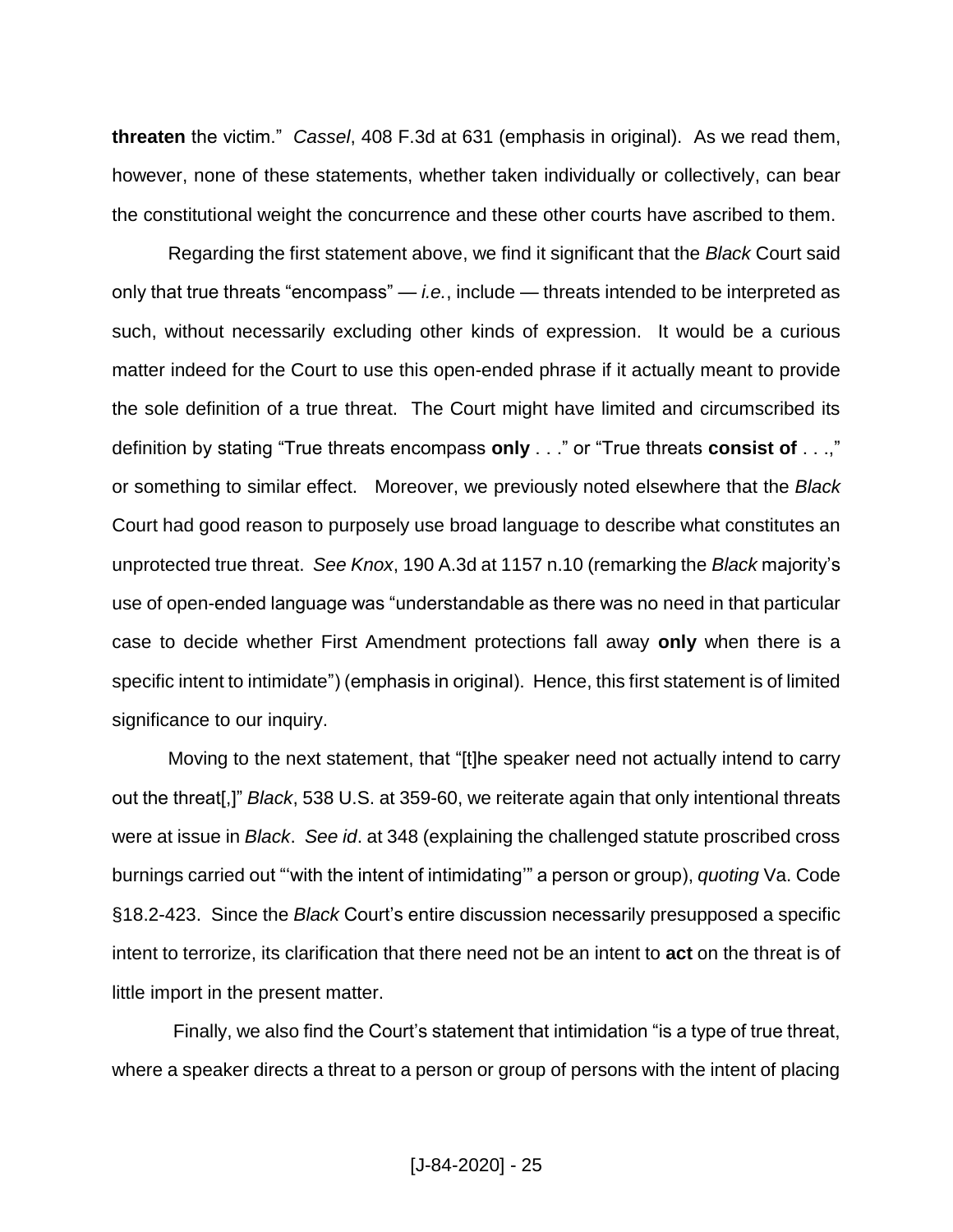the victim in fear of bodily harm or death[,]" *Black*, 538 U.S. at 360, to be of no legal consequence here. That sentence is best read as describing **one** "type of true threat," not the **only** type. It thus does nothing to aid appellant's position.

In short, we disagree with the concurrence and those courts that have concluded *Black* is dispositive, or even particularly instructive, as it pertains to the specific issue we confront in this appeal. From our respectful point of view, the concurrence and that minority of courts have simply read too much into *Black*. Instead, as we alluded in *Knox*, we are more persuaded by those judicial statements expressing the position that *Black*  did not "'address[ ] whether the First Amendment requires a particular mental state for threat prosecutions.'" *Knox*, 190 A.3d at 1157 n.10, *quoting Elonis*, 575 U.S. at 765 (Thomas, J., dissenting).  $13$ 

On a related score, while we are aware Justices Thomas and Alito have already indicated their apparent position on this issue — with the former going so far as to suggest that "[l]ower courts . . . can safely infer that a majority of this Court would not adopt an intent-to-threaten requirement," *Elonis*, 575 U.S. at 750 (Thomas, J., dissenting) — we also observe that at least one other member of the Court has undermined Justice

 $\overline{a}$ <sup>13</sup> The full quote from this portion of Justice Thomas's dissent in *Elonis*, which we repeated with approval in *Knox*, also opined that *Watts* is not determinative of the precise issue presented here. Notably, the *Watts* Court remarked it had "grave doubts" about the Seventh Circuit's construction of "willfully" in the presidential threats statute. *Watts*, 394 U.S. at 708. Some, most notably Justice Sotomayor, have cited this statement to support the argument that, "[t]ogether, *Watts* and *Black* . . . strongly suggest that . . . a jury must find that the speaker actually intended to convey a threat." *Perez v. Florida*, U.S.

\_\_\_, 137 S.Ct. 853, 855 (2017) (Sotomayor, J., concurring in the denial of *certiorari*). Again, however, our own views align more closely with Justice Thomas's on this point. *See Elonis*, 575 U.S. at 765 (Thomas, J., dissenting) ("'grave doubts' do not make a holding, and that stray statement in *Watts* is entitled to no precedential force"); *see also Kansas v. Boettger*, \_\_\_ U.S. \_\_\_, 140 S.Ct. 1956, 1958 (2020) (Thomas, J., dissenting from the denial of *certiorari*) ("[N]one of this Court's precedents have held that the First Amendment requires States to include intent to intimidate as an element in criminal threat statutes.").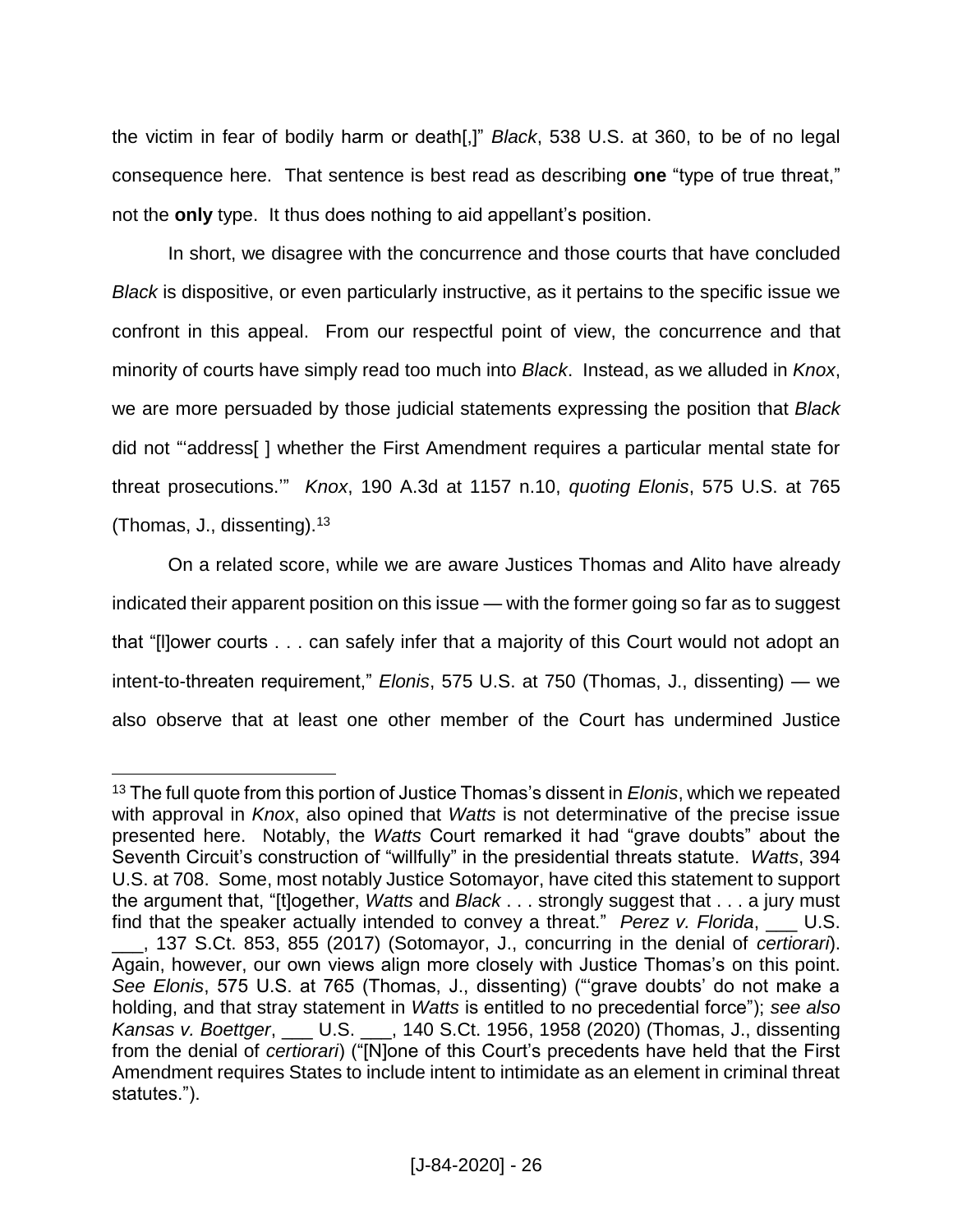Thomas's prediction. *See Perez v. Florida*, \_\_\_ U.S. \_\_\_, 137 S.Ct. 853, 854-55 (2017) (Sotomayor, J., concurring in the denial of *certiorari*) (suggesting recklessness would not be a sufficiently culpable state of mind to separate punishable conduct from protected speech). And so, in the absence of a definitive instruction from the High Court, and because it is clear the Justices are not of one mind on the issue, we must chart our own course.

We now return to the definition of the crime. Appellant was adjudicated delinquent under Section 2706(a)(3) of the Crimes Code. That statute provides that a person commits the crime of terroristic threats if he or she communicates, either directly or indirectly, a threat to cause serious public inconvenience, or causes terror or serious public inconvenience with reckless disregard of the risk of causing such terror or inconvenience. *See* 18 Pa.C.S. §2706(a)(3). Reckless disregard in this context entails "consciously disregard[ing] a substantial and unjustifiable risk" that the speech at issue will have a threatening or terrorizing effect, where the risk is of such a nature that "its disregard involves a gross deviation from the standard of conduct that a reasonable person would observe in the actor's situation." 18 Pa.C.S. §302(b)(3).

Importantly, this Court has explained that recklessness "aligns . . . more closely with intentional conduct" than negligence. *Tayar v. Camelback Ski Corp*., 47 A.3d 1190, 1201 (Pa. 2012). Negligence suggests accident or mere inadvertence, but recklessness denotes "'an extreme departure from ordinary care, a wanton or heedless indifference to consequences, an indifference whether or not wrong is done, and an indifference to the rights of others.'" *Id*., *quoting* 57A AM. JUR.2d *Negligence* §274. We recently reaffirmed that understanding, expressing that "reckless conduct subsumes conscious behavior." *Commonwealth v. Johnson*, 231 A.3d 807, 826 (Pa. 2020).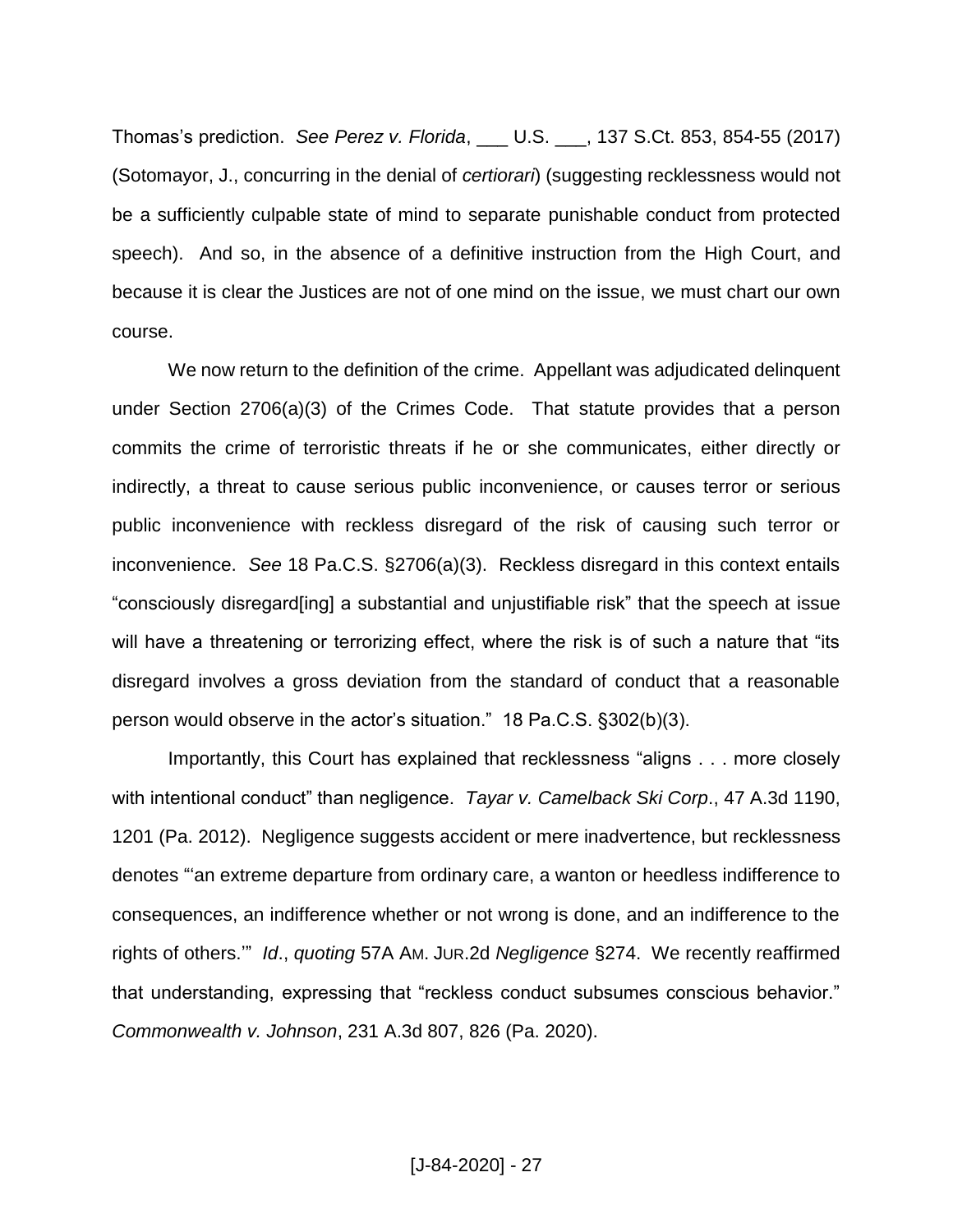In the present context, it is the risk of fear, terror, and intimidation, inherent to the threat itself, which is consciously disregarded by the reckless speaker. Even though the speaker may not specifically intend the prohibited result, he contemplates its substantial risk and chooses to ignore it. *See Elonis*, 575 U.S. 745-46 (Alito, J., concurring and dissenting) ("Someone who acts recklessly with respect to conveying a threat necessarily grasps that he is not engaged in innocent conduct. He is not merely careless. He is aware that others could regard his statements as a threat, but he delivers them anyway."). This knowing disregard of the potential harmful effects of the speech, *see R.A.V.*, 505 U.S. at 388 (threats of violence tend to instill a fear of violence, which in turn tends to disrupt the victim's life); *accord Commonwealth v. Jackson*, 215 A.3d 972, 981 (Pa. Super. 2019) (the harm which anti-threat statutes seek to avoid "is the psychological distress that follows an invasion of the victim's sense of personal security"), is more akin to a specific intent to threaten or terrorize than a state of mind characterized by carelessness. It stands to reason, then, that reckless speech as envisioned by Section 2706(a)(3) is morally culpable, and imposing criminal liability upon one who makes a reckless threat does not run afoul of the First Amendment.

We find significant support for this conclusion in the fact that the High Court has, in other First Amendment contexts, recognized recklessness is a sufficient *mens rea* to render speech proscribable. For example, in *Garrison v. Louisiana*, 379 U.S. 64, 75 (1964), the Court determined "false statement[s] made with reckless disregard of the truth[ ] do not enjoy constitutional protection" in criminal libel. The Court reached a similar conclusion with regard to civil libel. *See New York Times Co.*, 376 U.S. at 279-80 (holding a public official may recover damages for defamatory falsehoods spoken with actual malice, that is, with knowledge that they were false "or with reckless disregard" for their truth or falsity); *see also Am. Future Sys., Inc. v. Better Business Bureau of E. Pa.*, 923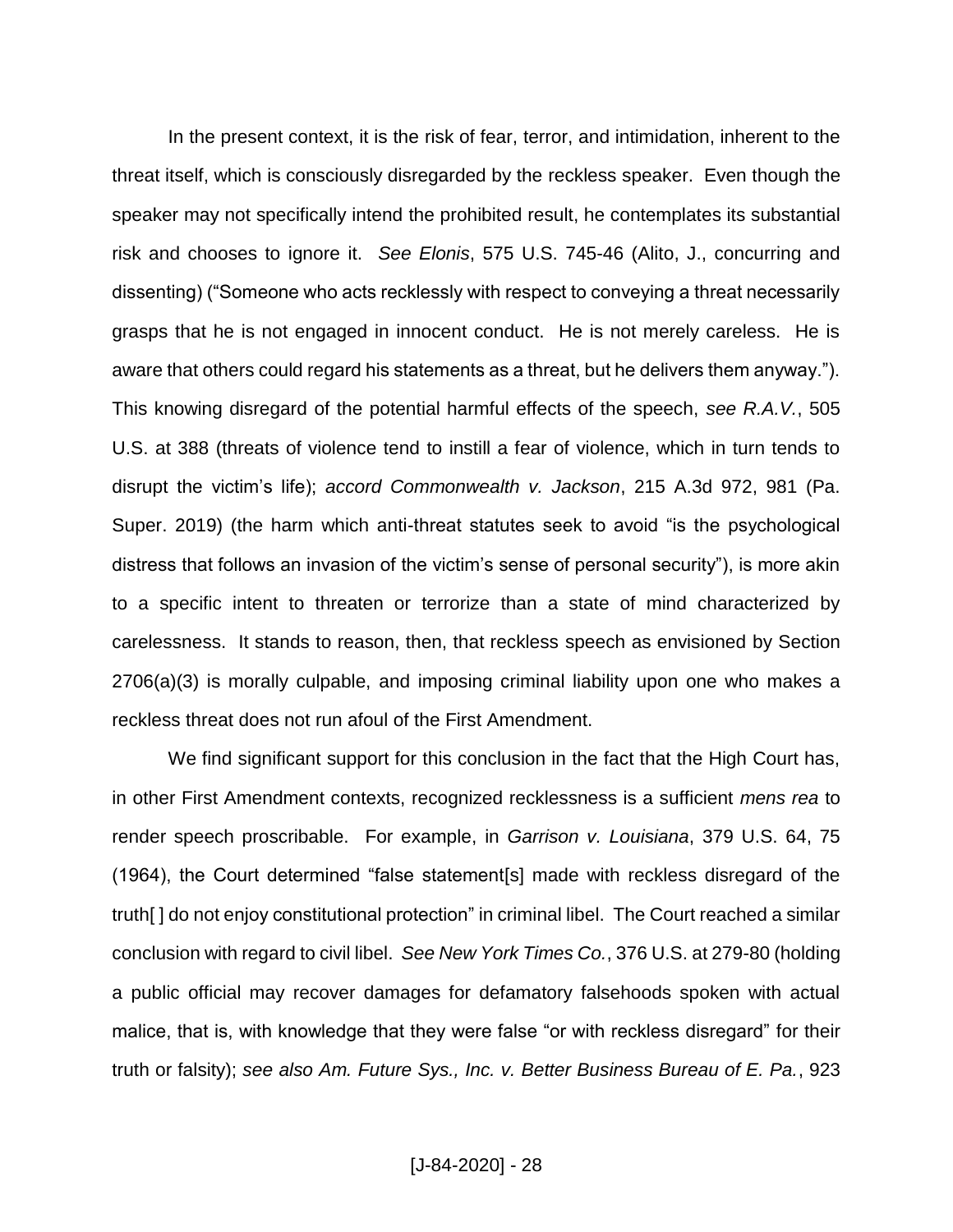A.2d 389, 400 (Pa. 2007) (reciting that an even lower scienter such as ordinary negligence is constitutionally sufficient for liability relative to private-figure plaintiffs where the defamatory speech does not relate to a matter of public concern). As well, the High Court has held that one may be convicted of mailing obscenity under the First Amendment without proof he knew the materials were legally obscene, and thus without a specific intent to mail obscenities. *See Hamling v. United States*, 418 U.S. 87, 120 (1974). Nor has it expressed any problem with criminally punishing reckless possession of visual depictions of child pornography. *See Osborne v. Ohio*, 495 U.S. 103, 112 n.9 (1990).

In all of these cases involving other categories of unprotected speech, the United States Supreme Court determined the Constitution allowed prosecutions based on a scienter below intentionality. And, at the same time, we are unaware of a single case in which the Court has held that recklessness is an **insufficient** *mens rea* to separate constitutionally protected speech from that which is proscribable. We see no reason why threats to commit violence should be the category for which we break that new ground. In fact, doing so would lead to an undeniably perverse result: It would "give threats pride of place among unprotected speech." *Elonis*, 575 U.S. 767 (Alito, J., concurring and dissenting); *see also id*. at 766 (Thomas, J., dissenting) (requiring heightened mental state "would make threats one of the most protected categories of unprotected speech, thereby sowing tension throughout [the High Court's] First Amendment doctrine.").

If still more support for our position that recklessness may be punished in this context were required, history provides it. As Justice Thomas recently opined:

It does not appear that the ratifiers of the First or Fourteenth Amendments understood the freedom of speech to protect reckless threats. In 1754, Parliament passed a statute making it a crime to "knowingly send any Letter without any Name subscribed thereto, or signed with a fictitious Name . . . threatening to kill or murder any of his Majesty's Subject or Subjects, or to burn their [property], though no Money or Venison, or other valuable Thing shall be demanded." 27 Geo. 2, ch. 15. English courts interpreted this statute to require what is known today as general intent — "that is, that the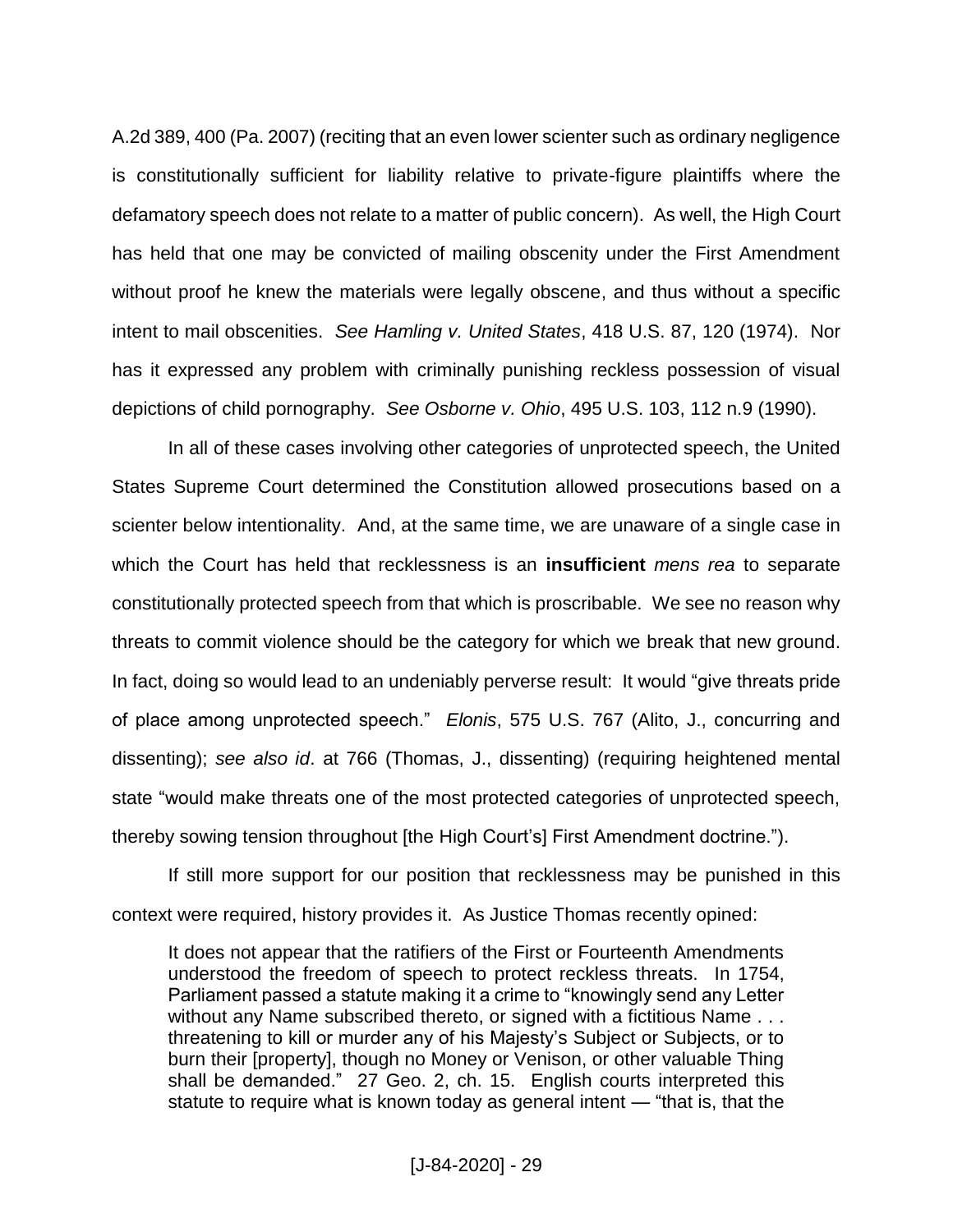defendant posses[s] knowledge with respect to the *actus reus* of the crime." *Carter v. United States*, 530 U.S. 255, 268 (2000). As the trial court instructed the jurors in one leading case, "if they were of the opinion that" the "terms of the letter conveyed an actual threat to kill or murder . . . and that the prisoner knew the contents of it, they ought to find him guilty." *King v. Girdwood*, 1 Leach 142, 143, 168 Eng. Rep. 173 (1776). Only "if they thought [the defendant] did not know the contents, or that the words might import any thing less than to kill or murder" should they acquit. [*Id*.] The Court of Crown approved this instruction. [*Id*.], 168 Eng. Rep., at 174; *see also Rex v. Boucher*, 4 Car. & P. 562, 563, 172 Eng. Rep. 826, 827 (N. P. 1831).

More than a dozen States and Territories enacted "copies" of this statute between the founding and Reconstruction. *Elonis*, *supra*, at 761 (Thomas, J., dissenting). New Jersey, for example, made it a crime to "knowingly send or deliver any letter or writing, with or without a name subscribed thereto, or signed with a fictitious name, . . . threatening to maim, wound, kill or murder any person, or to burn his or her [property], though no money, goods or chattels, or other valuable thing shall be demanded." 1796 N. J. Laws § 57, p. 108[.] . . . The founding and Reconstruction generations would have understood these statutes to require a mental state of general intent. *Girdwood* and other English decisions were familiar to American lawyers. *See*, *e.g.*, 7 N. Dane, *A General Abridgement and Digest of American Law* 31–32 (1824). And "where English statutes . . . have been adopted into our own legislation; the known and settled construction of those statutes by courts of law, has been considered as silently incorporated into the acts, or has been received with all the weight of authority." *Pennock v. Dialogue*, 2 Pet. 1, 18, 7 L.Ed. 327 (1829); *see also Elonis*, *supra*, at 760–763 (Thomas, J., dissenting). The prevalence of statutes from the founding through Reconstruction that did not require intent to intimidate provides strong evidence of the meaning of the freedom of speech protected by the Fourteenth Amendment.

This evidence is reinforced by the fact that many of these States also guaranteed the freedom of speech in their constitutions. . . . If statutes criminalizing reckless threats violated the freedom of speech, one would expect these States not to have such laws, but many of them did. At the very least, one would expect state courts to hold such laws unconstitutional, but it appears that none did. Near the end of the 19th century, one court observed that these laws had "never been supposed to be obnoxious to freedom of speech." *State v. McCabe*, 37 S.W. 123, 126 (Mo. 1896).

*Boettger*, 140 S.Ct. at 1957-58 (Thomas, J., dissenting from the denial of *certiorari*).

Notably, unlike "the Federal Government[, which] apparently did not get into the

business of regulating threats until 1917," *Elonis*, 575 U.S. at 760 (Thomas, J.,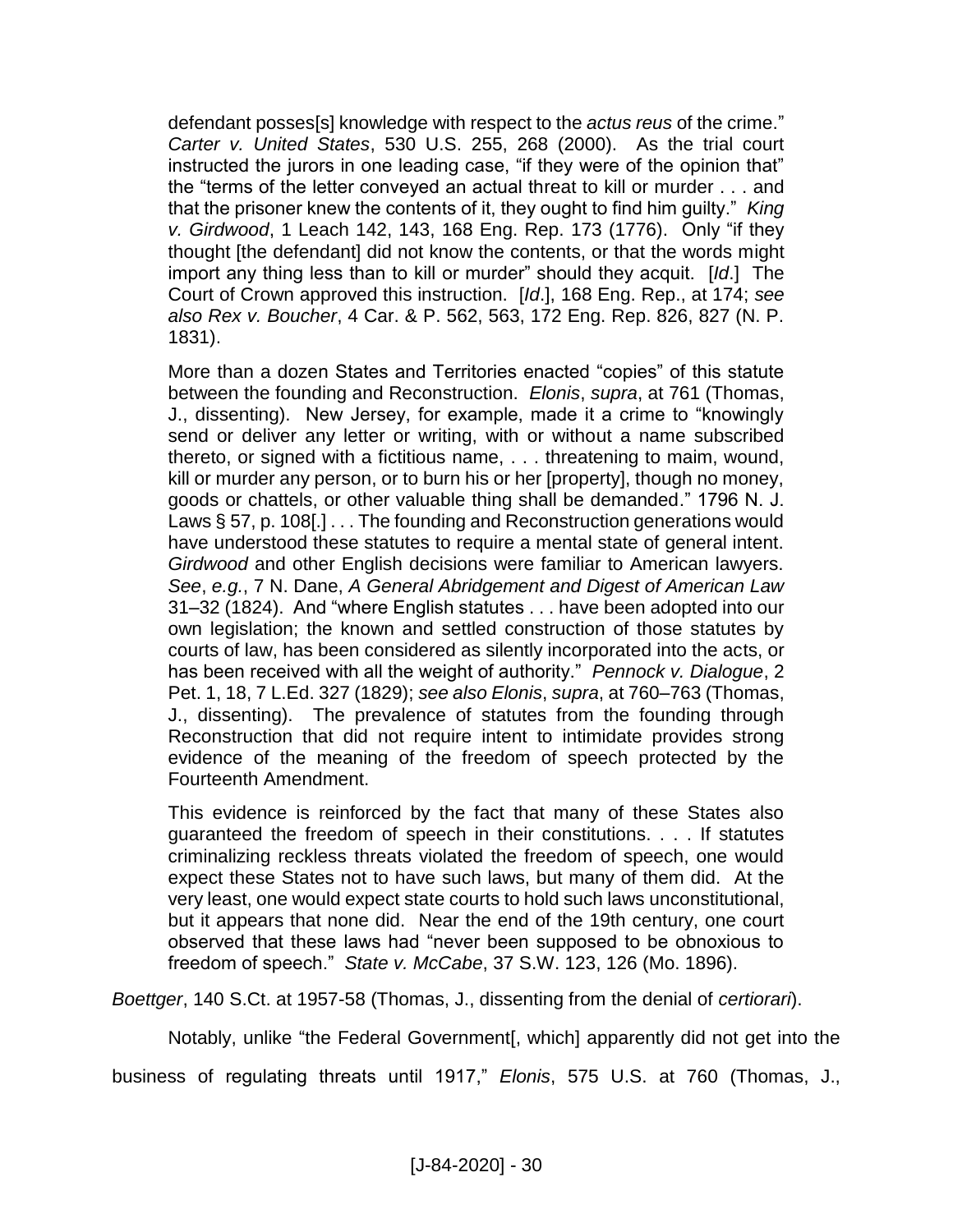dissenting), Pennsylvania has been doing so since at least the mid-19th century. Similar to other early statutes of its kind, Pennsylvania's made it a crime to "knowingly . . . send, deliver or utter any letter or writing threatening to kill or murder any other person, or to burn or destroy any coal breaker, house, barn or other building, or any rick or stack of grain, hay or straw, or other agricultural produce[.]" Act of 1860, Mar. 31, Section 23, P.L. 382. This statute, an effective copy "of a 1754 English threat statute subject to only a general-intent requirement[,]" "penalize[d] transmitting a communication containing a threat without proof of a demand to extort something from the victim." *Elonis*, 575 U.S. at 761 (Thomas, J., dissenting).<sup>14</sup>

In our view, the very existence of this early Pennsylvania threat statute, which "did not require intent to intimidate[,] provides strong evidence of the meaning of the freedom of speech[.]" *Boettger*, 140 S.Ct. at 1957-58 (Thomas, J., dissenting from the denial of *certiorari*). This is particularly so since the freedom of speech has "been guaranteed since the first Pennsylvania Constitution, not simply as [a] restriction[ ] on the powers of government, as found in the Federal Constitution, but as [an] inherent and 'invaluable' right[ ] of man." *Commonwealth v. Tate*, 432 A.2d 1382, 1388 (Pa. 1981). Our research has uncovered nothing to indicate the courts in this Commonwealth ever considered the statute to require more than general intent, or that the absence of a heightened mental state was somehow repugnant to our own Charter, which places the freedom of speech

<sup>&</sup>lt;sup>14</sup> A provision explicitly requiring proof of a specific "intent to extort" appeared alongside this law. *See* Act of 1860, Mar. 31, Section 23, P.L. 382 ("If any person shall knowingly send or deliver, or utter to any other person, any letter or writing accusing or threatening to accuse either the person to whom such letter or writing shall be sent or delivered, or any other person of any crime or misdemeanor punishable by law with imprisonment at labor, **with a view or intent to extort or gain** . . . **any property, money, security or other valuable thing from any person whatsoever** . . .") (emphasis added). We find it telling that the statute expressly incorporated an intent component with respect to one manner of committing the offense, yet simultaneously omitted such a requirement with respect to threats to commit violence.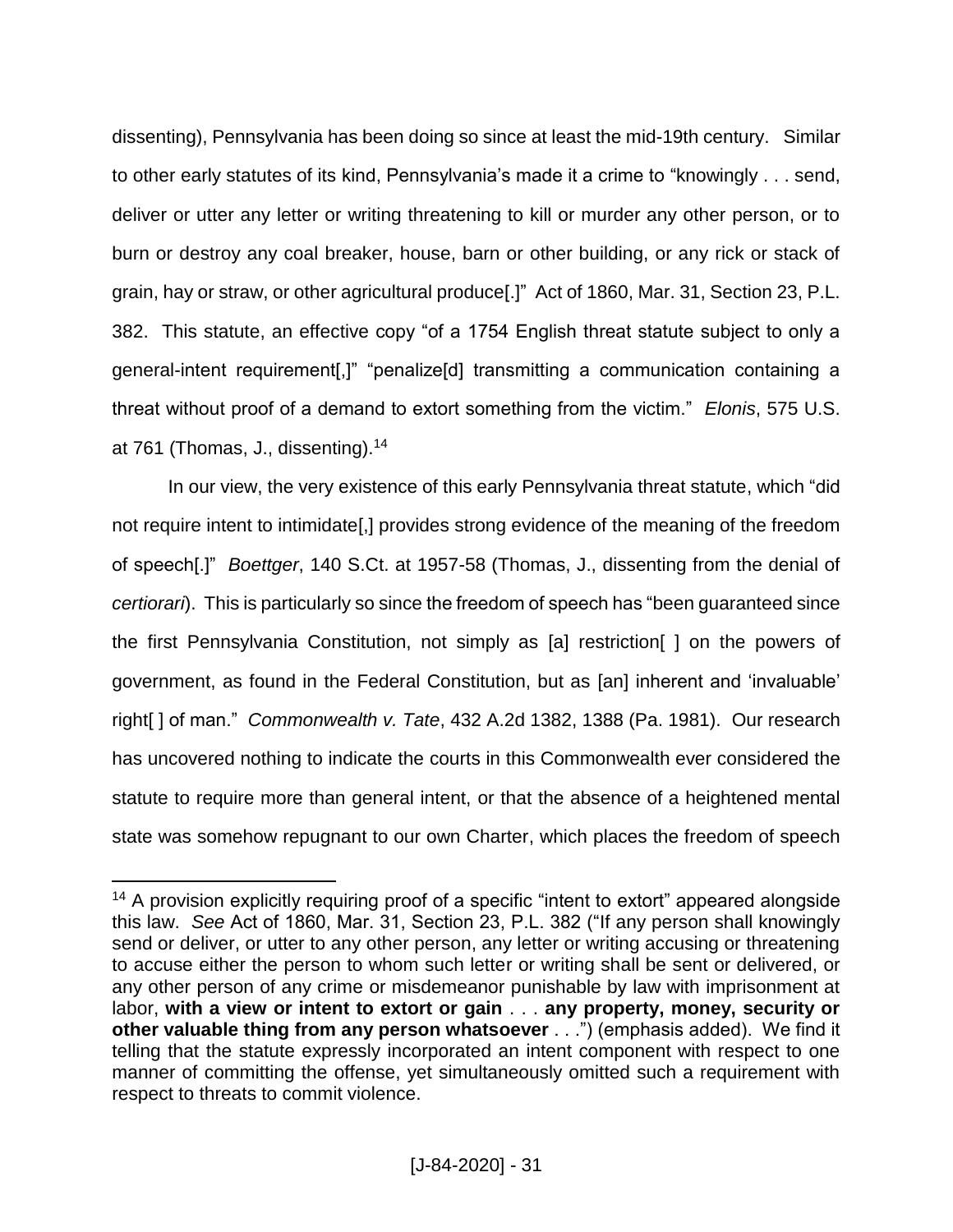on the highest of pedestals. *Cf*. *Boettger*, 140 S.Ct. at 1958 (Thomas, J., dissenting from the denial of *certiorari*) ("If statutes criminalizing reckless threats violated the freedom of speech, one would expect these States not to have such laws . . . [or, a]t the very least, one would expect state courts to hold such laws unconstitutional, but it appears that none did."). This relevant history fortifies our determination that the First Amendment has limited application to general anti-threat statutes, including those requiring only a mental state of recklessness.

There is still more support for our interpretation of the First Amendment. For one thing, a holding that proof of a specific intent to terrorize is affirmatively required under the First Amendment inevitably would also decide that a "knowingly" scienter is constitutionally inadequate for prosecution under a general anti-threat statute. *See* 18 Pa.C.S §302(b)(2) (defining the "knowingly" *mens rea* in terms of the actor's awareness that his conduct will almost certainly cause the undesirable result). In other words, if we were to interpret the First Amendment in the manner appellant and the concurrence suggest, and as only a few courts have done, it would, as a necessary consequence, also extend the First Amendment's protective shield to threatening speech uttered **with certainty** that it will terrorize and intimidate the victim**,** so long as that was not the speaker's subjective purpose. We are highly skeptical the First Amendment mandates this result.<sup>15</sup>

<sup>15</sup> Indeed, as we observed in *Knox*, where we candidly foretold we "are not fully aligned with the Ninth Circuit's view that, under *Black*, a specific intent to threaten is the *sine qua non* of a constitutionally punishable threat[,]" anti-threat statutes that criminalize conduct with a knowing *means rea* "are not uncommon." *Knox*, 190 A.3d at 1157 n.10 (internal quotations and citation omitted), *citing, e.g.*, 18 Pa.C.S. §4952(a) (penalizing threats communicated with a "knowing" *mens rea*).

As far as we can tell, at least seven other States also have statutes that criminalize threats made "knowingly." *See* Colo. Rev. Stat. Ann. §18-3-206 (menacing); Colo. Rev. Stat. Ann. §18-3-602(1)(a) (stalking); Md. Code Ann., Crim. Law §3-1001(b) (threats of crimes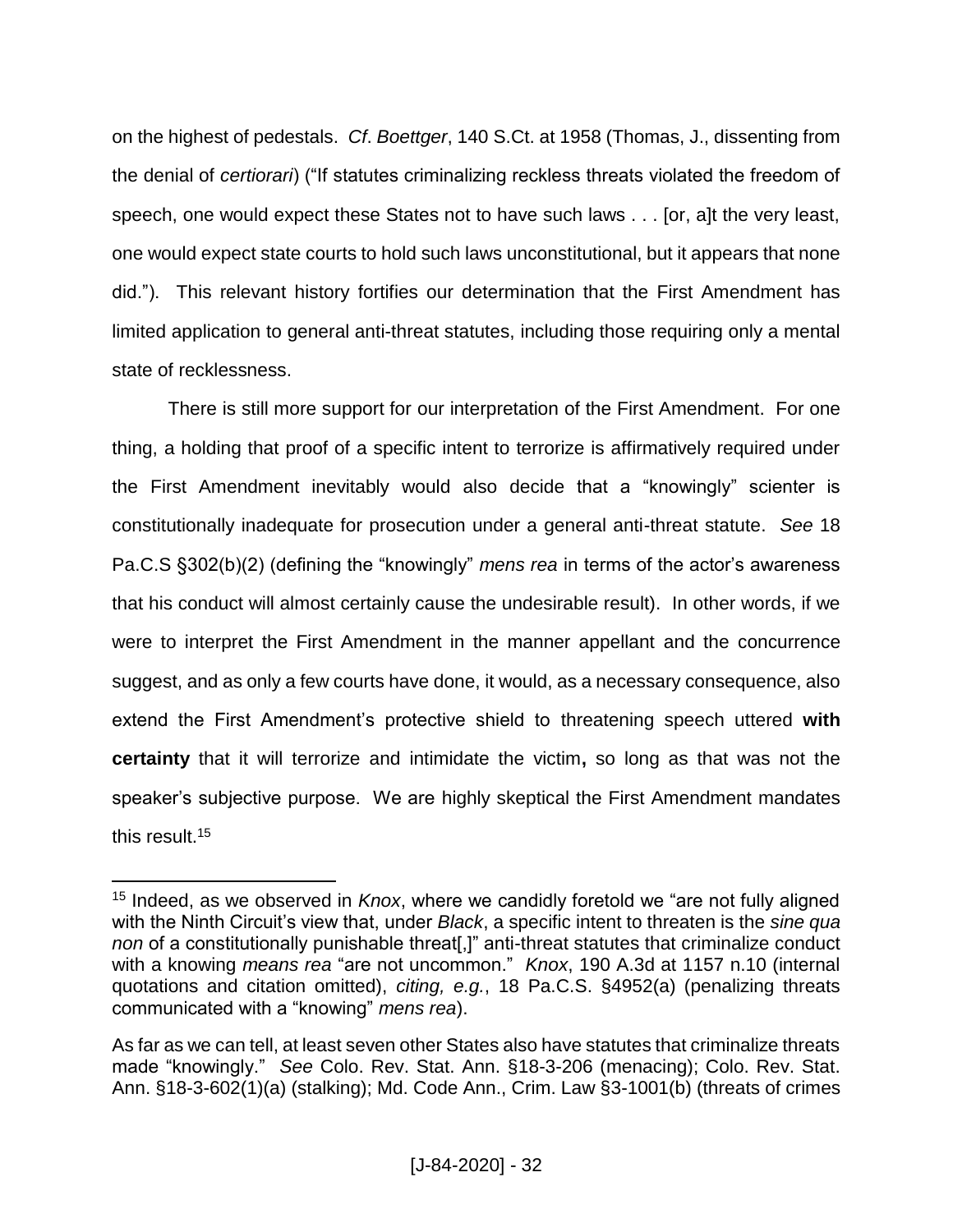Additionally, we observe our decision here places us squarely within the majority of jurisdictions to have considered this issue. For example, in *Major v. State*, 800 S.E.2d 348 (Ga. 2017), the Georgia Supreme Court rejected a First Amendment challenge to its reckless criminal threat statute, *Former* O.C.G.A. §16-11-37(a). The court held that because "recklessness requires a knowing act — *i.e.*, **conscious** disregard of a substantial risk — it fits within the definition of a true threat." 800 S.E.2d at 351 (emphasis in original). Likewise, the Connecticut Supreme Court, after explaining it was "persuaded by the reasoning of the courts that have concluded that *Black* did not adopt a subjective intent standard[,]" upheld the reckless portion of its own criminal threat statute, C.G.S. §53a-62(a)(2)(B). *State v. Taupier*, 193 A.3d 1, 18 (Conn. 2019). Still other state courts of last resort have similarly resisted invitations to interpret the First Amendment in a manner that would jeopardize their criminal threat statutes forbidding threats communicated in reckless disregard of the risk of causing terror. *See, e.g.*, *State v. Trey M.*, 383 P.3d 474, 481 (Wash. 2016) ("nothing in *Black* imposes in all cases an 'intent to

of violence); Me. Rev. Stat. tit. 17-A, §209(1) (criminal threatening); Tex. Penal Code Ann. §22.01(a)(2) (assault); Vt. Stat. Ann. tit. 13, §1702(a)(1)-(2) (criminal threatening); Wash. Rev. Code Ann. §9A.46.020(1)(a) (harassment); W.Va. Code Ann. §61-6-24(b) (threats of terrorist acts).

Of course, far more States — fifteen others, by our count — have laws with a criminal provision that, like Section 2706(a)(3), tracks the Model Penal Code and criminalizes threats made in reckless disregard of their potential to instill fear. *See* Alaska Stat. Ann. §11.56.810(a)(1)(A) (terroristic threatening); Ariz. Rev. Stat. Ann. §13-1202(A)(2) (threatening or intimidating); Conn. Gen. Stat. Ann. §53a-62(a)(2)(B) (second degree threatening); Del. Code Ann. tit. 11, §621(a)(2)(c) (terroristic threatening); Ga. Code Ann. §16-11-37(b)(2)(D) (terroristic threat); Haw. Rev. Stat. Ann. §707-715(2) (terroristic threatening); Kan. Stat. Ann §21-5415 (criminal threat); Minn. Stat. Ann. §609.713 (threats of violence); Mo. Ann. Stat. §574.120 (second degree making a terrorist threat); N.H. Rev. Stat. Ann. §631:4(I)(e), (f) (criminal threatening); N.D. Cent. Code Ann. §12.1- 17-04 (terrorizing); N.J. Stat. Ann. §2C:12-3(a) (terroristic threats); Neb. Rev. Stat. Ann. §28-311.01(1)(c) (terroristic threats); Wisc. Stat. Ann. §947.019(1)(e) (terroristic threats); Wyo. Stat. Ann. §6-2-505(a) (terroristic threats). We do not take lightly the prevalence of such statutes throughout the country, none of which could stand if the First Amendment truly imposed a specific intent-to-threaten requirement.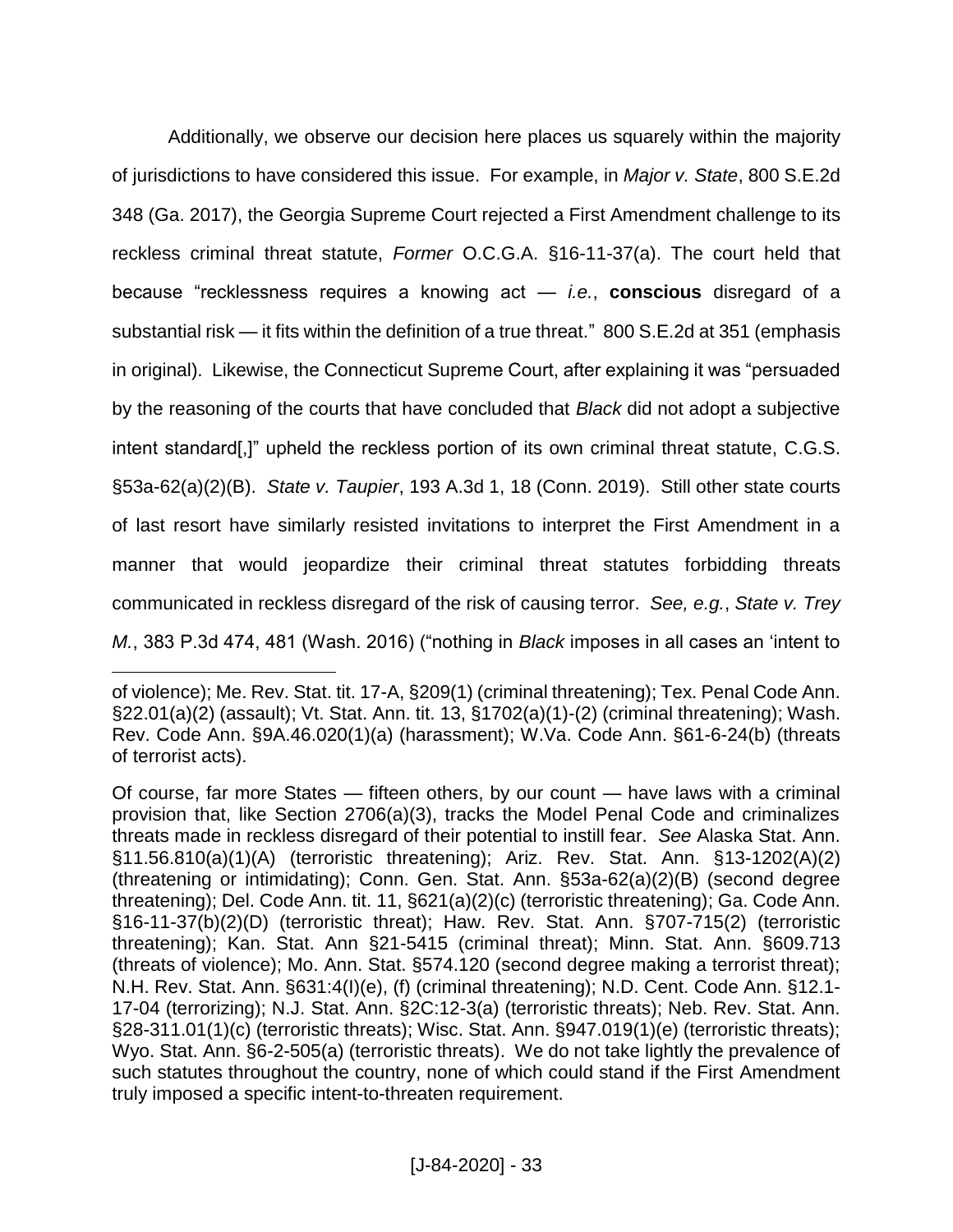intimidate' requirement in order to avoid a First Amendment violation"); *People v. Lowery*, 257 P.3d 72, 77 (Cal. 2011) ("the category of threats that can be punished by the criminal law without violating the First Amendment includes but is not limited to threatening statements made with the specific intent to intimidate") (emphasis omitted); *Hearn v. State*, 3 So.3d 722, 739 n.22 (Miss. 2008) ("[t]he protected status of threatening speech is not based upon the subjective intent of the speaker"). And, as we expounded in *Knox*  (and as the Commonwealth reminds us here), a significant number of state and federal courts have staked an even broader position, in that they believe an "objective standard remains appropriate for judging whether the speech, taken in its full context, embodies a serious expression of an intent to commit unlawful violence." *Knox*, 190 A.3d at 1156 (discussing cases). We declined to go that far in *Knox*, and we remain unwilling to join those courts that fall on the far other end of the spectrum and impose, as a matter of constitutional law, a specific intent-to-threaten requirement for threat statutes like Section 2706. Rather, our holding today places us somewhere in the middle of these extremes.

To summarize, in *Knox* we resolved that "the First Amendment necessitates an inquiry into the speaker's mental state" when dealing with general anti-threat statutes. *Id*. at 1157. But we expressly left open the question "whether a statute which criminalizes threatening statements spoken with a lower scienter threshold, such as knowledge or reckless disregard of their threatening nature, can survive First Amendment scrutiny." *Id*. at 1157 n.10. For the reasons set forth at length throughout this opinion, we now hold it can. As we see it, recklessness — which, to reiterate, entails a conscious disregard by the speaker of a substantial and unjustifiable risk that his speech will have a threatening or terrorizing effect — is a culpable mental state more analogous to intentional conduct than carelessness. We thus conclude "the government has the right, if not the duty, to 'protect[ ] individuals from the fear of violence, from the disruption that fear engenders,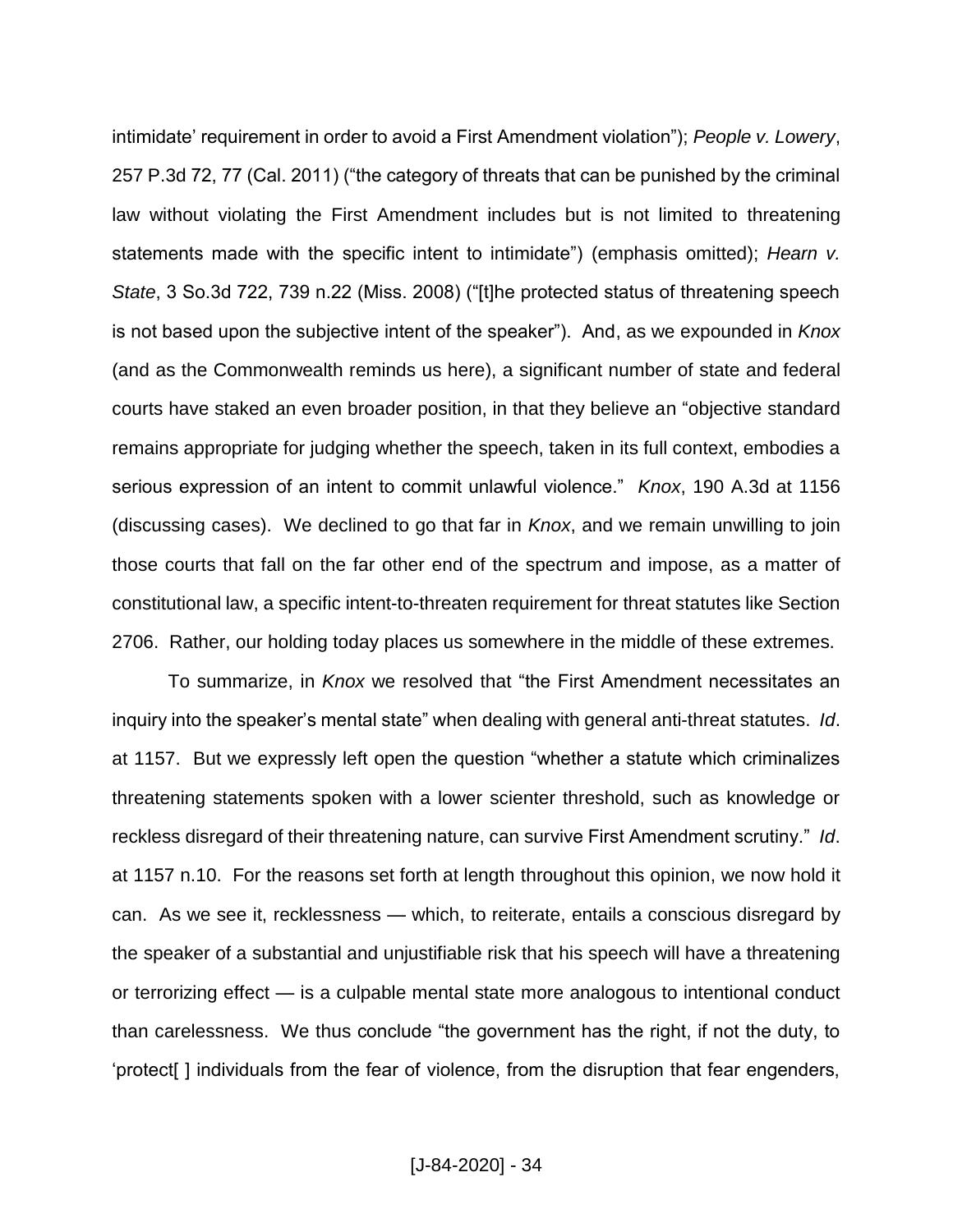and from the possibility that the threatened violence will occur,' all of which places [reckless threats] 'outside the First Amendment.'" *Jeffries*, 692 F.3d at 478, *quoting R.A.V.*, 505 U.S. at 388 (additional citations omitted).<sup>16</sup>

**B.**

Now that we have determined recklessness is a sufficiently culpable state of mind to separate permissibly punishable speech from protected speech, only one task remains. That charge is implied by the question we accepted for review, which asks, in relevant part, "[w]hether the Superior Court misapprehended controlling facts" in reaching its legal conclusions. *J.J.M.*, 228 A.3d 487. And it is no minor formality: the United States Supreme Court repeatedly has explained "that in cases raising First Amendment issues . . . an appellate court has an obligation to 'make an independent examination of the whole record' in order to make sure that 'the judgment does not constitute a forbidden intrusion on the field of free expression.'" *Bose Corp.*, 466 U.S. at 499, *quoting New York Times Co.*, 376 U.S. at 284-86.<sup>17</sup>

As such, we proceed to determine whether the record here supports the Superior Court's conclusion that appellant recklessly uttered a true threat, which, as we have said,

 $\overline{a}$ <sup>16</sup> Although we are confident in our conclusions in this regard, we nevertheless observe, as many other courts have, that the High Court's further guidance on this area of the law is sorely needed. To take just one example, recall that the Kansas Supreme Court recently confronted this exact issue in *Boettger*, *supra*. Yet, despite the fact the statute at issue in that case was nearly identical to our Section 2706(a)(3) — both are derived from the Model Penal Code — the legal conclusions drawn by the Kansas Supreme Court differ from ours in every significant respect. This disjointed state of affairs naturally calls for the High Court's intervention.

<sup>&</sup>lt;sup>17</sup> Notwithstanding this mandate, we do not foreclose the possibility that this Court, in an appropriate case, could accept and resolve a pure issue of law and then remand to the intermediate appellate court for such review. However, since the question framed and accepted for our consideration in the present dispute subsumes an evaluation, based on the record, of whether facts were misconstrued, we find it appropriate to conduct this assessment ourselves to resolve the appeal.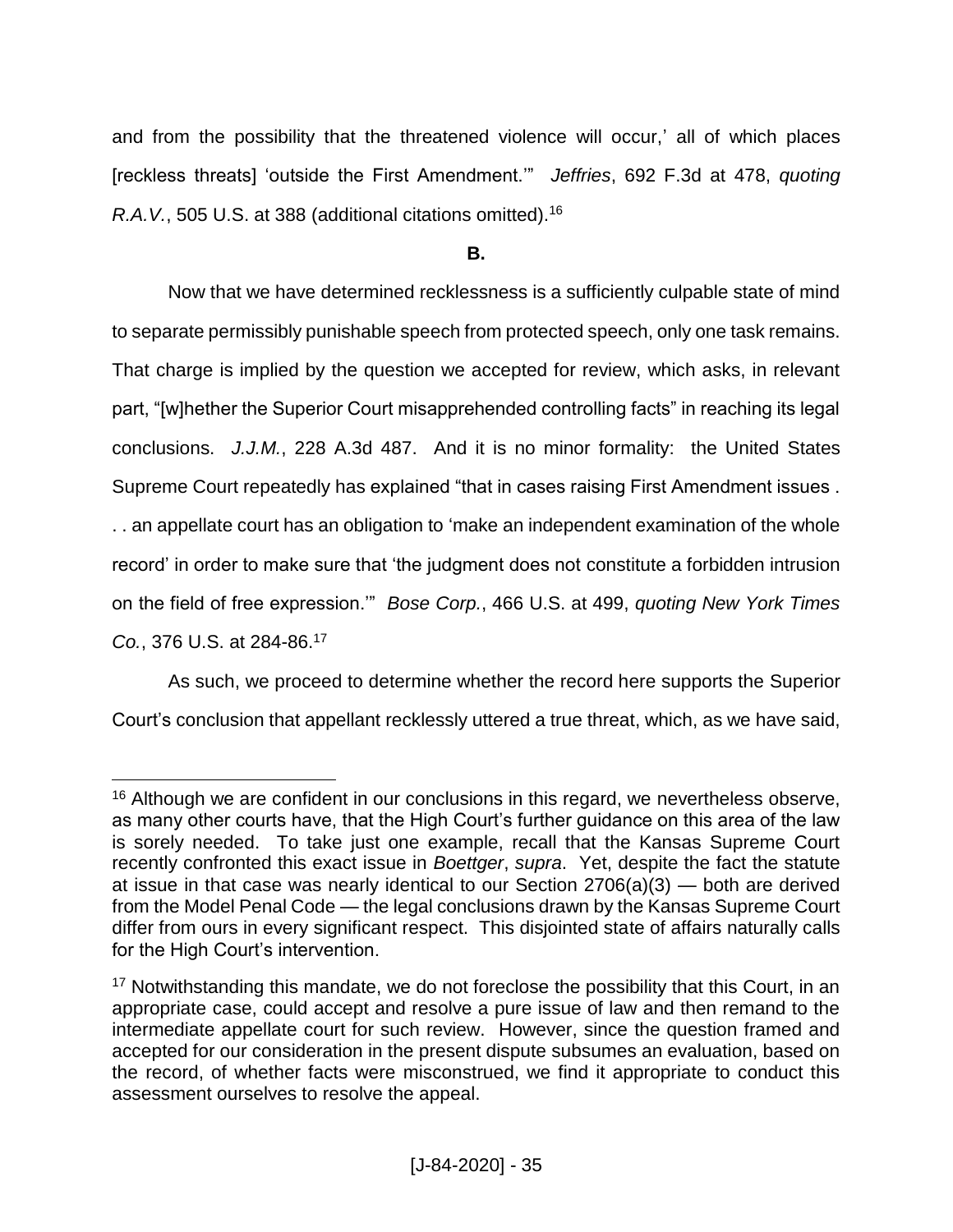would not be entitled to First Amendment protection. In conducting this review, we do not disturb historical facts — who, what, when, how. Rather, our task "as expositors of the Constitution" is merely to "decide whether the evidence in the record is sufficient to cross the constitutional threshold" out of First Amendment protection. *Bose*, 466 U.S. at 511. Consistent with our decision in *Knox*, this inquiry requires us to consider objective contextual circumstances surrounding the challenged statement as well as an analysis of the speaker's subjective intent in making it. *See Knox*, 190 A.3d at 1158. These objective considerations, we have long recognized, include "the statements, the context in which they were made, the reaction of listeners and others as well as the nature of the comments[.]" *J.S.*, 807 A.2d at 858; *see also Knox*, 190 A.3d at 1159 (relevant contextual factors include "whether the threat was conditional, whether it was communicated directly to the victim, whether the victim had reason to believe the speaker had a propensity to engage in violence, and how the listeners reacted to the speech").

Upon our independent review of the record, and after considering all the factors identified above, we respectfully disagree with the Superior Court's determination, adopted by the concurring and dissenting opinion, that appellant's speech crossed the line from protected expression to a proscribable true threat uttered with reckless disregard for the risk of causing terror in the listener. Our *de novo* review of the evidence reveals it is just too feeble to support the conclusion appellant made a threat as defined by Section 2706(a)(3). The entire record demonstrates only that appellant expressed an opinion to one person, and then, weeks later, another person overheard him make a facially ambiguous statement either to himself or an unidentified third party. The first statement, an opinion, surely was entitled to constitutional protection; the second statement was too vague to constitute a true threat, and, in any event, the circumstances do not establish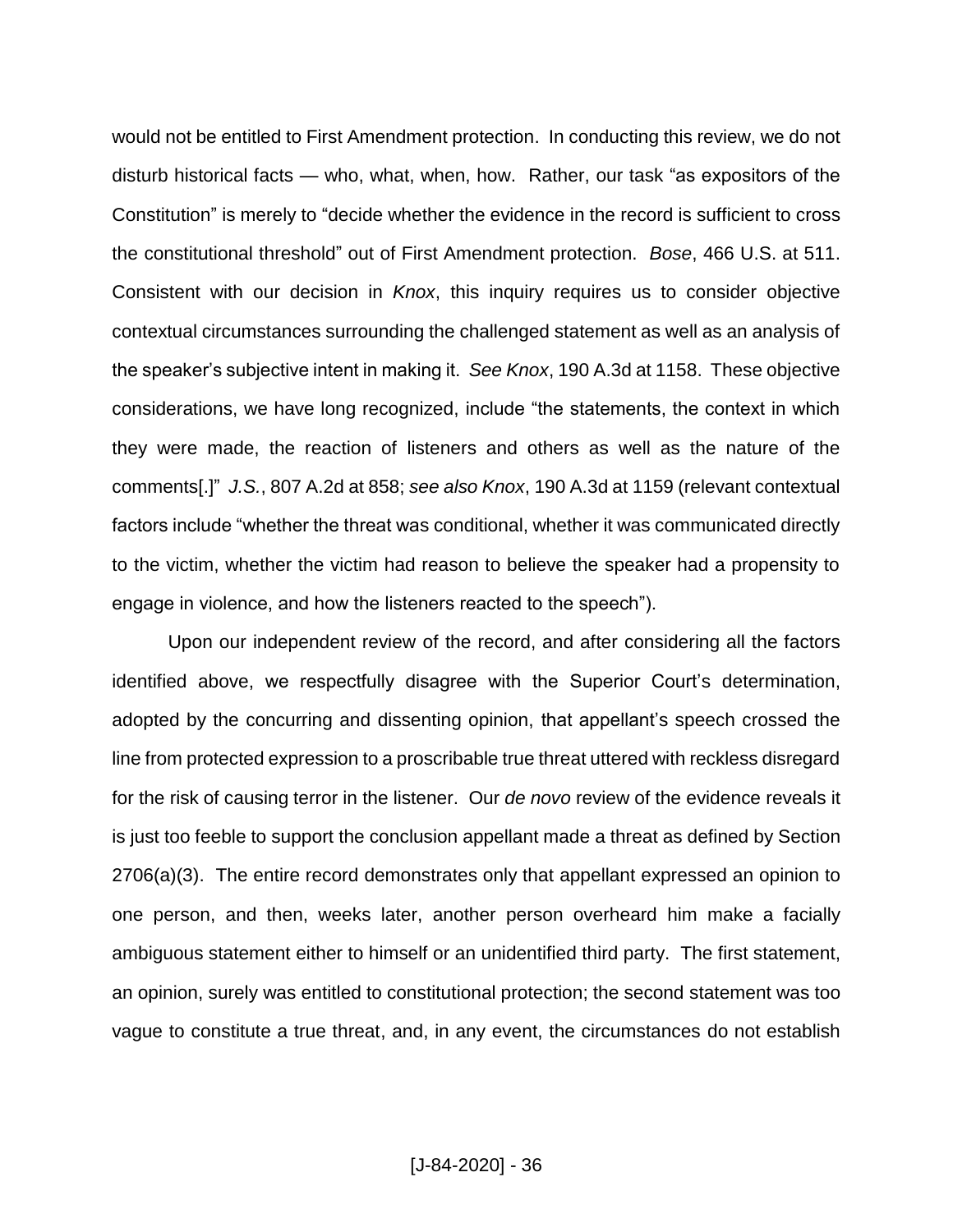appellant's "conscious disregard" of the risk he might cause terror in his listeners. Neither statement supports appellant's adjudication.

We restate again those facts pertinent to the analysis that derive support from the record.<sup>18</sup> K.S. testified that at some point "a few weeks before" February 20, 2018, she heard appellant state "that he doesn't think people deserve to live and everyone should just die." N.T. Hearing, 4/26/2018 at 22; *see also id*. at 29 ("The statement that I heard was that he thought people should die, people, like, shouldn't live."). K.S. did not report the statement at that time. Weeks later, however, she learned from some "friends [who] approached" her that appellant had made another statement. *Id*. at 25. M.W., whom we assume is one of the friends referred to by K.S., overheard this second statement — that appellant "wanted to beat the record of 19[,]" *id*. at 14 — from two to three feet away while in the hallway between classes at WSCTS. The statement was not aimed at M.W., nor did she know to whom it was directed; M.W.'s best guess was that appellant "was either talking to someone, or he just said it." *Id*. Despite this uncertainty, M.W. did not attempt to discover with whom (if anyone) appellant was speaking, or to learn what he meant by the remark. *See id*. at 18 (testifying she felt further inquiry "was unneeded"). But M.W. did alert school officials to it "within the school day[,]" which apparently prompted K.S. to do the same regarding the statement she heard appellant express weeks earlier. *Id*. at

<sup>18</sup> The trial court sat in *de novo* review of the adjudication rendered by the juvenile master, but because the parties apparently were satisfied with the evidentiary record created at the adjudication hearing, they opted simply to submit a copy of that material to the trial court for its independent judgment. As we understand the situation, the parties' stipulation that the trial court was to render its decision based only on the record created at the adjudication hearing, without taking any new evidence, also bound the trial court to the juvenile master's evidentiary rulings. So the record, for present purposes, is comprised only of that evidence admitted by the juvenile master at the adjudication hearing. *See*  Trial Court Opinion, 7/16/2018 at 10 (explaining it was "constrained only as to the testimony offered in the record").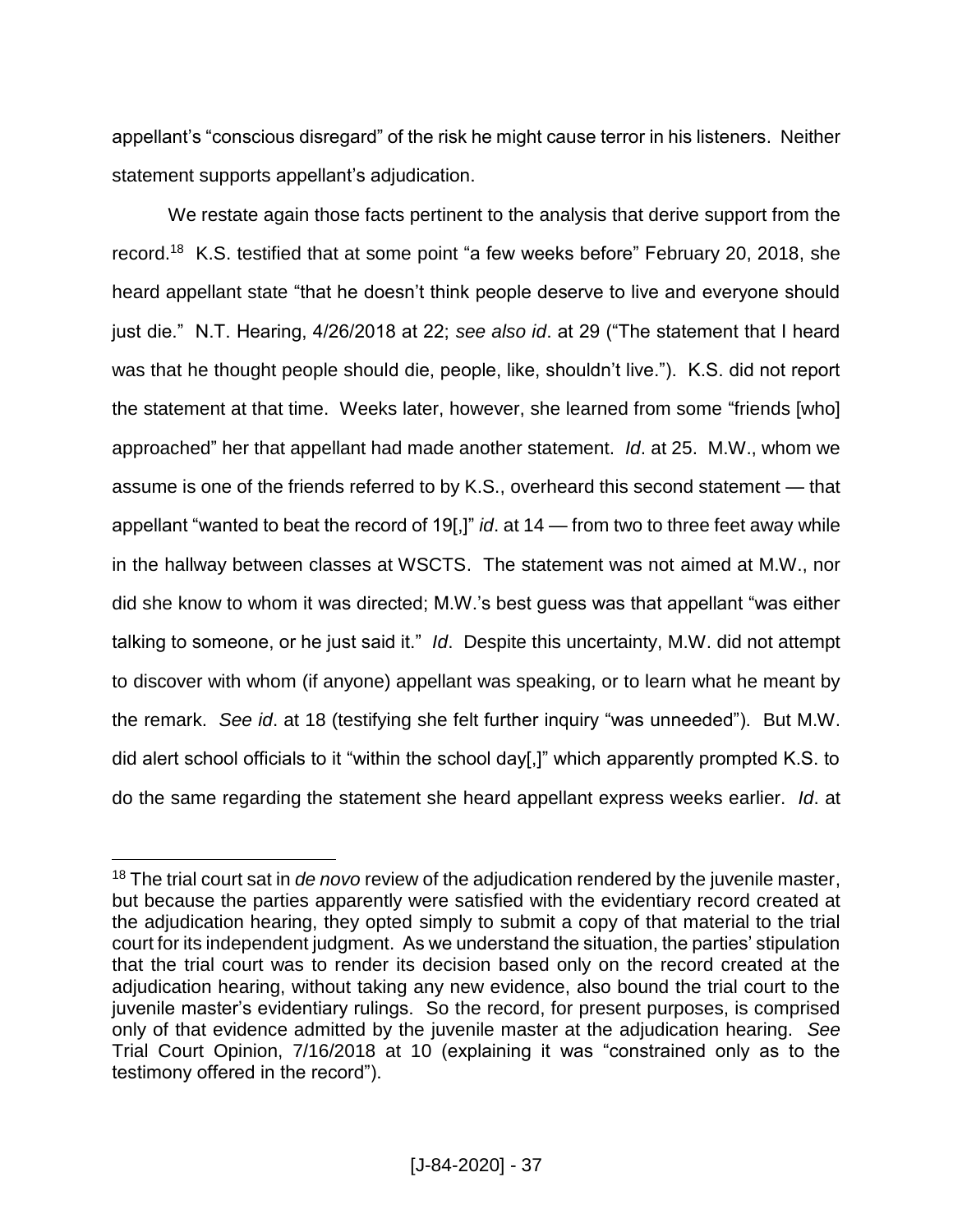15. M.W. and K.S. both explained they reported this information to school administrators because they were "concerned" or "scared" by what appellant had stated. *See id*. (M.W. testifying she was "concern[ed]" and "felt it needed to be taken seriously"); *id*. at 25, (K.S. testifying "it was a serious problem" and that she was "scared" and "nervous" because she "didn't know what was going to happen" in light of her own awareness of "previous school shootings").<sup>19</sup>

The Superior Court concluded this evidence was sufficient to establish appellant communicated a true threat that was not protected by the First Amendment. It reasoned: "The circumstances surrounding [a]ppellant's statement that he 'wanted to beat the record of 19' evidenced that it was a threat, and that [a]ppellant communicated it with a conscious disregard for the likelihood that his words would engender fear in those who heard them." *J.J.M.*, 219 A.3d at 184-85 (footnote omitted). Relative to appellant's subjective mental state, the court explained the evidence demonstrated appellant knew his statement constituted wrongful conduct since "the events of the day in question . . . do not suggest that [he] spoke to express an opinion, or that he was just jesting, or even that he was merely negligent in inducing fear in his schoolmates." *Id*. at 185. "Rather," the court continued, "[a]ppellant, who had cultivated an image among his classmates as one who relished the thought of death to human beings, must have known the effect that his words would have upon his fellow students in the wake of the Parkland shooting. Yet he chose to utter them anyway, in school, in the hallway between classes, for anyone and everyone

<sup>&</sup>lt;sup>19</sup> Also appearing throughout the record are various references to other "statements" that appellant allegedly made at prior unspecified times. *See* N.T. Hearing, 4/26/2018 at 13 (M.W. explaining she once heard appellant say "[t]hings in reference to death and such" in a science class they shared together); *id*. at 15 (M.W. suggesting she was concerned "due to past statements" and because appellant had "shown signs of possibly being violent"); *id*. at 16 (M.W. expressing there were "past instances that have happened that led up to [her] concern"). All of this material, however, was stricken from the record by the juvenile master. *See id*. ("any reference to 'past statements'" from M.W.'s testimony deemed inadmissible). Consequently, we do not consider this testimony in our analysis.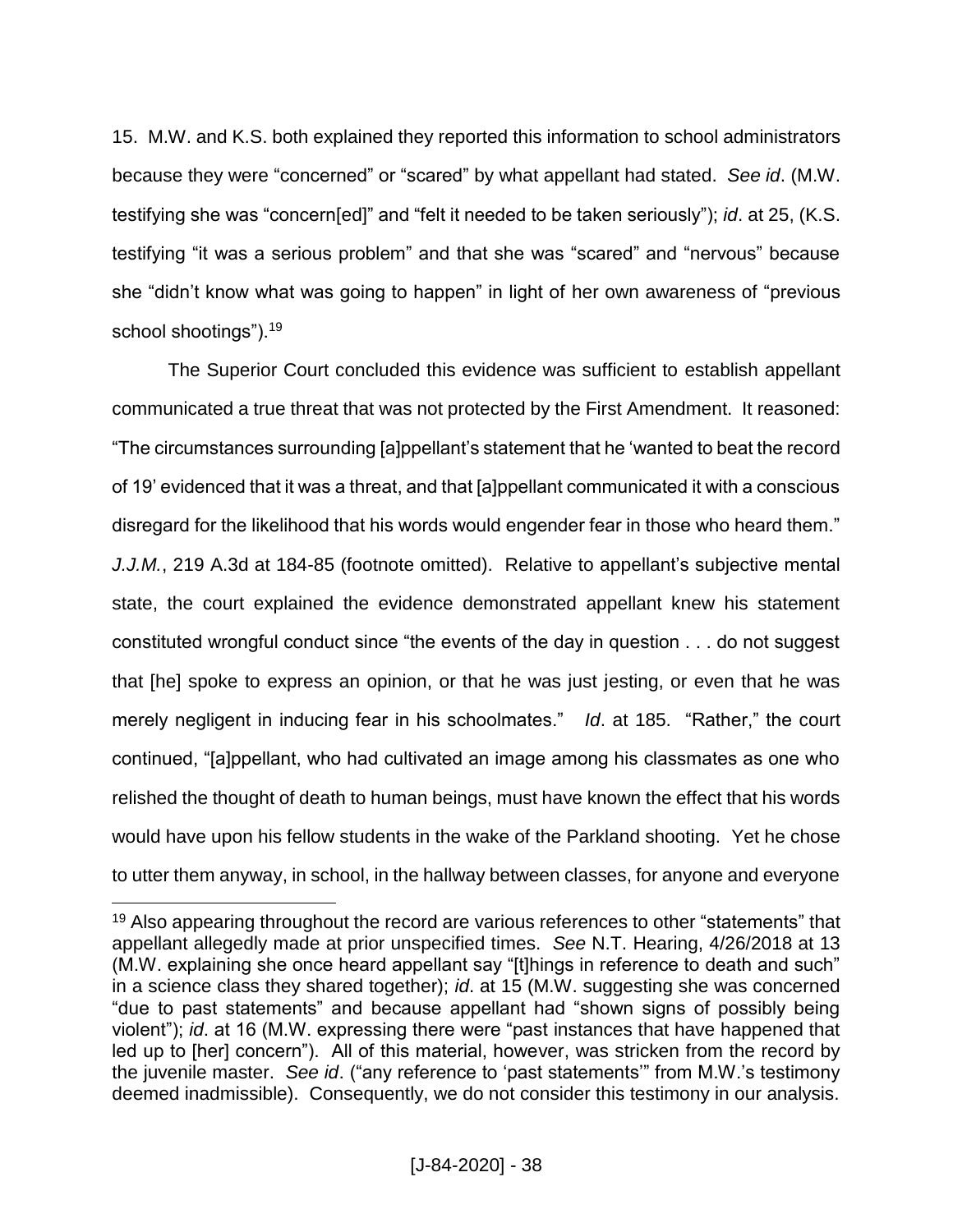around him to hear. We do not believe the First Amendment is or ever was intended to give [a]ppellant a protected right to do so." *Id*. (citation omitted). We cannot agree.

One major flaw with the Superior Court's analysis is that it plainly was based on suppositions and generalizations lacking any support in the record. For example, when we strip the record of those references to "past statements" ruled inadmissible by the juvenile master, *see supra* n.19, there is virtually nothing left to support the lower court's characterization of appellant as someone "who had cultivated an image among his classmates as one who relished the thought of death to human beings[.]" *J.J.M.*, 219 A.3d at 185. Similarly, nothing supports the notion that "anyone and everyone" around appellant in the hallway was capable of hearing his statement. The most we can say, based on the record before us, is that appellant apparently made the statement in such a manner that **one** person — M.W. — was able to overhear it from two or three feet away. We likewise are unable to endorse the Superior Court's statement that appellant expressed "a desire to become the most prolific high school shooter in history." *Id*. at 186. That portrayal is a far cry from appellant's actual, more ambiguous statement that he "wanted to beat the record of 19" — which, as appellant notes, could just as easily have been a reference to "participation in a video game or any other competition." Appellant's Brief at 32.

Beyond these mischaracterizations of the record, we also tend to agree with appellant's assertion that "the Superior Court appears to have been driven by an objective reasonable [listener] standard and a singular context, [*i.e.*,] the prevalence of school shootings within the United States." Appellant's Brief at 17. To be sure, the lower court recited the proper test, which is consistent with the principles we reaffirm today:

In determining whether particular speech constitutes a true threat, consideration of both the speaker's scienter and the contextual circumstances is required. *. . .* Relevant contextual factors include "whether the threat was conditional, whether it was communicated directly to the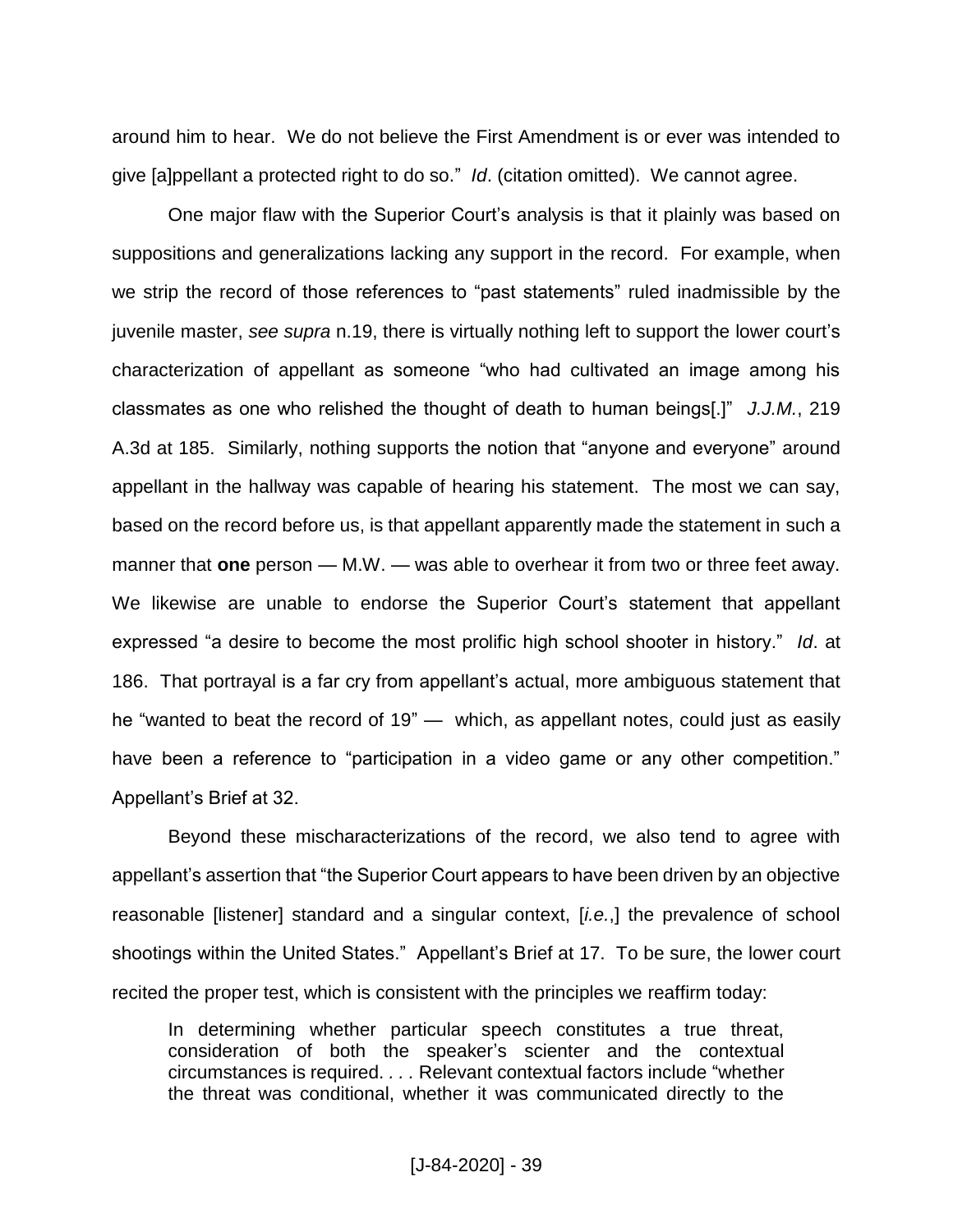victim, whether the victim had reason to believe the speaker had a propensity to engage in violence, and how listeners reacted to the speech."

*J.J.M.*, 219 A.3d at 183, *quoting Knox*, 190 A.3d at 1159. However, the court then proceeded to essentially flip this burden back on appellant, by requiring him to provide some context demonstrating his statement **was not a true threat**. *See id*. at 185 (noting there was no evidence to "suggest that [a]ppellant spoke to express an opinion, or that he was just jesting"). But it is the government that must produce admissible evidence from which a court can evaluate the necessary contextual factors to discern whether a given statement is a true threat that may be punished; that burden of production most certainly does not fall upon the defendant.

That the lower court was so focused on facts not in the record (as opposed to those that are), and on what appellant failed to disprove (as opposed to what the government proved), is perhaps not surprising given the sparse record before us. Consider first the statement testified to by K.S., *i.e.*, that appellant "doesn't think people deserve to live and everyone should just die." N.T. Hearing, 4/26/2018 at 22. No context whatever was offered in support of this statement other than the fact that K.S. apparently did not find it troubling enough to warrant an immediate report. It is, moreover, clearly couched in terms of appellant's personal (albeit non-conformist and morbid) opinion. That appellant held such a macabre view may well have been offensive to some, including K.S., but such speech is nevertheless shielded by the First Amendment except where it is a true threat. *See, e.g.*, *Knox*, 190 A.3d at 1154 (First Amendment applies "equally to cultured, intellectual expressions and to crude, offensive, or tawdry ones"); *J.S.*, 807 A.2d at 860 ("Distasteful and even highly offensive communication does not necessarily fall from First Amendment protection as a true threat simply because of its objectionable nature."). Nothing here indicates it was. Accordingly, this first statement enjoys First Amendment protection.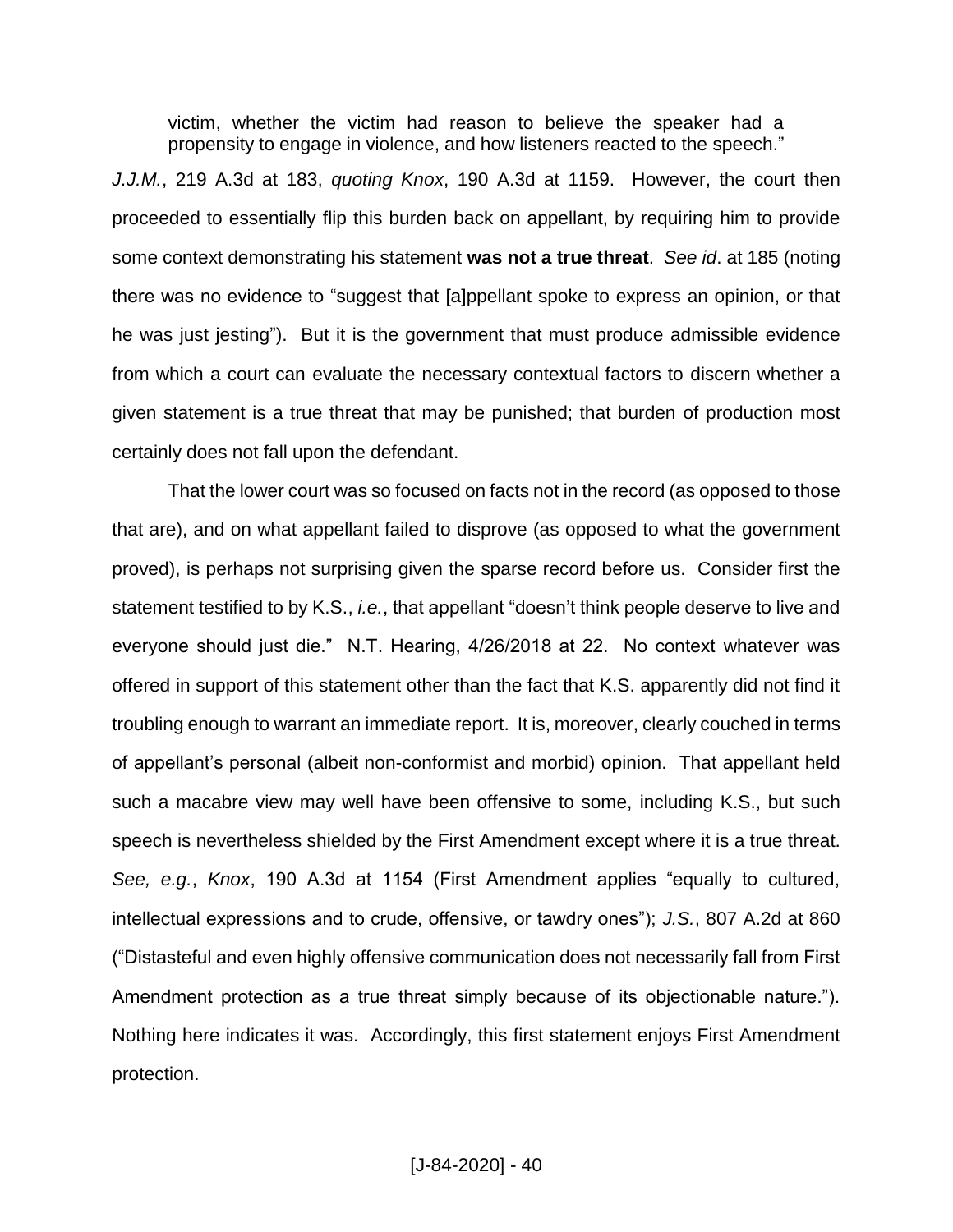So too does appellant's statement that he "wanted to beat the record of 19." N.T. Hearing, 4/26/2018 at 14. As with the first statement, almost no context was provided regarding this second statement. Of course, it was uttered in a school hallway six days after the Parkland shooting, and M.W. overheard it from two or three feet away. But the record tells us nothing more, such as the tone or volume of appellant's voice when he uttered the statement, what it was in reference to, or even to whom it was directed. *See*  Appellant's Brief at 32 ("At the time of the statement, [appellant] was not involved or engaged in any conduct which could be construed as threatening or outwardly violent, nor is there any indication that the expression was made in a menacing tone or when [he] was in a state or anger, or the result of animosity towards another[.]"). The vagueness surrounding both the content and context of this statement convinces us it was not a true threat.

Moreover, although we recognize some listeners might hear appellant's statement as threatening because it was uttered in a school hallway in the wake of the Parkland shooting, that is not enough to prove it was made with a reckless — that is, a conscious — disregard of a substantial and unjustifiable risk of causing terror. *See* 18 Pa.C.S. §2706(a)(3); §302(b)(3). There is simply no evidence on this record from which to conclude **appellant** was aware the ambiguous remark he made might cause a serious public inconvenience or terror, and consciously proceeded to disregard that risk. *See*  Appellant's Brief at 33 ("Never was there any testimony or evidence presented that [appellant knew] of any recent school shootings, [or] had acted violently or in a physically menacing manner while at school[.]"); *id*. at 36 ("no testimony was presented that [appellant] had a history of fighting at school, arguing with teachers or other students, or bringing or attempting to bring weapons to the school"). Nor does the mere fact that one unintended recipient overheard it and became subjectively concerned suffice to establish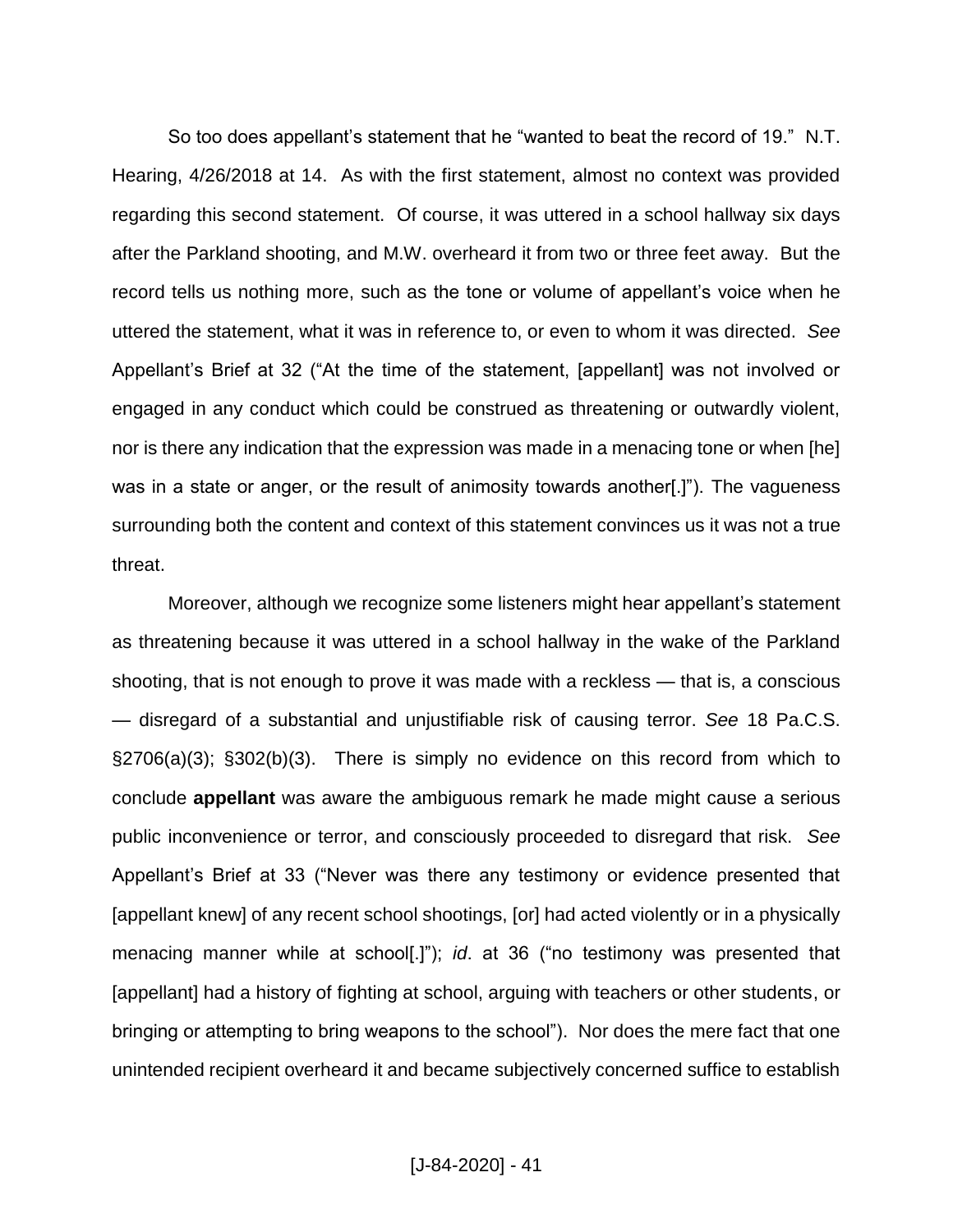**appellant's** state of mind. *See R.D.*, 464 P.3d at 733 (warning courts that "placing significant weight on the subjective reaction of a statement's **unintended** recipients" creates risk of punishing speaker "for the content of a message that has been decoupled from its context") (emphasis in original).

Thus, our independent review of the entire record reveals that neither of appellant's statements was a true threat, and he did not utter them with conscious disregard of the risk of causing terror in any event.<sup>20</sup> Either of these independent reasons compels the same result: Appellant's adjudication for terroristic threats under Section  $2706(a)(3)$  on this record — violates the First Amendment, and must be vacated.

**C.**

We take this opportunity to express some final remarks. Notwithstanding our legal determination that appellant's statements here were not punishable by the relevant statutes, we emphasize we are fully cognizant of the tragic increase in school shootings and the detrimental impact the fear of such incidents has on parents, teachers, and students alike. The fact that most school children are now required to participate in "active shooter drills" is a sad indication of the prevalence of these incidents. Students should be encouraged to notify their parents and/or school authorities if they hear or read alarming comments or communications, just as K.S. and M.W. did in this case. And it is incumbent upon school officials to investigate such reports and take the necessary

<sup>&</sup>lt;sup>20</sup> Parenthetically, we note the prosecutor appeared to be under the mistaken impression that consciousness was not relevant to its case. *See* N.T. Hearing, 4/26/2018 at 43, 45 (arguing "the intent of the . . . actor is not relevant" and that "[i]t's not what [appellant] intended, but it's the effect that he had on other people"). The prosecutor compounded this error by reciting an incomplete definition of recklessness, one which ignored the fact that recklessness requires proof of some subjective awareness, *i.e.*, a conscious disregard of the risks associated with the conduct at issue. *See id*. at 43. In this way, the prosecution seemingly lowered the applicable bar for its case from recklessness to mere negligence. Although this obviously is problematic in its own right, *see Elonis*, 575 U.S. at 739, given our disposition, we need not address this particular issue further.